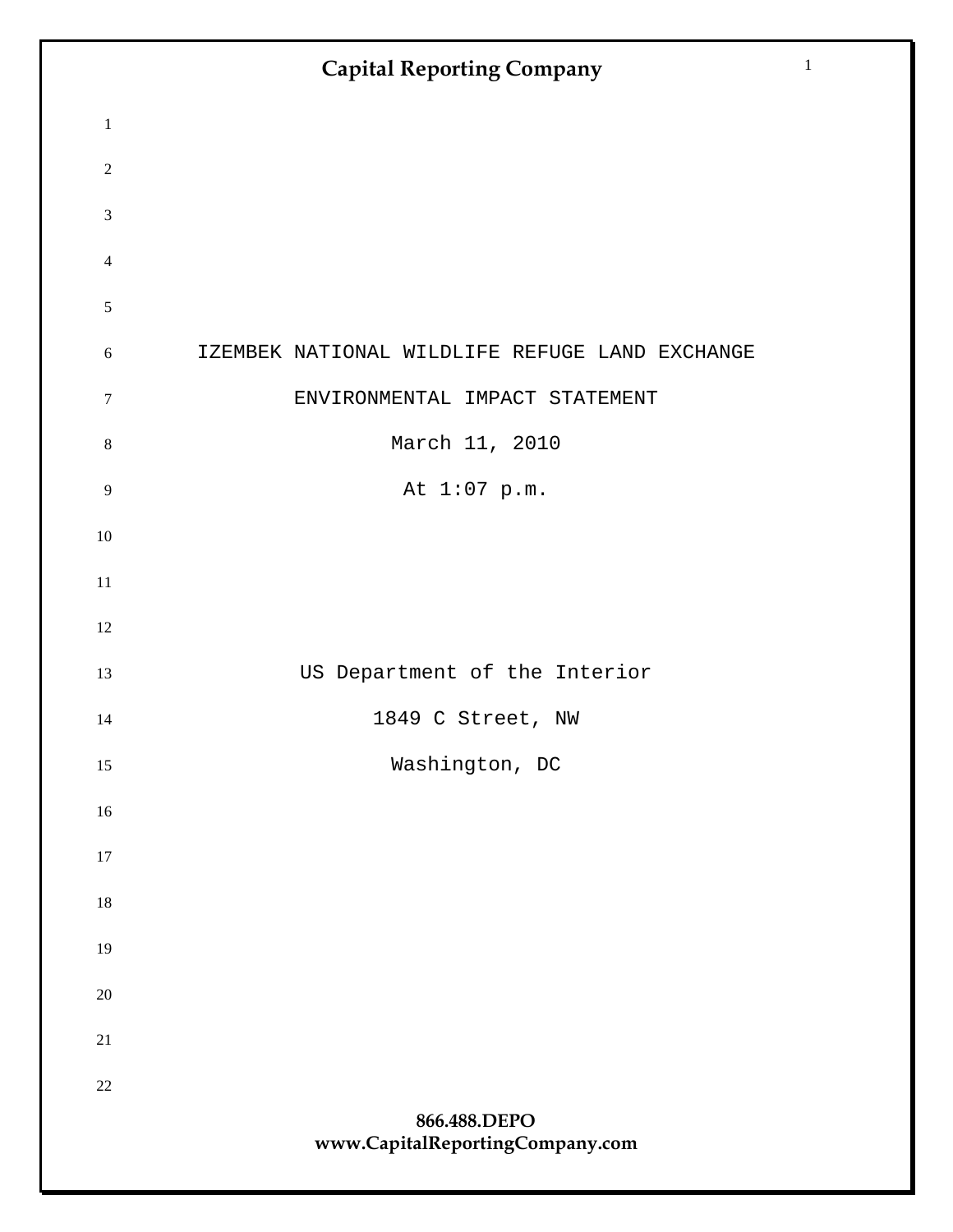| $\mathbf{1}$   | PROCEEDINGS                                             |
|----------------|---------------------------------------------------------|
| $\overline{2}$ | UNIDENTIFIED: Good afternoon, and welcome to the        |
| 3              | historic Sydney R. Yates Auditorium. Prior to the       |
| $\overline{4}$ | start of this event there are two important             |
| 5 <sup>1</sup> | announcements. First, in the event of an emergency,     |
| 6              | please listen for instruction and proceed in orderly    |
| $\tau$         | fashion to the nearest exit. The primary exit is        |
| 8              | through the rear of the auditorium and out the C Street |
| 9              | entrance. Alternate routes are through the exit doors   |
| 10             | to the right and to the left of the auditorium stage.   |
| 11             | Staff will be observing to offer assistance to persons  |
| 12             | with special needs. Second, as a courtesy to others,    |
| 13             | please silence all cell phones and Blackberries. Thank  |
| 14             | you.                                                    |

 MS. CLOUGH: Good afternoon. I'm Helen Clough with the Fish and Wildlife Service, and I would like to welcome you to this Izembek National Wildlife Refuge public meeting on the Environmental Impact Statement for the proposed land exchange. I will just give a quick overview of how we're going to operate, and then I'll turn the meeting over to others. My job, while I do work for Fish and Wildlife Service, my job here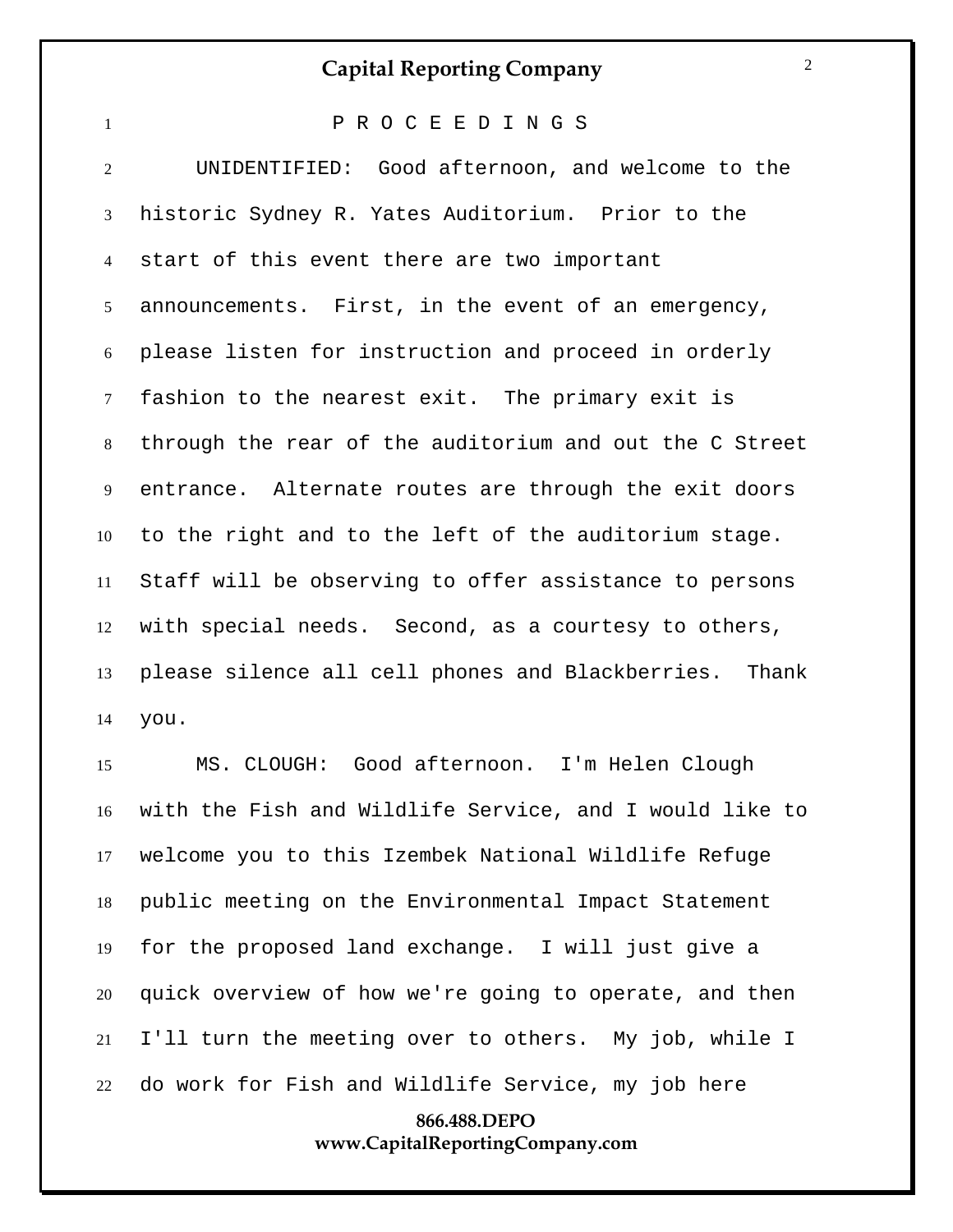today is to facilitate the meeting, and that's my only role for this purpose. As we said, the purpose of this meeting is a public scoping meeting to gather comments on the scope and the topics that people would like to see us cover in this Environmental Impact Statement.

 The agenda will consist of Refuge staff and the project manager, giving you a Power Point presentation and telling you a little bit about the project and the Refuge. Then we will have a panel that will consist of those folks and a couple of other people to answer questions, if you have questions about the project. If they sound like rhetorical questions or people begin making comments I will cut you off, because that will be followed by a comment period.

 And if we don't get a lot more people to sign up, I was going to give everybody three minutes but I will give you four minutes, and then we're here until four o'clock, and so after everyone who has signed up has made their comments, if there is time remaining and you want to provide additional comments for the record we do have a court reporter. We are recording the entire proceeding, and we'll be able to do that.

#### **866.488.DEPO www.CapitalReportingCompany.com**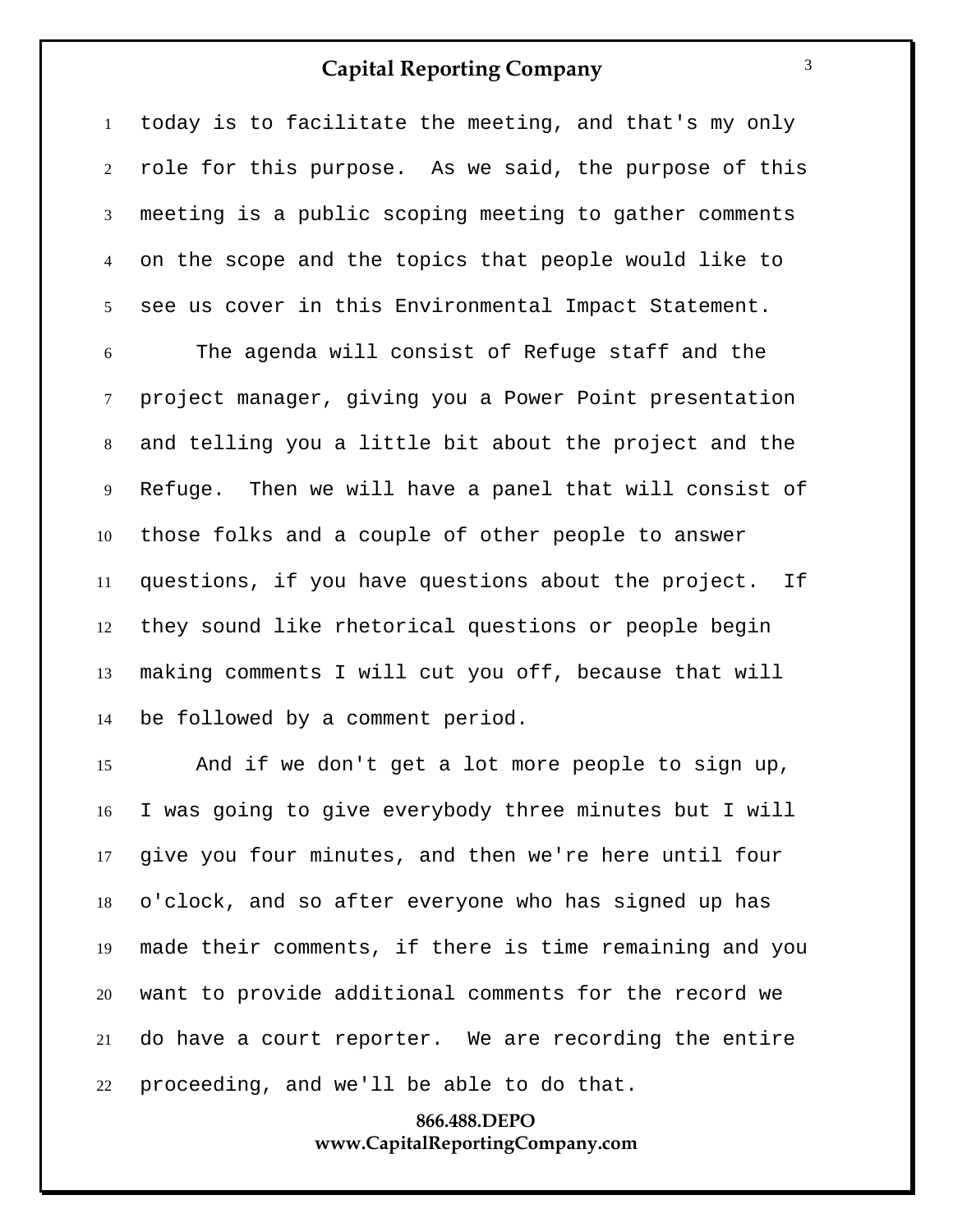| $\mathbf{1}$   | Also, we will be happy to meet informally with            |
|----------------|-----------------------------------------------------------|
| $\overline{2}$ | people. At the back we have some of the maps and          |
| $\mathfrak{Z}$ | photos that show the project area, you know, if people    |
| $\overline{4}$ | want to engage in more detailed questions. There are      |
| 5 <sup>5</sup> | also a number of ways to comment in addition to           |
| 6              | speaking at this meeting. You can provide written         |
| $\tau$         | comments. Stephanie will go over our website. We even     |
| 8              | have a comment form if people want to just scribble out   |
| 9              | a few comments here.                                      |
| 10             | If you do wish to speak please sign in at the             |
| 11             | table at the back, and with the exception of one          |
| 12             | person, who is Alaska's Congressman Don Young, who I      |
| 13             | will defer to, people will be called on in the order in   |
| 14             | which they signed in. If you change your mind and         |
| 15             | decide you don't want to comment, that's fine too.        |
|                | 16 We'll do that. I will have a person up here timing you |
| 17             | and I will run through the procedures again when we       |
| 18             | begin. I am going to turn it over right now to Todd       |
| 19             | Logan, the Chief of the Refuge System in Alaska, to       |
| 20             | introduce the service staff.                              |
| 21             | MR. LOGAN: Thank you, Helen. And I just want to           |
| 22             | welcome everybody here today. I very much appreciate      |
|                | 866.488.DEPO                                              |

## **www.CapitalReportingCompany.com**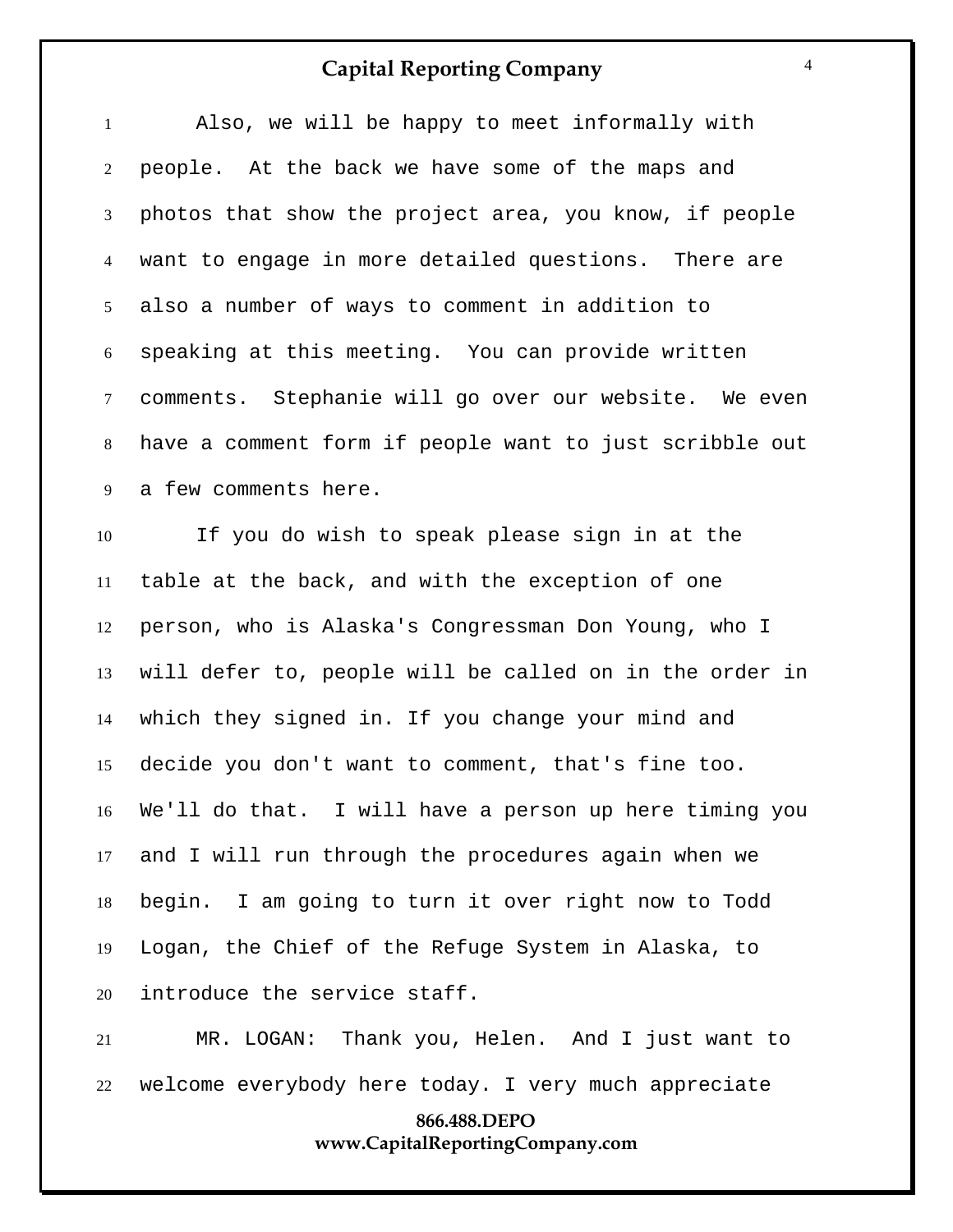you taking time out of, in many cases, your busy schedules to come and talk to us and tell us what you are thinking about relative to this proposed land exchange and road construction to connect the communities of King Cove and Cold Bay, Alaska. I appreciate you being here. This will be one of many opportunities for the public to be involved in this process. This is the second of seven scheduled scoping meetings, which is really the beginning, or near beginning, of the development of an Environmental Impact Statement.

 You have already met Helen Clough. She is our Chief of Planning and Policy in the Anchorage Regional Office. We also have here today Stephanie Brady. She is the Project Manager we have hired to manage the EIS process. We have Nancy Hoffman, the Refuge Manager of the Izembek National Wildlife Refuge, and then we also have Frederick Milton with us today, and he will be our timekeeper. Frederick works out of our headquarters office here in Washington, D.C. So with that, without further ado, I will let you set up and go. Thank you. MS. BRADY: Thank you, and thank you for everyone

#### **866.488.DEPO www.CapitalReportingCompany.com**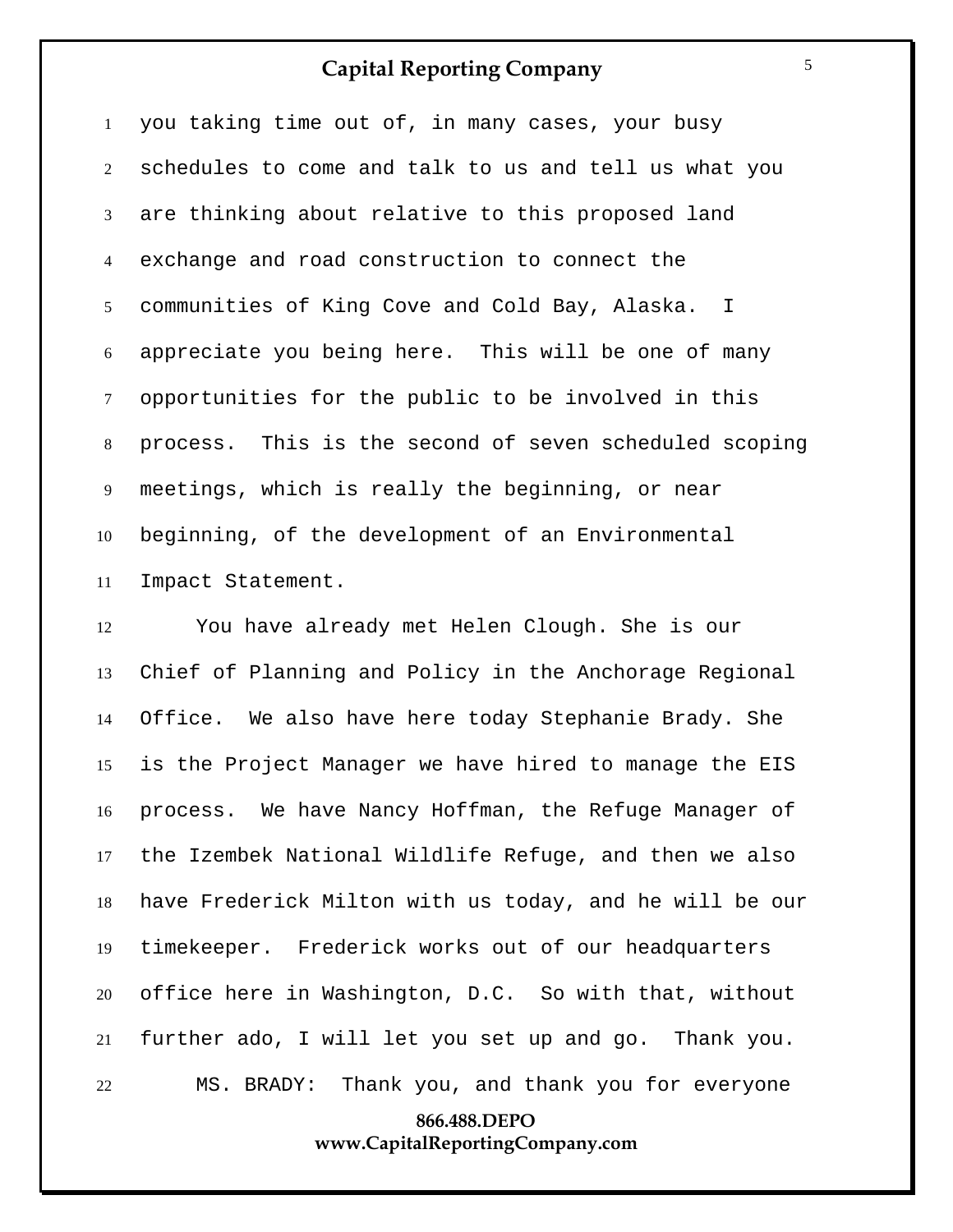coming today. As Todd said, I am Stephanie Brady and I am the Coordinator for this project. I am going to be co-presenting today with Nancy Hoffman, the Refuge Manager. This is the U.S. Fish and Wildlife Service, Izembek National Wildlife Refuge Land Exchange Road Corridor Public Scoping Meeting.

 So why are we here? We're here because in March of 2009 Congress passed the Omnibus Public Land Management Act and directed the Secretary of Interior to prepare an Environmental Impact Statement to conduct an analysis of the proposed land exchange among the U.S. Fish and Wildlife Service, the State of Alaska and the King Cove Native Corporation. This EIS, or the Environmental Impact Statement, contains an analysis of the proposed land exchange, the potential construction and operation of a road between the communities of King Cove and Cold Bay, the potential road corridors through Izembek National Wildlife Refuge that will be identified by the State of Alaska, the City of King Cove, the Agdaagux Tribe of King Cove and the public. The legislation also states the cooperating agencies will be any Federal agency that has permitting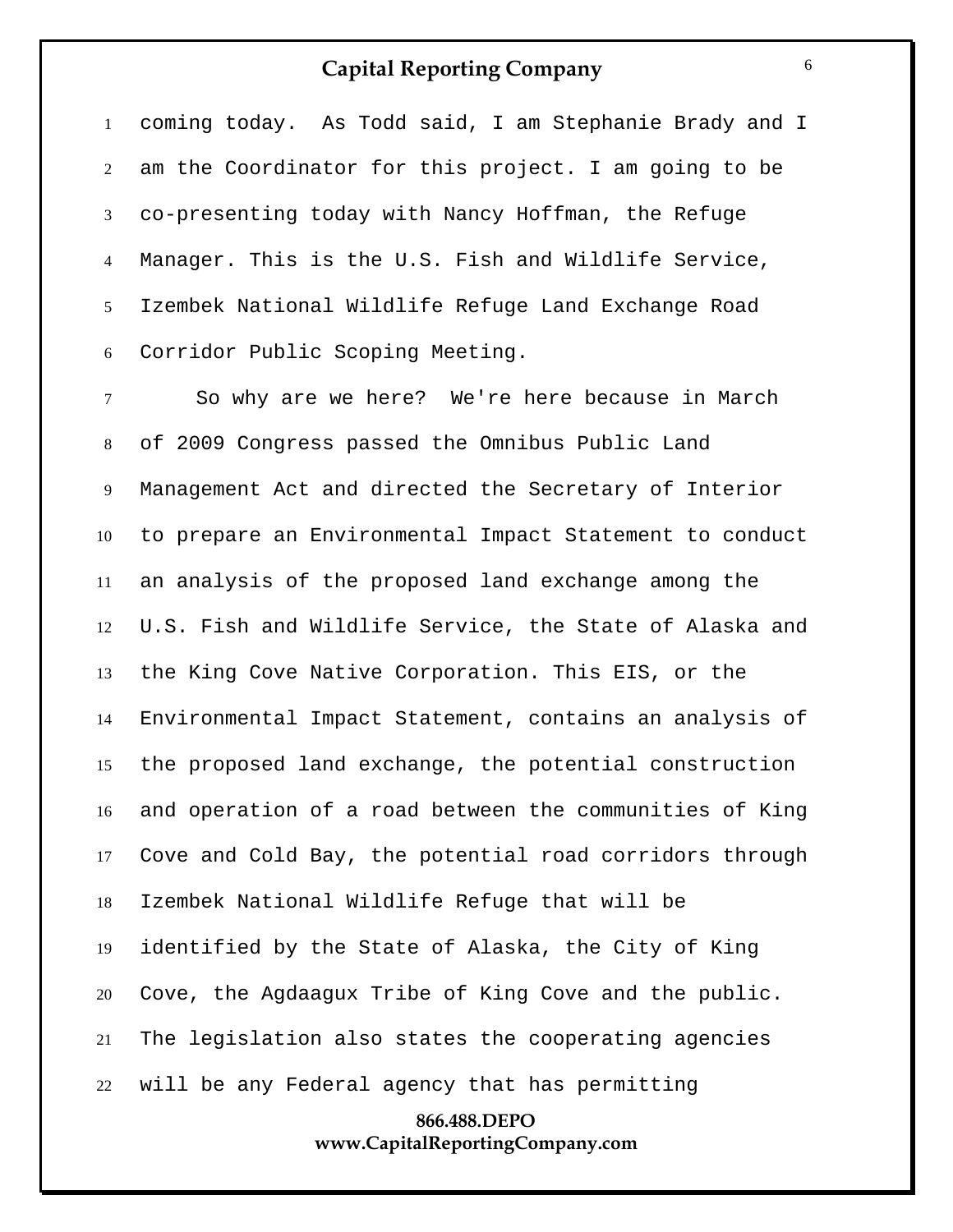jurisdiction over the road, and at this time we are partnering with the Army Corps of Engineers, the State of Alaska, the Aleutians East Borough, the City of King Cove, the Tribe and the Alaskan Migratory Bird Co-Management Council.

 In addition to the Environmental Impact Statement and the Record of Decision, or the ROD, the secretary also needs to do a public interest determination to see if it is in the best interest of the public for this land exchange and road to go forward. This is a map of the proposed land exchange road corridor.

**866.488.DEPO** To orient you, this is the State of Alaska and this is the Alaska Peninsula. The box indicates the area that is blown up here on the map. This is the boundary for Izembek National Wildlife Refuge, and this green square here is the North Creek Unit of the Alaska peninsula, and that is part of the land exchange that would be exchanged from the State of Alaska to the U.S. Fish and Wildlife Service. These two green dots indicate lands that will be exchanged from the King Cove Corporation to the Fish and Wildlife Service. The red indicates the proposed road corridor through the

## **www.CapitalReportingCompany.com**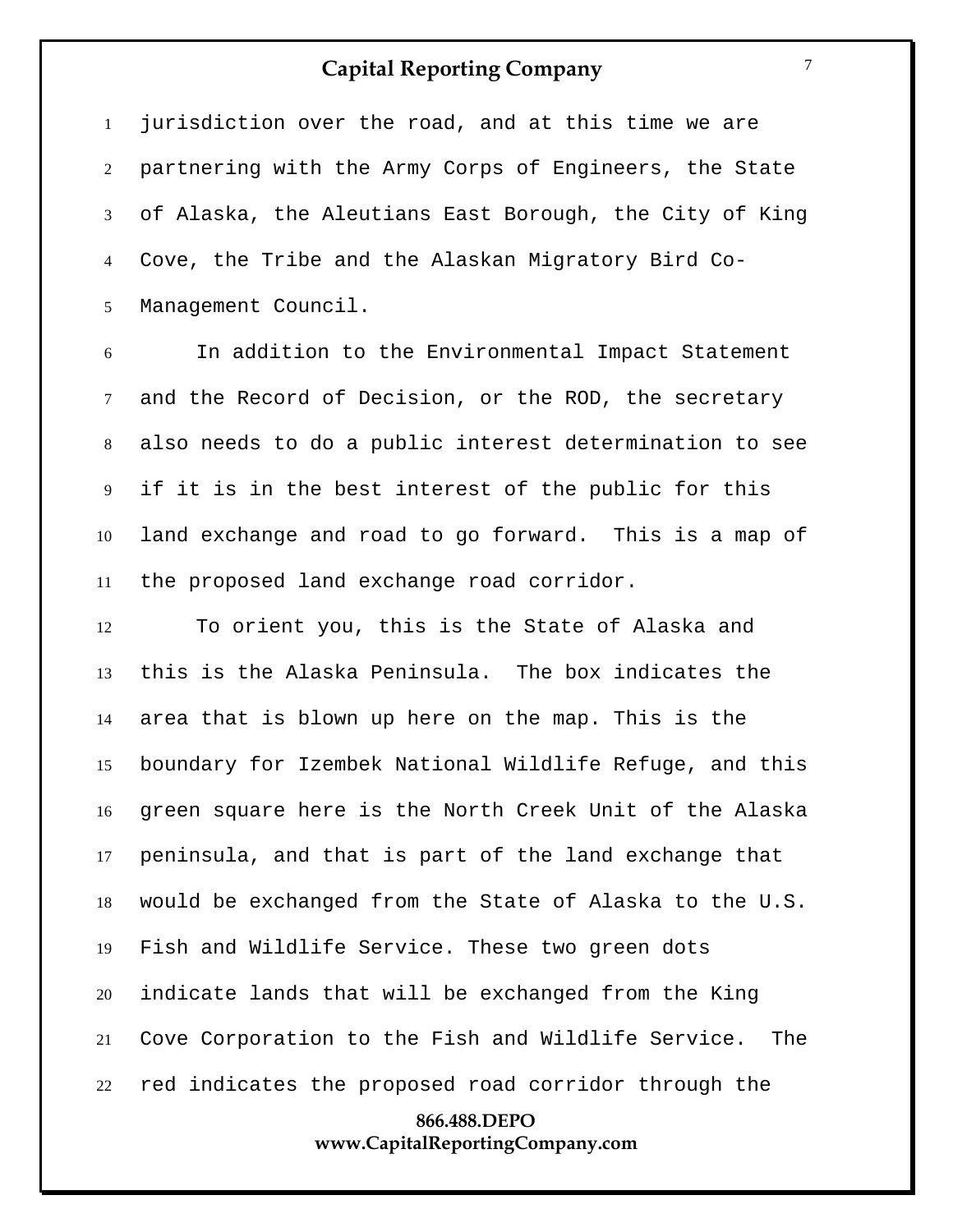Izembek National Wildlife Refuge. Over here is Sitkinak Island, and that is land that will go from the U.S. Fish and Wildlife Service to the State of Alaska. Nancy will further explain this map as far as the refuge boundaries go following the presentation.

 So what is proposed? In the land exchange is the removal of 206 acres from Izembek Wilderness and transferred to the State of Alaska, it's the transfer of 1,600 acres of Federal land from Alaskan Maritime, which is on Sitkinak Island to the State of Alaska, and in return, the U.S. Fish and Wildlife Service would receive over 43,000 acres from the State of Alaska and over 13,000 acres from the King Cove Corporation. Of this exchanged land, 43,000 acres will be designated wilderness.

 This is the map that was attached to the legislation, and we also have these in large poster- size copies in the back of the room, so if you want to look at this more closely they are posted out back. This again is the peninsula of Alaska, the black line indicates the boundary of Izembek National Wildlife Refuge, that's the Bering Sea, this is Cold Bay. The

#### **866.488.DEPO www.CapitalReportingCompany.com**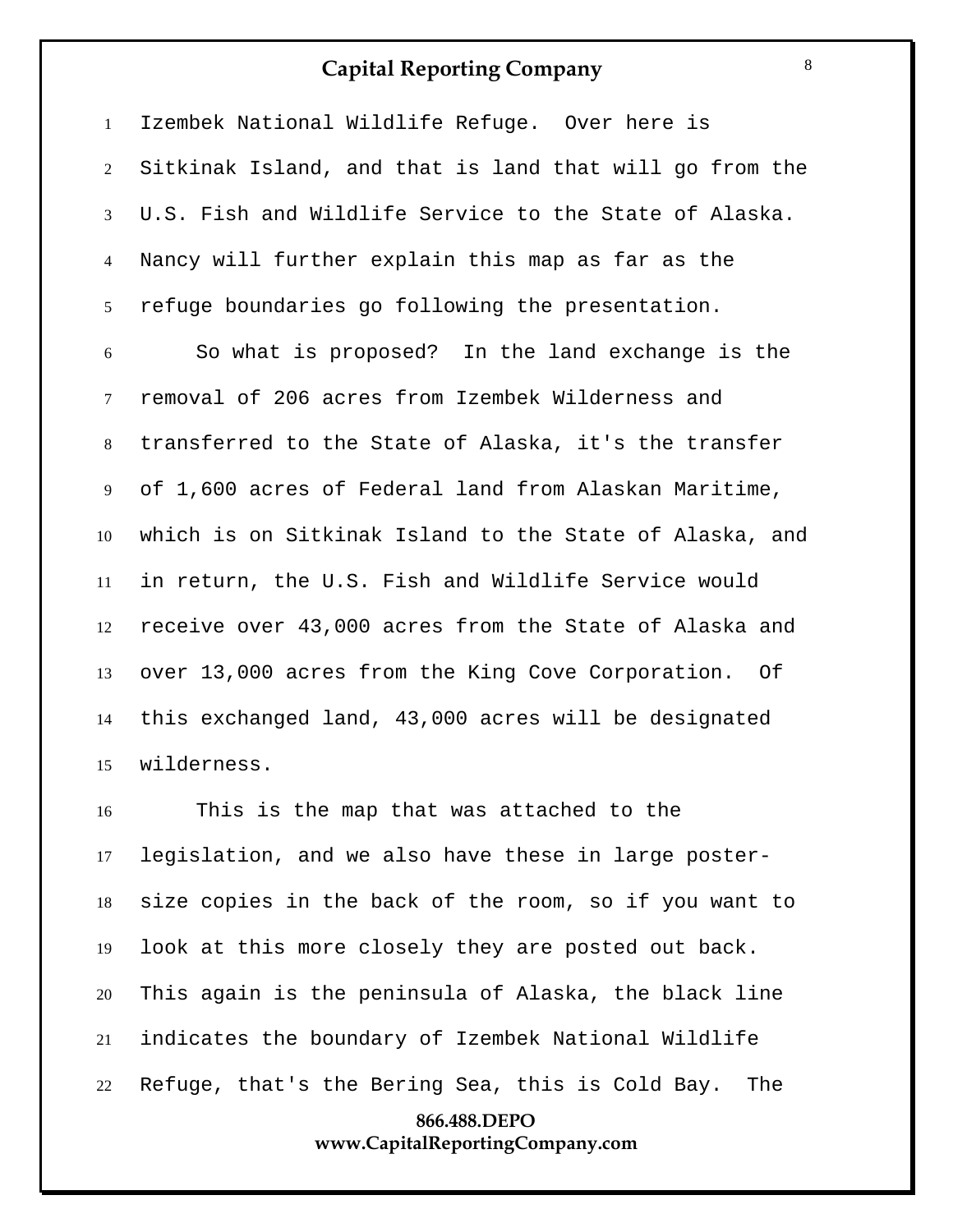city of Cold Bay but also Cold Bay itself. This green box up here indicates lands that will come from the State of Alaska to the U.S. Fish and Wildlife Service of the North Creek Unit, and the Ws on here indicate lands that will be designated wilderness. These green lands here come from the King Cove Corporation to the U.S. Fish and Wildlife Service, and again the W represents wilderness. This is the Kinzarof Lagoon. This is land here that will come from the King Cove Corporation to the U.S. Fish and Wildlife Service, and that's Mortensen's Lagoon. It will not be designated wilderness. And then the red is just a proposed road corridor, it's not set in stone, it's just to show the isthmus of the Refuge and where our potential road could go.

 These next few slides are some views of the land exchange. They are photographs of lands in that area. This first slide is of Izembek National Wildlife Refuge, the wilderness section. This is the isthmus, and here on this side, that's Kinzarof Lagoon, and over there is Izembek Lagoon. So that's looking through, that's where our potential road corridor could go.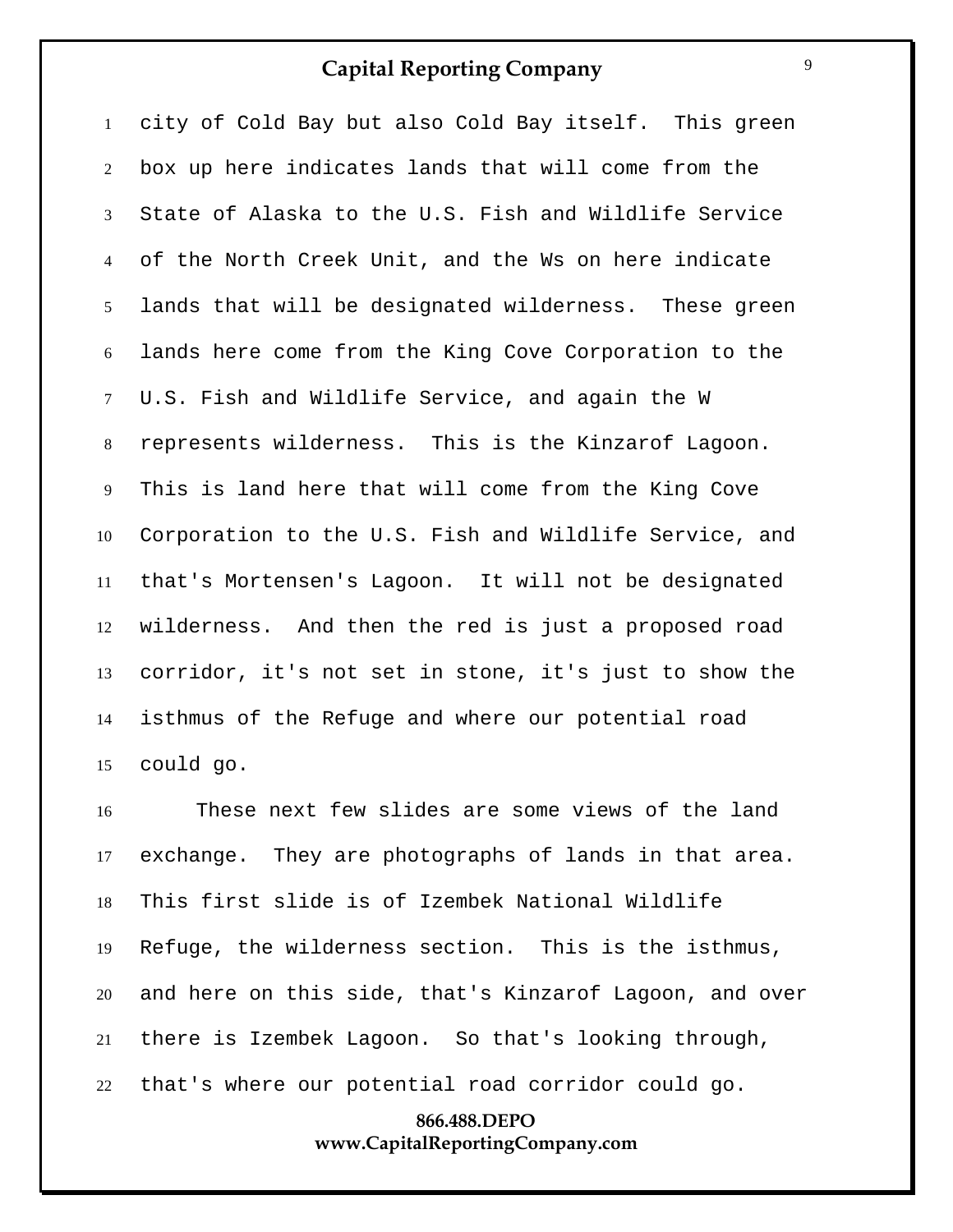These following lands are the lands that the Fish and Wildlife Service would receive from either the King Cove Corporation or the State of Alaska. This is Mortensen's Lagoon, which would be transferred from the King Cove Corporation. These are the Kinzarof Lagoon bookends, that would again come from the King Cove Corporation, and this is the North Creek Unit, that would come from the State of Alaska. And this is a portion of the lands that are proposed to be exchanged to the U.S. Fish and Wildlife Service. In the back of the room we have an aerial photograph with the boundaries laid over the photograph, so I would encourage you to look at that to get a better idea of the land types. This is Sitkinak Island. The red indicates areas that would go from the Fish and Wildlife Service to the State of Alaska.

**866.488.DEPO www.CapitalReportingCompany.com** So in addition to the land exchange, Kinzarof Lagoon would become a designated State refuge, and this has to happen before the land exchange can occur. So Izembek Lagoon is now a State refuge, so Kinzarof Lagoon would also become a State refuge. The legislation is specific about the designation of the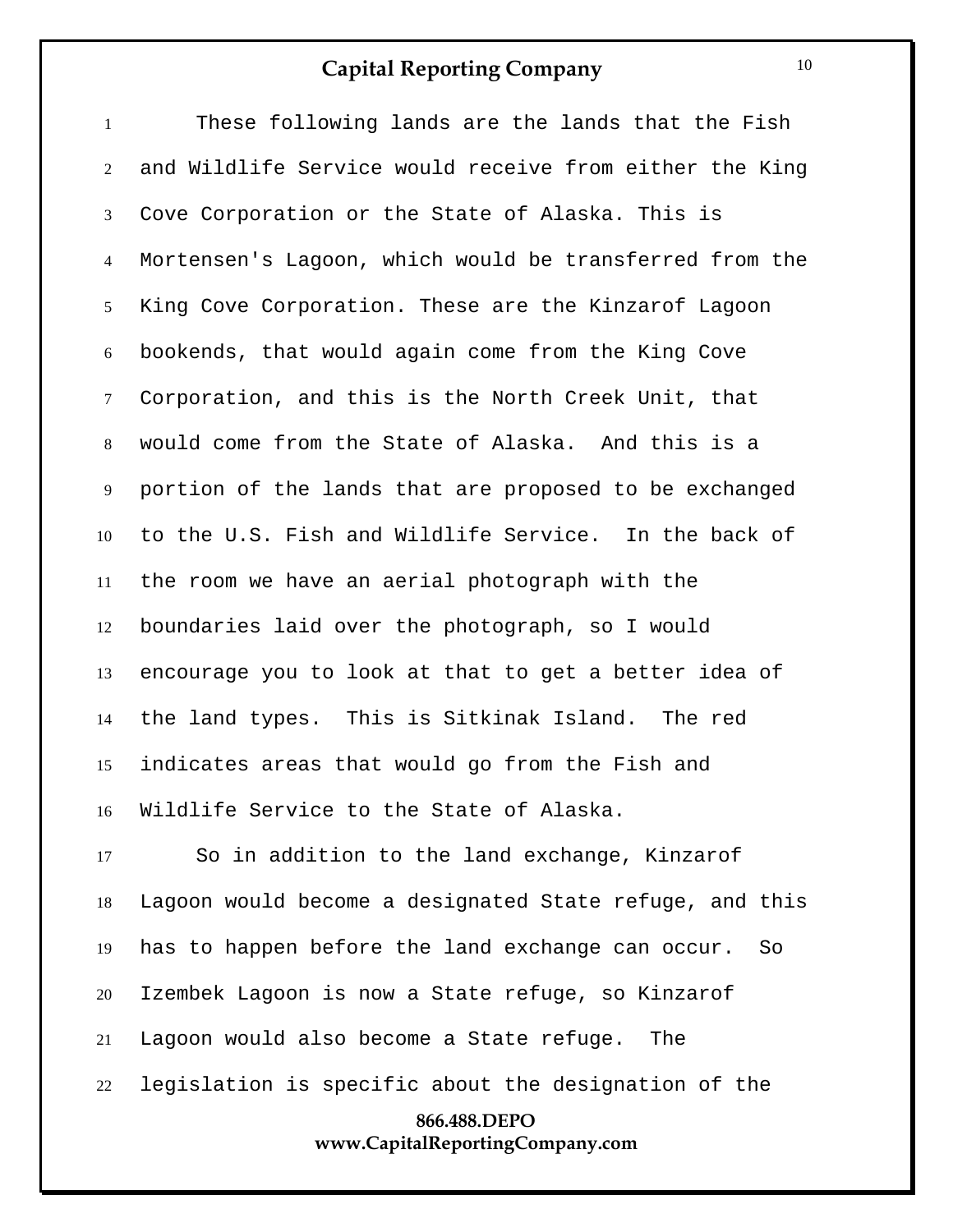road corridor, we must minimize the adverse impact of the road corridor on the refuge, transfer the minimal amount of acreage of Federal land that is required for the construction of the road corridor, and to the maximum extent practical, to incorporate existing roads into the road corridor.

 The limitations on the use of the road corridor: any portion of the road constructed on Federal land, which would be transferred to the State of Alaska, will be used primarily for health and safety purposes, and only for noncommercial purposes. Of those uses, the use of taxis, commercial vans for public transportation and shared rides will be allowed.

 Congress also stated that there is a requirement of a barrier cable; however, as we go through the process and the development of the Environmental Impact Statement, if other mitigation measures come up, then those can be proposed as well. It does not have to be a cable.

 The dimensions and design features of the road: it's a width not greater than a single lane, it must be constructed with gravel, it must be constructed with

#### **866.488.DEPO www.CapitalReportingCompany.com**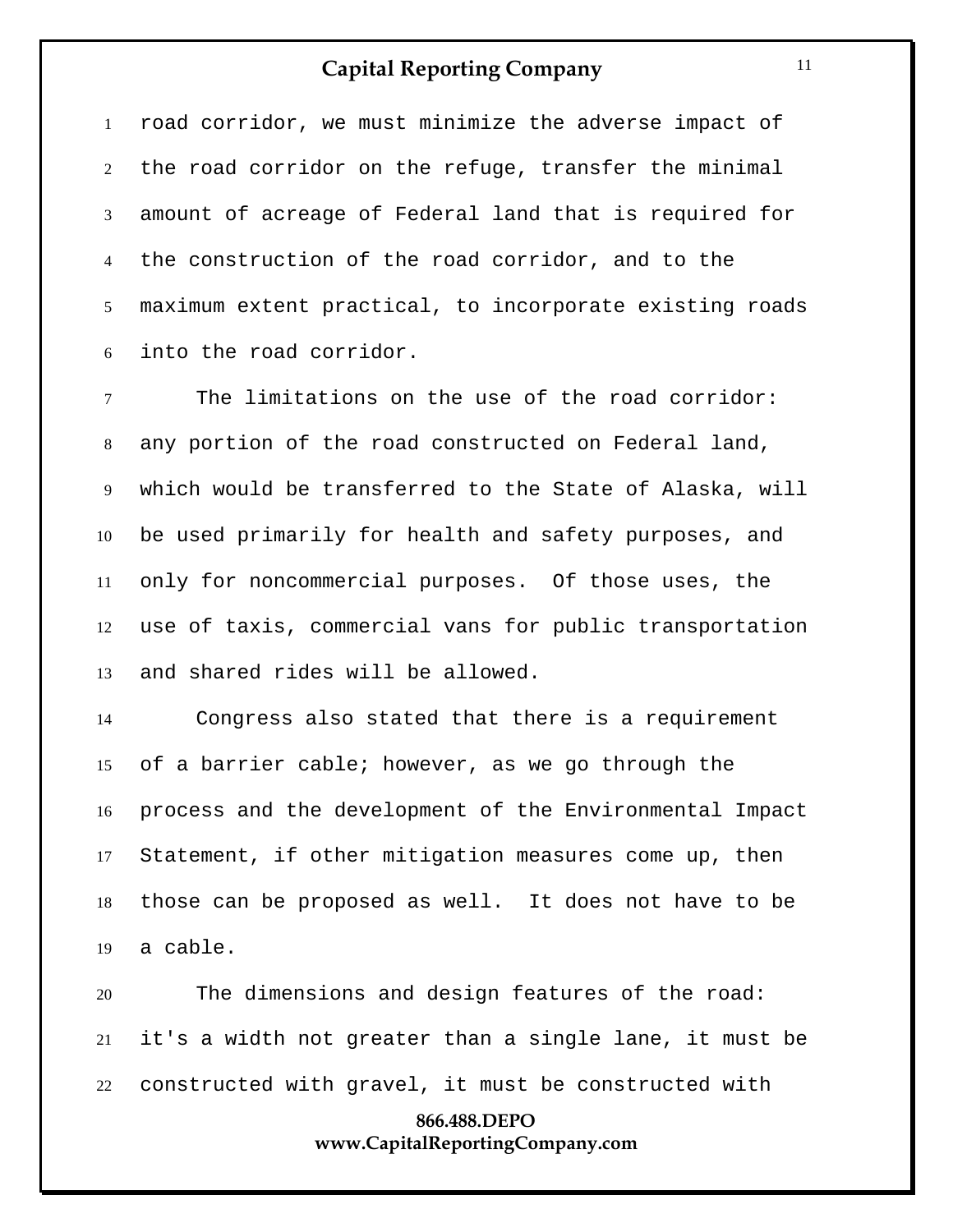any mitigation measures relative to the passage of migration of wildlife and the exchange of tidal flow, and it must be constructed to include appropriate safety pullouts.

 So again, I talked about the legislation and why we are here. The process we are going through is NEPA, the National Environmental Policy Act, and it's our national charter for the protection of the environment. The purpose of NEPA is to allow the Federal Government to make better informed decisions and to involve citizens in the process.

 And this slide indicates the process that we will be going through, and right now the red highlights that we are in the scoping process. So we have published, in the Federal Register, a Notice of Intent back in August, stating that the Fish and Wildlife Service will be going through developing an EIS for this project, and then in February we published a Notice of Intent in the Federal Register, stating that we are going to start public scoping and here is when the meetings are going to be. So we have published two Notices of Intent, so we are in the scoping process. We are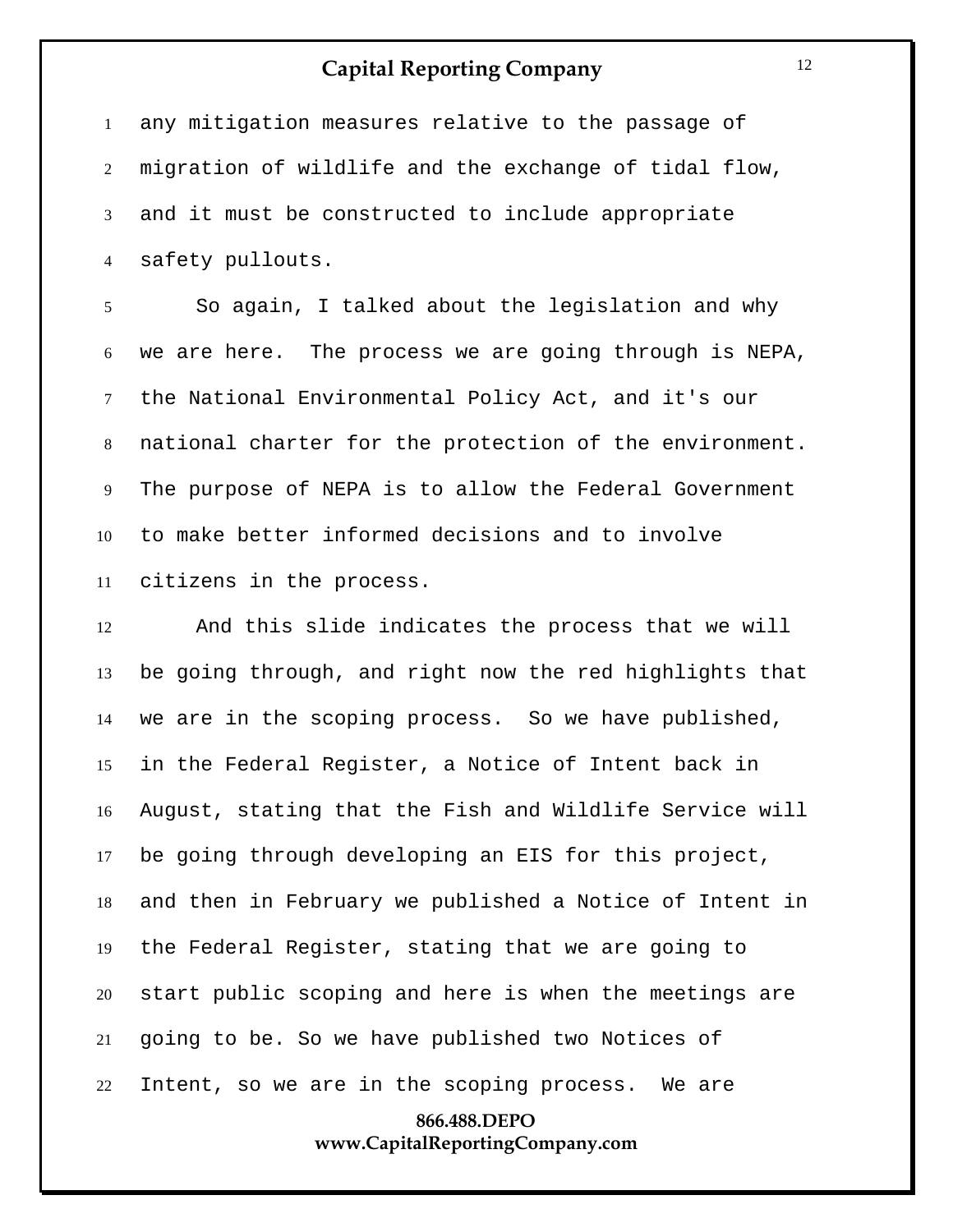anticipating having a draft EIS completed by spring of 2011, so there will be another public comment period in the summer of 2011 following the draft, a public comment analysis in the fall of 2011, and then a final EIS in the winter of 2012, with a record of decision in the spring of 2012. This is a tentative schedule and is based upon funding of the project.

 So what is scoping? It's a process to involve the public in identifying issues, alternatives and potential impacts of the proposed project, and in this case it is a land exchange and a road corridor at Izembek National Wildlife Refuge. So we have public scoping meetings, we had one last week in Anchorage, you're here today at the public scoping meeting in Washington, D.C., and the week of April 26th we are going to go to all five communities that surround the Refuge. Scoping ends May first; however, you can still submit comments throughout the process so there will be other opportunities to submit comments.

 Past NEPA Actions: To understand where we are now we need to know where we have been. In 1998 Congress passed the King Cove Health and Safety Act for

#### **866.488.DEPO www.CapitalReportingCompany.com**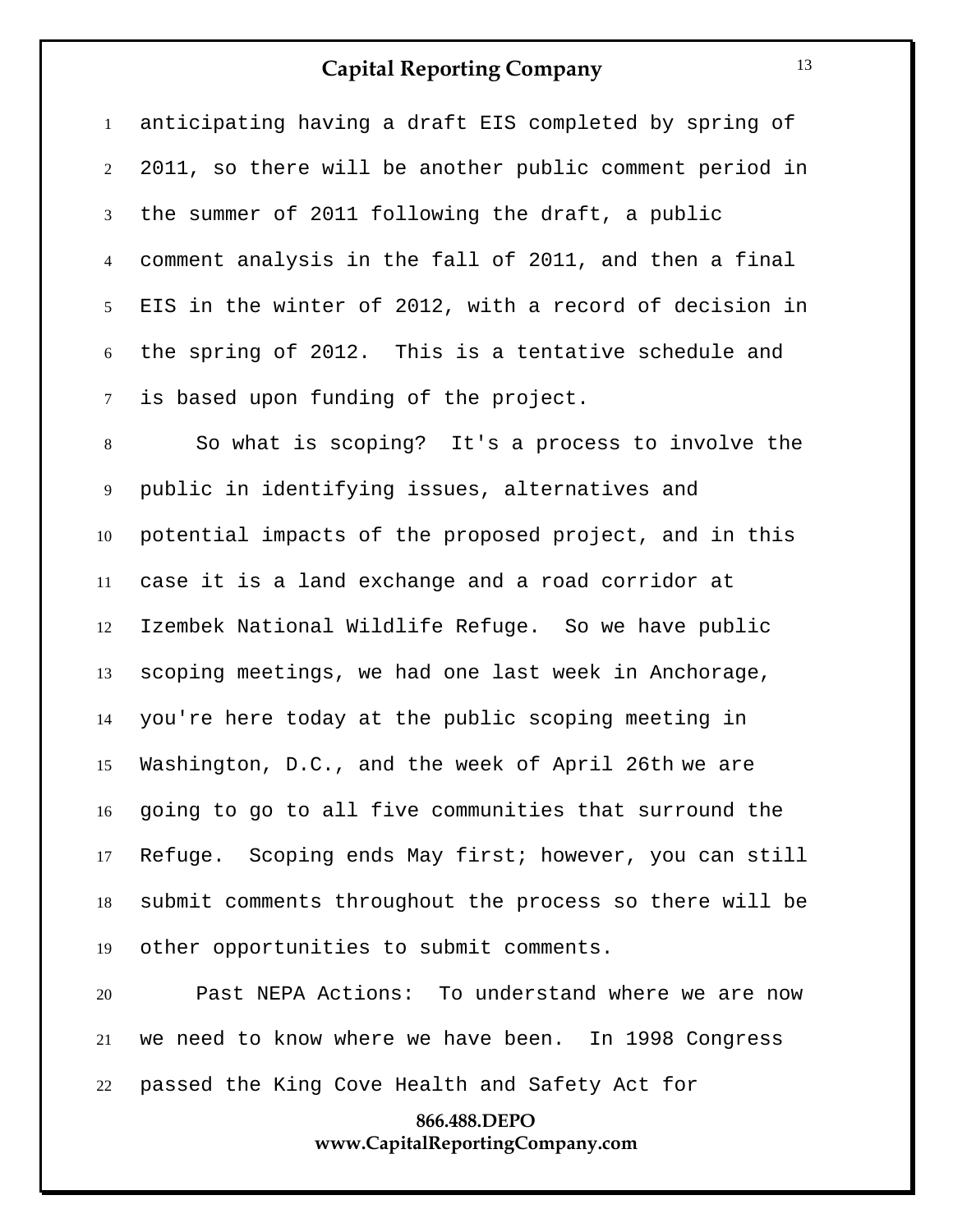| $\mathbf{1}$   | improvements to the King Cove Medical Clinic, to their  |
|----------------|---------------------------------------------------------|
| $\overline{2}$ | airport and to provide a road marine transportation     |
| 3              | system. An EIS was written for this project and a       |
| $\overline{4}$ | proposed road corridor was discussed in this            |
| 5 <sup>5</sup> | Environmental Impact Statement, but an in-depth         |
| 6              | analysis was not completed, so this is good baseline    |
| $\tau$         | information that we can base this EIS. There is data    |
| 8              | that has been collected and information that is         |
| 9              | available that we can use to further this process.      |
| 10             | At this time I would like to turn it over to Nancy      |
| 11             | Hoffman, the Refuge Manager.                            |
| 12             | MS. HOFFMAN: Thank you, Stephanie. Hi, I'm Nancy        |
| 13             | Hoffman, Refuge Manager at Izembek. I am going to give  |
| 14             | you a brief summary of what the Refuge is, the          |
| 15             | resources, scale it down to the communities in the area |
| 16 —           | and then down to the two cities that are involved in    |
| 17             | this proposed action.                                   |
| 18             | So Izembek National Wildlife Range was established      |
| 19             | in 1960. This is the fiftieth anniversary of the        |
| 20             | Refuge. It was re-designated as a National Wildlife     |
| 21             | Refuge by the ANILCA, the Alaska National Interest      |
| 22             | Conservation Act, and in the same year they designated  |
|                | 866.488.DEPO                                            |
|                | www.CapitalReportingCompany.com                         |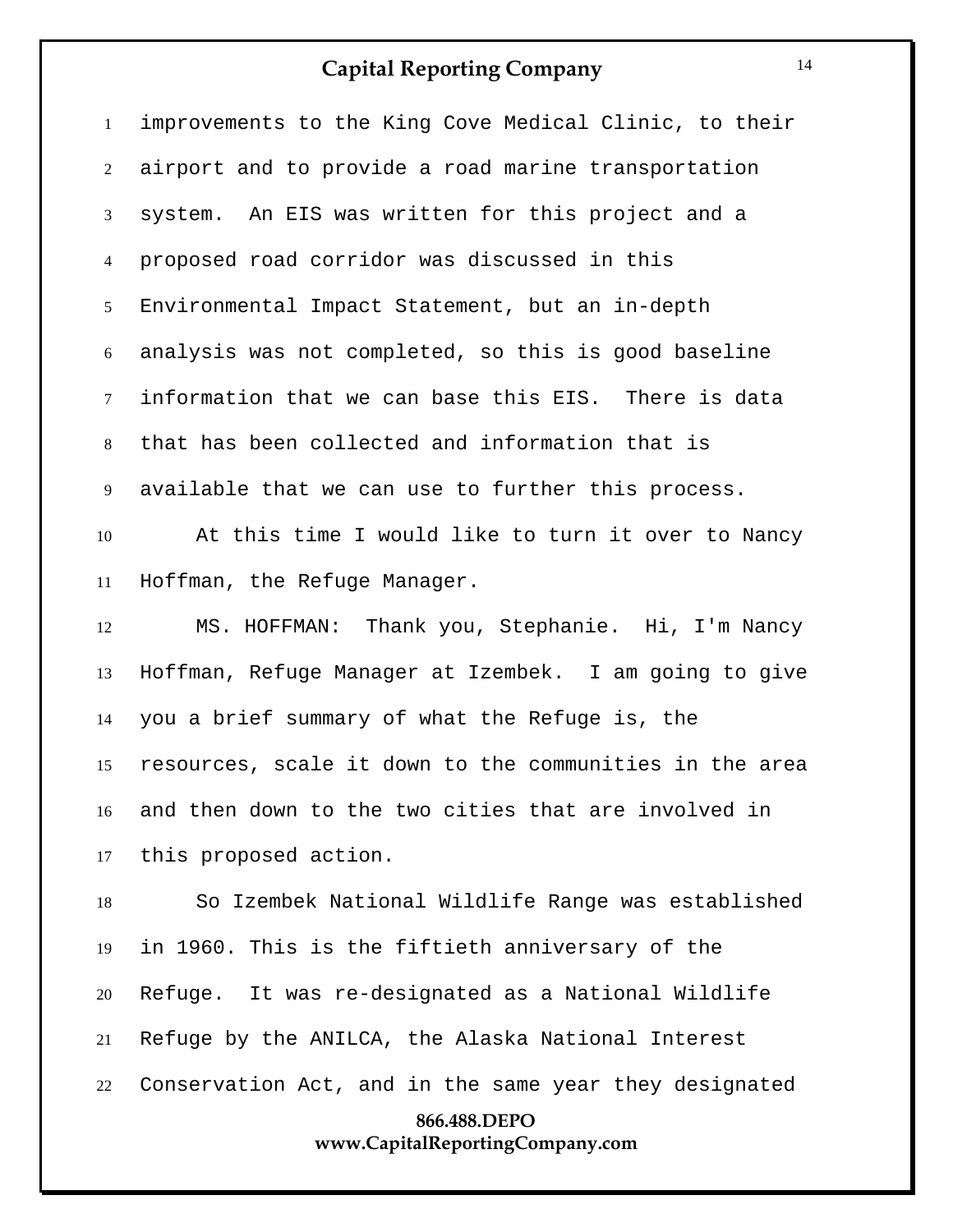wilderness within the boundaries of the Refuge, and that's the Izembek wilderness. About 90 percent of the Refuge is wilderness.

 So I am just going to give you a lowdown on the boundaries of the Refuge and the lands that the Refuge also manages or administers. This right here, this is the boundary of Izembek, the Refuge itself, right here. Izembek is responsible to manage units of two other national wildlife refuges, one is Alaska Maritime Refuge and that's the Unimak Island portion, and then there is the Pavlof and the North Creek units, right up in here. And then the proposed land exchange, two sections from the State coming to the refuge system, referred to as the North Creek, and those are right there. So the boundary responsibility of the Izembek National Wildlife Refuge is to manage from about here to the western end of Unimak Island.

 So the Izembek area refuge is rich in culture. The Aleut people have lived there for many, many moons. Back in the late 18th century and early 19th century explorers came from Russia and the European explorers, and they came to take advantage of the resources, the

#### **866.488.DEPO www.CapitalReportingCompany.com**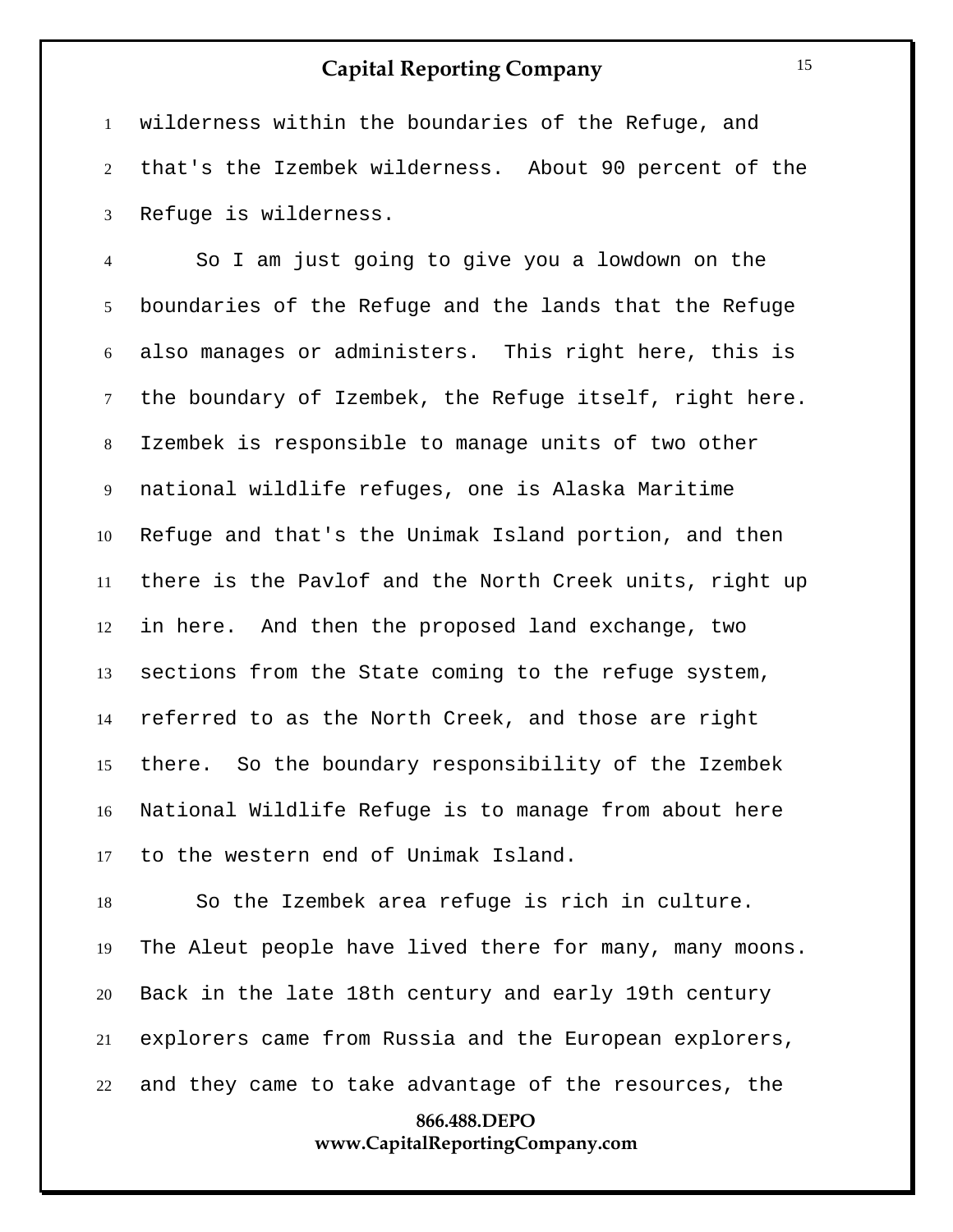trapping and the fur trade. So there is still today a strong influence of Russian and other explorers.

 It also has a military history. Cold Bay, which is a hub or headquarters for the Refuge, was a center for World War II, and Fort Randall was established there and more than 20,000 troops were stationed there. So as these troops came in, a lot of Quonset huts were built. A lot of the facilities, military facilities, have been removed, but as you are out hiking or exploring you still come across military debris.

 The Refuge Izembek predates ANILCA, but ANILCA came in 1980, and it was passed by Congress and conservation units were established, and these units were set aside for present and future generations. Each of these units are significant in some way, be it scenic, or wilderness, scientifically, recreationally. Other parts of ANILCA that were passed were to also make sure that the rural residents could still continue their subsistence way of living, so that section was included.

 These conservation units brought a lot of lands to the public system, and in Alaska it brought over 56

#### **866.488.DEPO www.CapitalReportingCompany.com**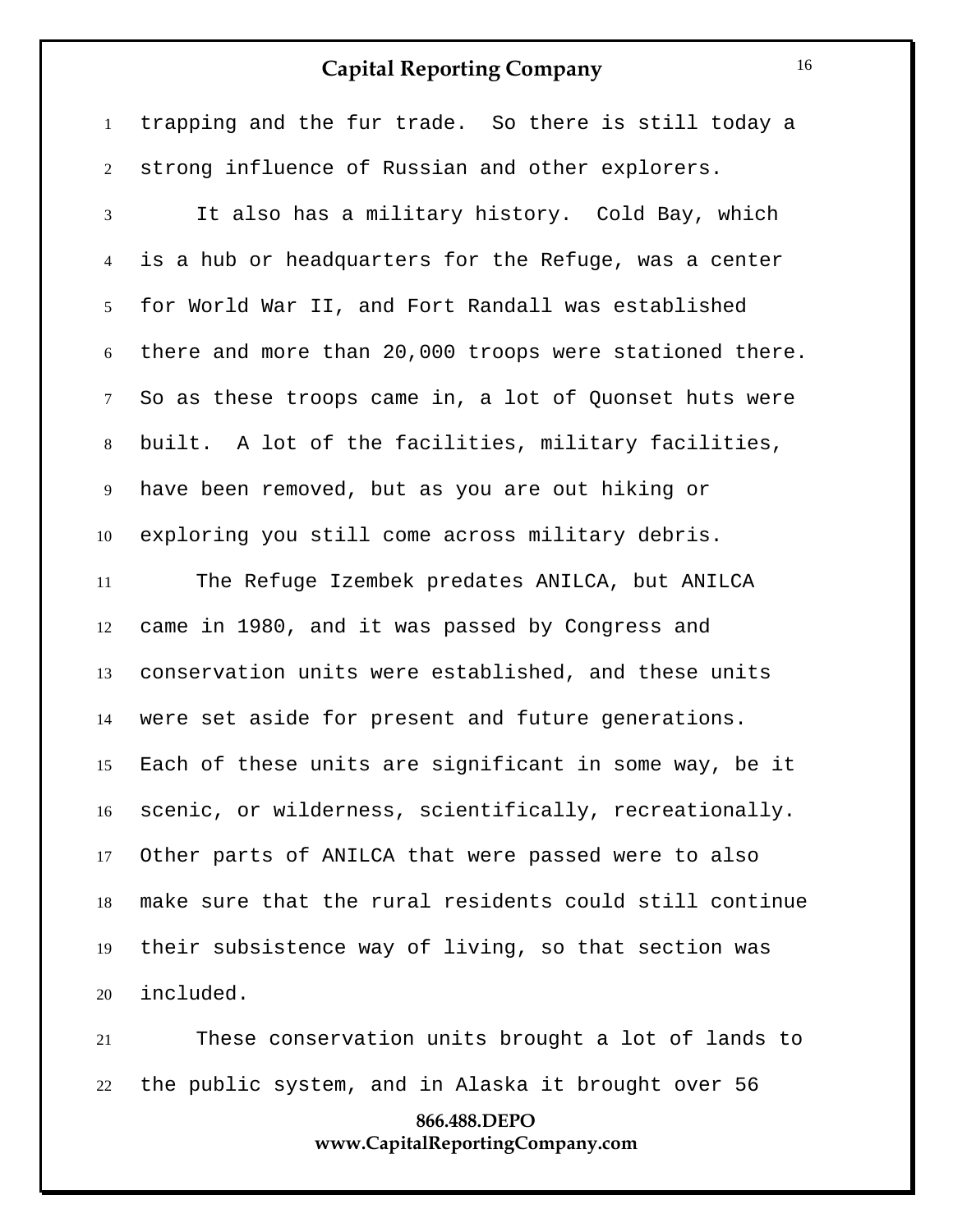million acres of new lands to the refuge system, and that brought it up to over 76 million acres in the refuge system lands in Alaska.

 Refuges are established and are based on a purpose, and that's all refuges across the country. But on top of those purposes, ANILCA laid on four more, and so this slide outlines those purposes. There is the conservation of fish, wildlife and habitats. We still fulfill our international treaty regulations, providing opportunities for subsistence, and then also making sure that we have enough water, and a high quality.

**866.488.DEPO** In 1964 the Wilderness Act was passed, and this act established a system, a National Wildlife Preservation System. Wilderness is described as land where the natural community is left untrammeled, that's not un-trampled, that untrammeled, like uncontrolled or unhindered, and where humans come and visit, enjoy but not stay. So wilderness areas are -- consider them like a baseline, compared to the areas of development that us humans develop over time, and so it's a place to go back and say, oh, this is still a wild place as a

## **www.CapitalReportingCompany.com**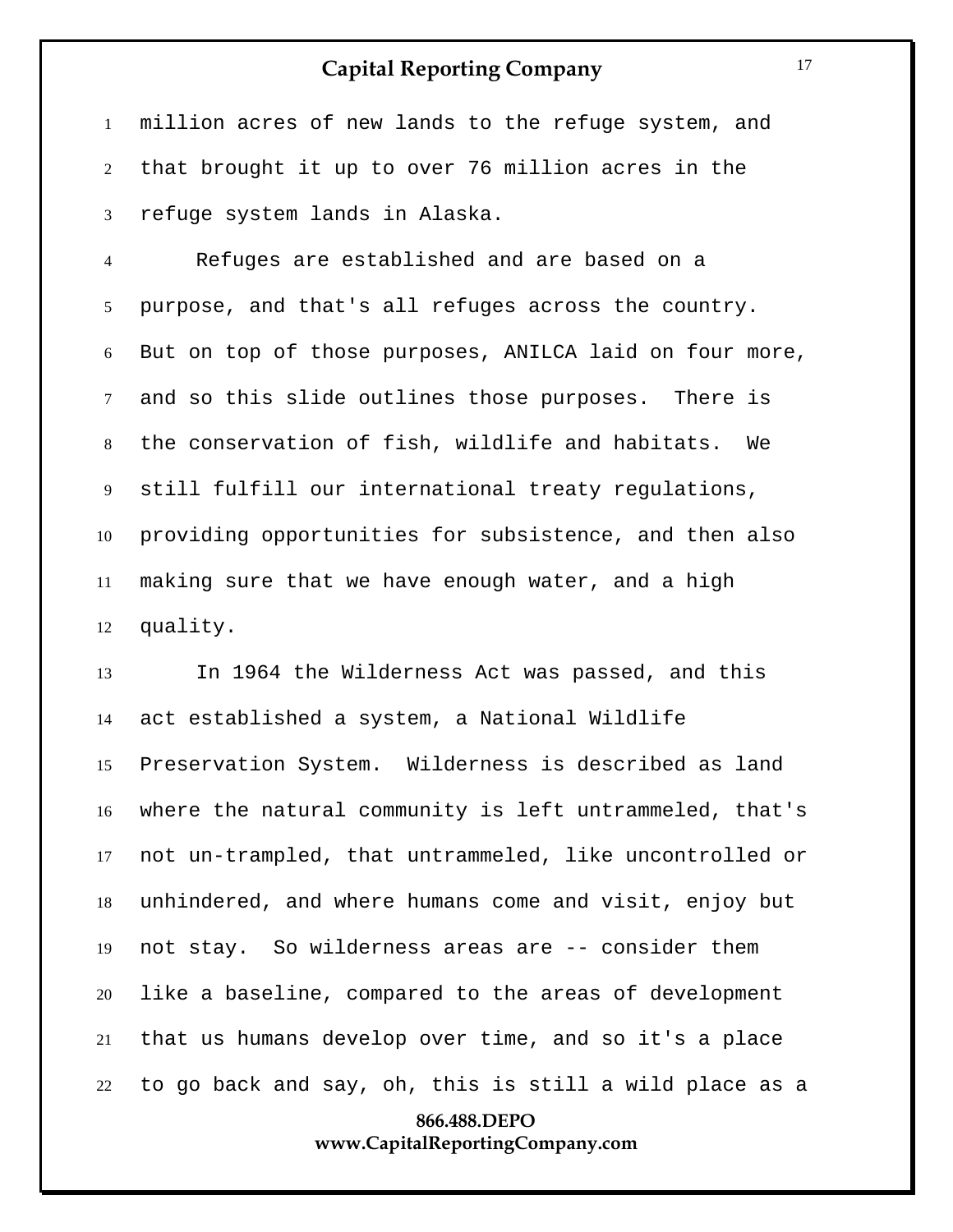reference point.

 Now wilderness in Alaska is different than on the mainland or the lower 48. In Alaska there are exceptions, and under ANILCA you can use methods that were traditionally used. An example of Title 11 is airplanes, motorboats and snowmobiles are allowed in wilderness, and in addition, corridors can also be considered.

 Izembek National Wildlife Refuge is considered a gem in the system, the National Wildlife Refuge System, but within the Refuge there is also an over 300,000 acre lagoon, Izembek Lagoon, and it is a State game refuge. So it also has a large mass, the largest stand of eelgrass in the country, and it provides food and shelter for migratory birds. We have about a quarter of a million water birds that migrate through Izembek and use this area during migration.

 The most impressive resident by size would be the brown bear. There is a large concentration in the Joshua Green River area, and that is to the west of the body of water of Cold Bay. Also we have herds of caribou that move through the area, use the isthmus,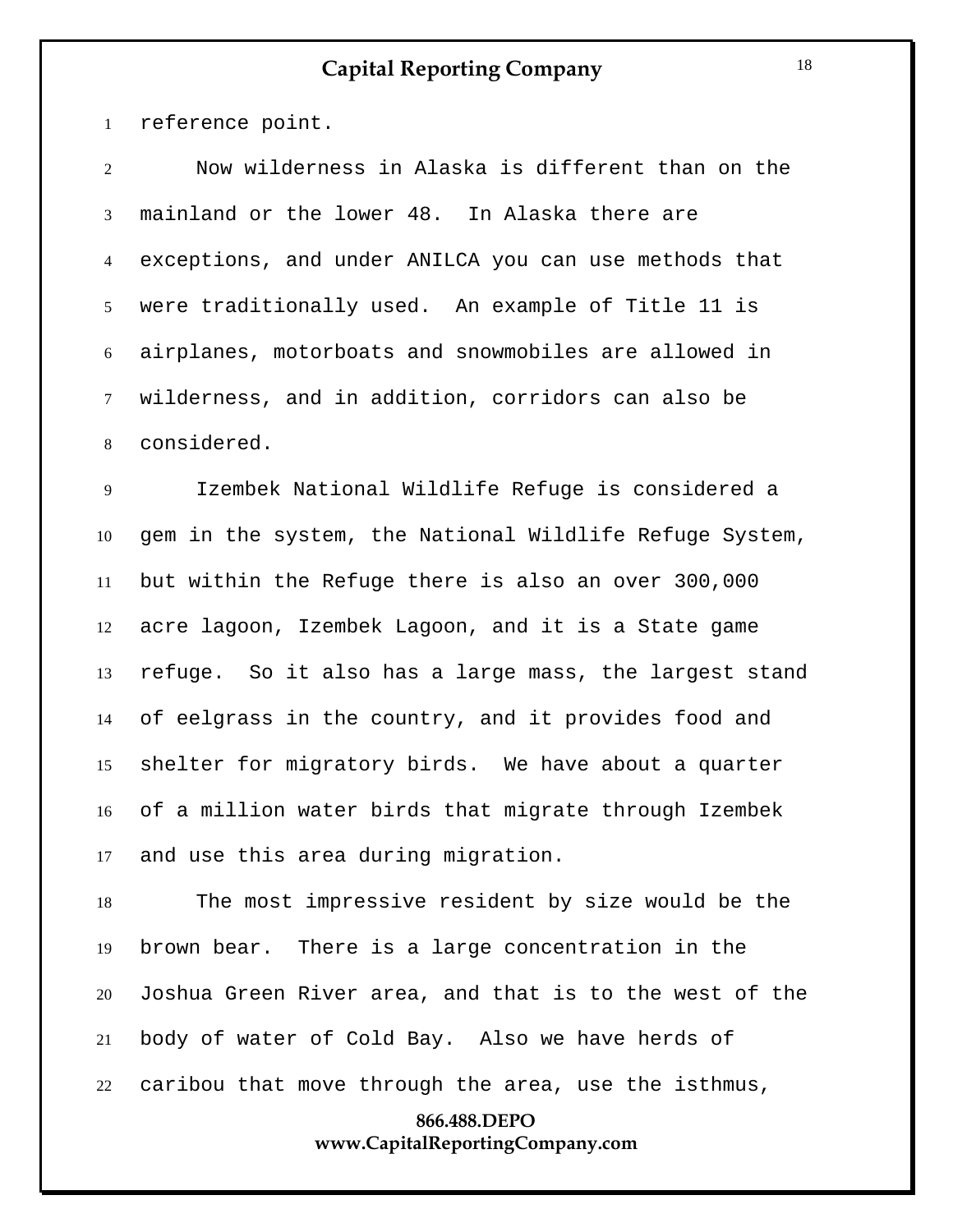migrating back and forth, spring and fall, and we have wolves and fox, wolverines, minks, some of the terrestrial species.

 Then if you go more to the coastal end we have seals and sea lions, we have critical habitat for sea otters in Cold Bay. Also, salmon begin and end their live stages in the Refuge.

 So besides these resources that we have, there is also a special recognition of this Refuge. And there is the Biosphere Reserve, which works with sustainable uses of these natural resources. It's also a Ramsar site, which is a world-renowned wetland designation. It is the first in the United States to be designated. It is also an important bird area, so it's a conservation area of global importance.

 So another purpose of ANILCA that we are responsible for is opportunities for subsistence, and these are some of the opportunities out there. Another one is fish, fisheries is a large subsistence activity. The Refuge is a big place and people come out and enjoy it, so the public is always out there. It's a lot of hiking, fishing, camping, berry picking, it's

#### **866.488.DEPO www.CapitalReportingCompany.com**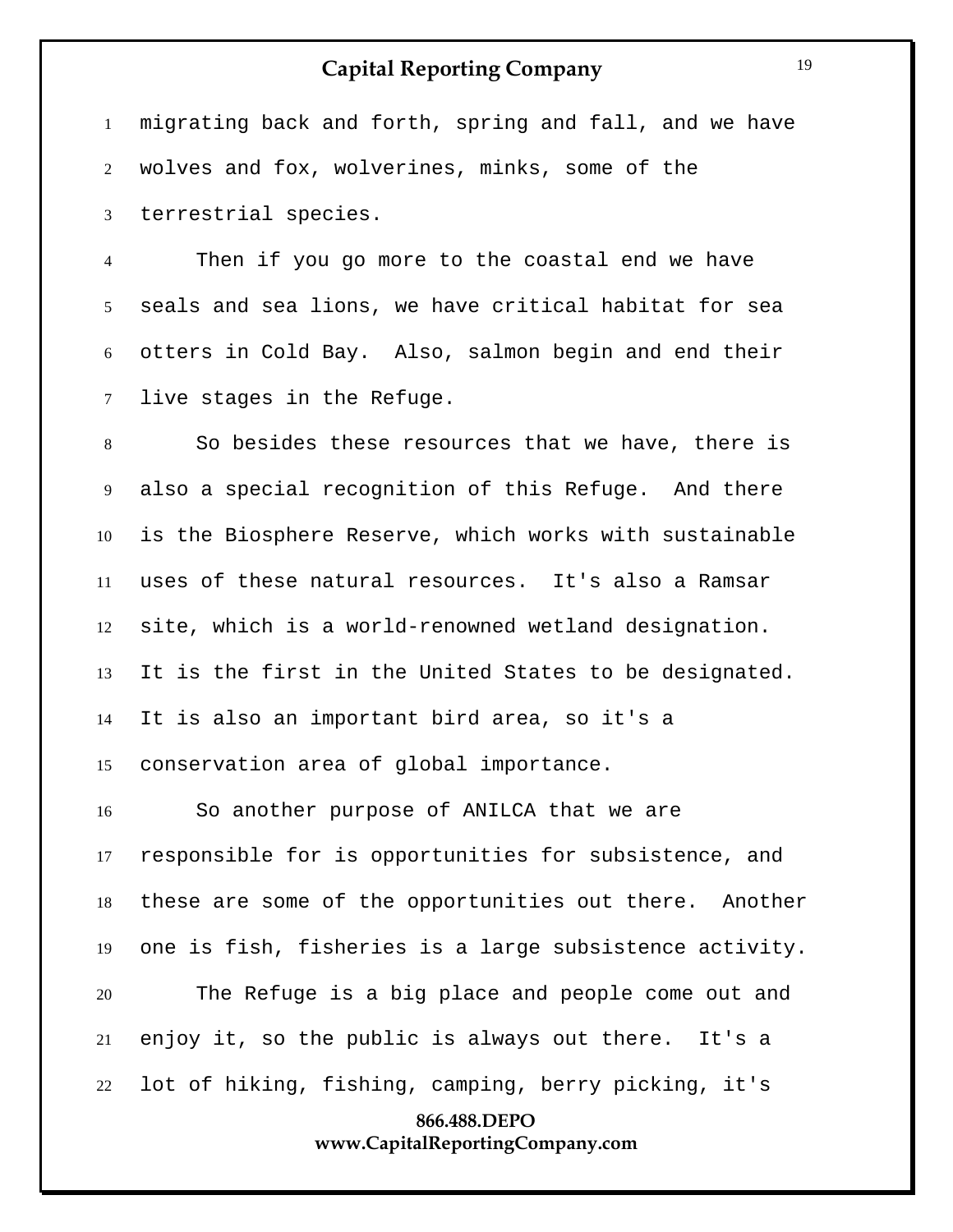all there, come on out.

 So now I am going to scale down and bring you back to the peninsula and look at the communities around there and just outline a few. So the peninsula has a boundary on the north of the Bering Sea and the South Pacific Ocean. Again, this is a Izembek Refuge here. And King Cove is on the Pacific side, it is exposed over on this end. On the west side of the bay is Cold Bay. These are the five communities we will be doing scoping in at the end of April. All these communities use resources within the boundaries of the Izembek National Wildlife Refuge.

 So I will start with Cold Bay and go into two other communities that are involved in this. It would have to be in the fall when there is a lot of visitors there, but the population of Cold Bay is around 80 people, 90 people, and less than a quarter of those are Alaska natives. Like I had mentioned before, the place is rich with archeological and historical sites. The city of Cold Bay was incorporated in 1982. The major employer in Cold Bay is the government; it's federal, state and local, in addition to flight services. Like

#### **866.488.DEPO www.CapitalReportingCompany.com**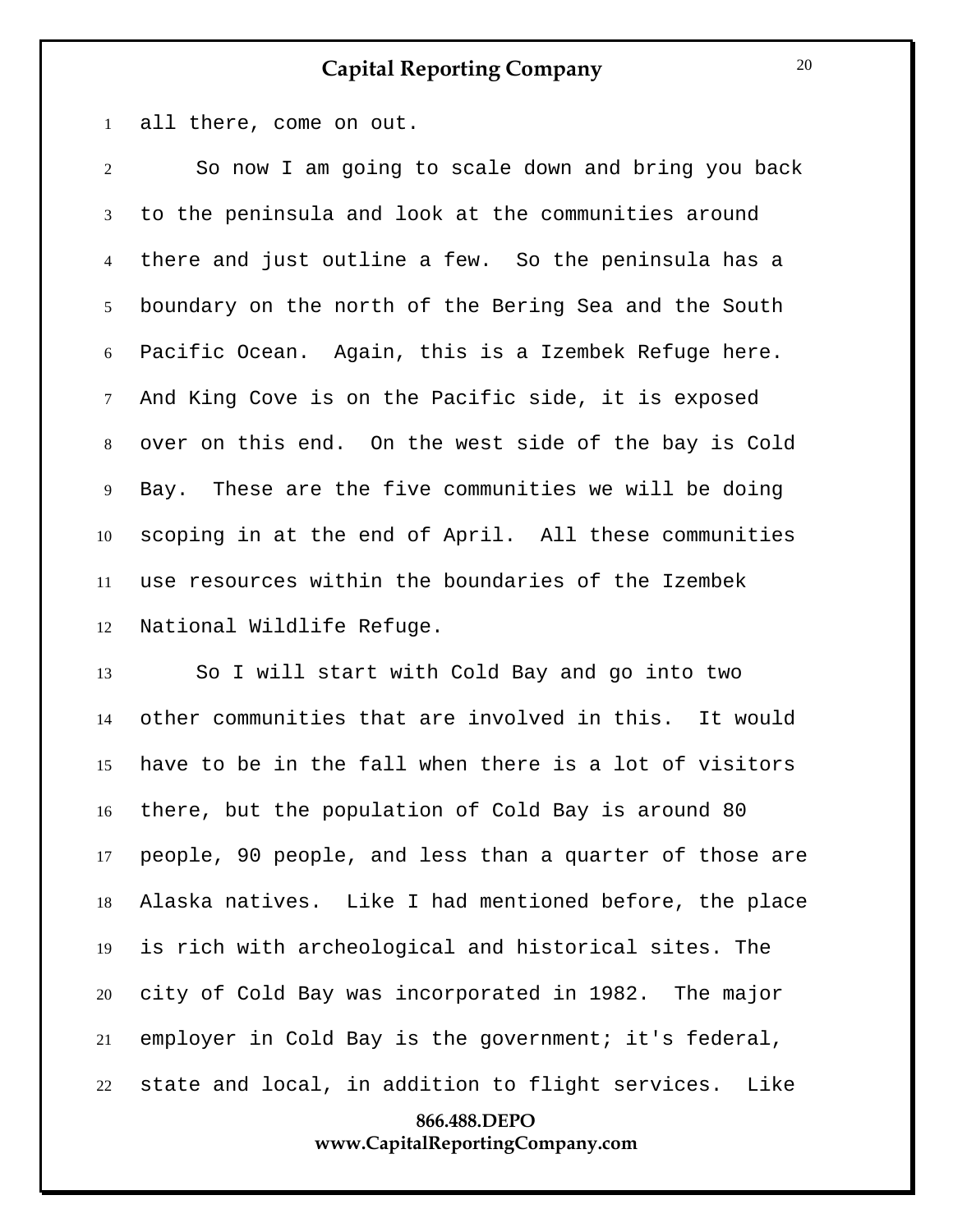a lot of communities, subsistence helps supplement income.

 As I mentioned before, Cold Bay was a strategic spot in the War, World War II, and from what I understand it was chosen because of the cloud density, it's pretty overcast and foggy there quite often. The runway at the time of the War was the largest runway in the State of Alaska. It is now the fifth largest in Alaska. It is a hub. There are daily flights coming in and flights going out to support local communities in goods and services.

**866.488.DEPO** I will point out the city of King Cove. It's on the Pacific side so it's not as protected as Cold Bay. It's about 20 miles between the two, and it's about a half hour air flight. I don't know if you can see this, but it's right in here. So the city of Cold Bay has a population of less than 800 and almost half are Alaska natives. There is a federally recognized tribe, the Agdaagux Tribe. King Cove was founded in 1922 by Scandinavians and it was a cannery. King Cove just celebrated its sixtieth birthday last year. The economy there is dependent on commercial fisheries and

**www.CapitalReportingCompany.com**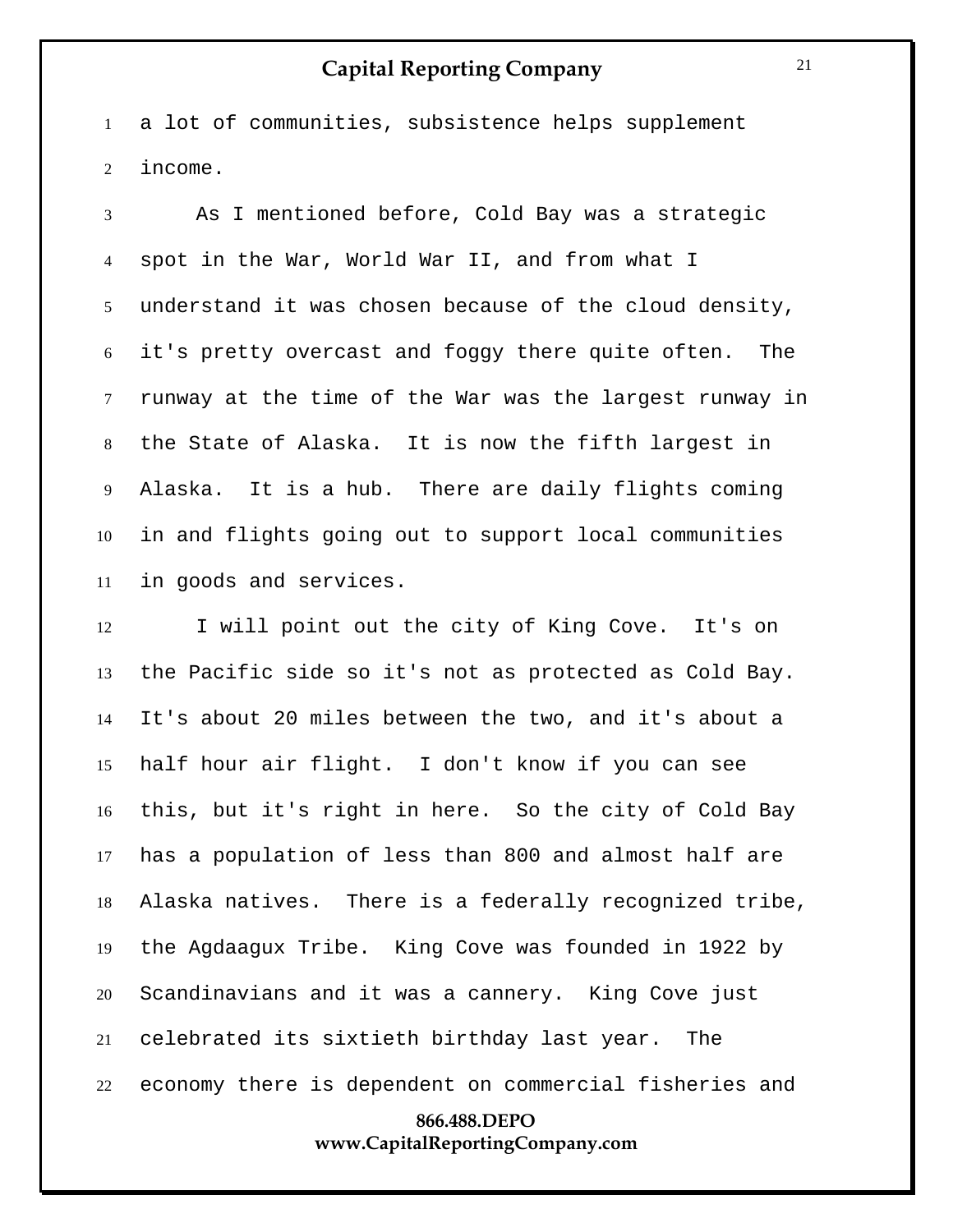also there is a Peter Pan seafood facility there that employs a lot of people. Again, like a lot of the communities, subsistence is an important way and helps supplement their income.

 Now like many rural communities, King Cove is only accessible by plane and by sea. It does not have a runway that is good in all weather, it is gravel, there are no lights for landing at night. You can see by the train in the previous picture and this one, that it is steep, wind can whip through there, and so it's tough to be a pilot there. There have been air flight casualties, fatalities, and the people of King Cove believe that this connection of this road between King Cove and Cold Bay is primarily an issue of health and safety for the residents of King Cove.

 Okay, so you know that you are in a public scoping meeting and these are all public lands that we're talking about, and you are the public, so we are asking you to give us some comments today. We are hoping you will gives us some oral testimony and hopefully you have signed up in the back, and if not, you can sign up now. We also are taking written comments and there is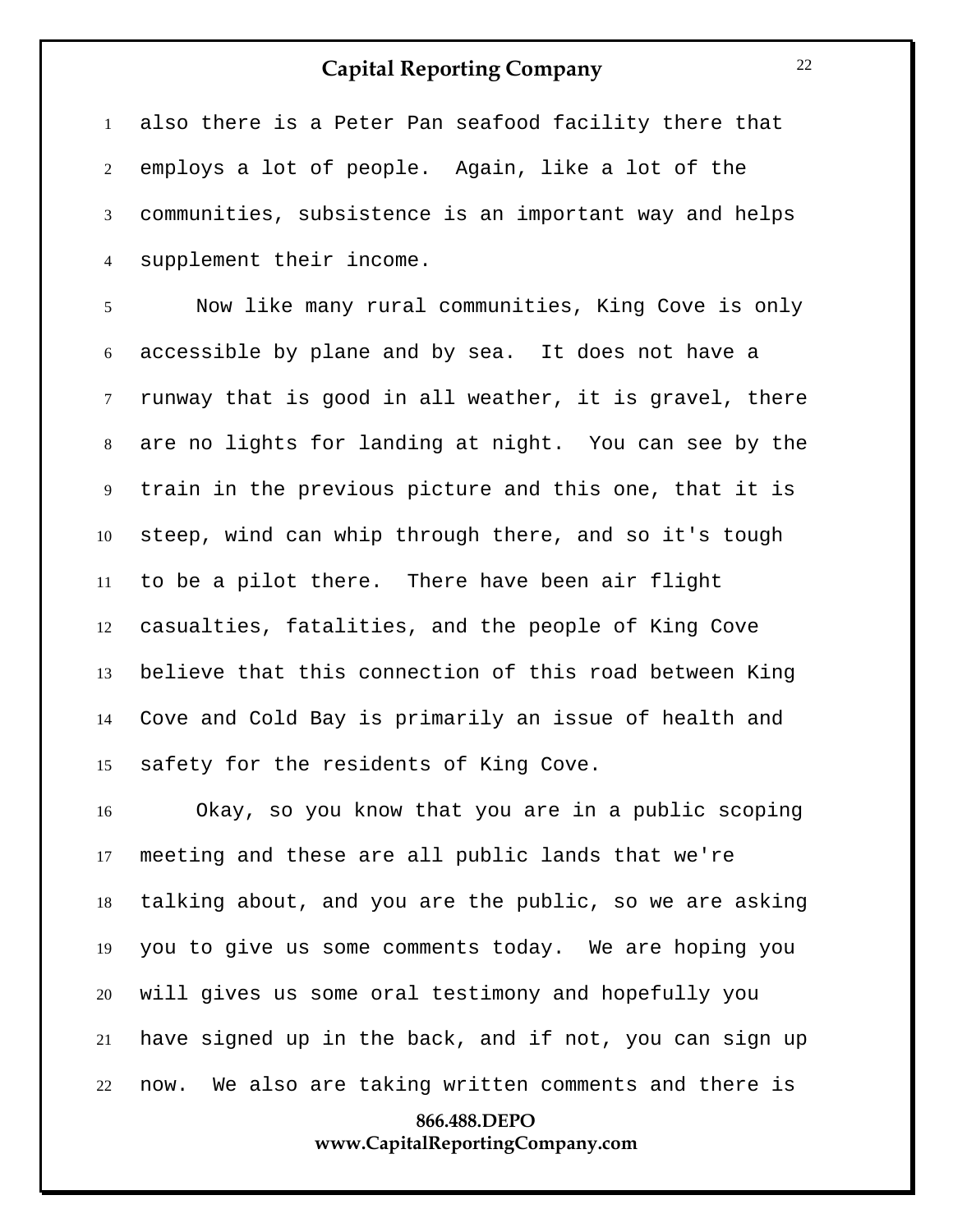forms for that, so we hope you provide comments, that's how we will build a good EIS and evaluate this proposed project. And if you leave here and think, oh I forgot something, then we have other opportunities. We have email, there is an email address on there. You can fax us. There is also snail mail. We also have a web site, you can go in there. We don't Twitter or Tweet, or Facebook, but maybe we will get there someday. So, now I am just going to review the time line one more time. So again, the Notice of Intent was posted in the Federal Register. We are now in the scoping period. The next scoping meetings will be at the end of April at the remote communities. We hope to have a draft EIS completed by April, 2011, and following that we will have a comment period. This will also be advertised in the Federal Register, and that will be in the summer of 2011. Following the close of that comment period we will do analysis of the comments and then hopefully by the winter of 2012, we will have a final EIS, and then that will be followed by the record of decision. So I want to thank you again, and I hope we hear comments from you.

#### **866.488.DEPO www.CapitalReportingCompany.com**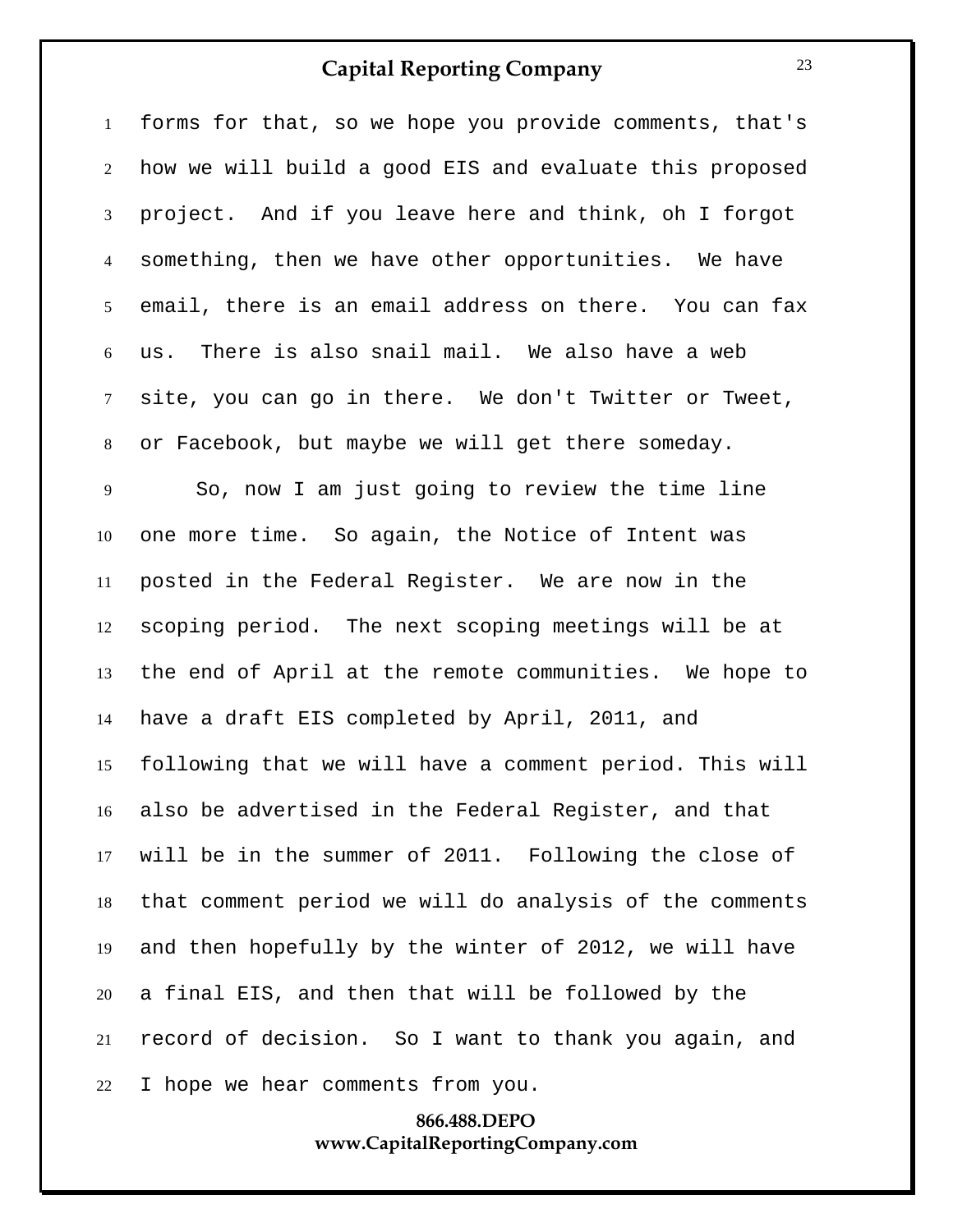MS. CLOUGH: Thank you, Nancy. We're going to go ahead now, and if people have any questions they want to ask, we can do that. I will ask that you come to the microphone because we are recording everything. There are microphones on both sides and they are adjustable for people of different heights.

 So if anybody has any questions they want to ask of Todd, Nancy or Stephanie, now is the time to do it. Otherwise, we will move into taking comments. So does anyone have any questions about the project or what we're up to?

 Okay, I am just going to reiterate how we are going to do the comments, and because there is not a tremendously large number of people signed up, I will give everybody four minutes initially because some people may plan on coming in later. I ask that you come forth and I'll call your name. I apologize if I couldn't read your handwriting and/or can't pronounce your name. I assume I will get it close enough that you will know who you are. Come forward, please state your name for the record, for the court reporter, and then provide your comments.

#### **866.488.DEPO www.CapitalReportingCompany.com**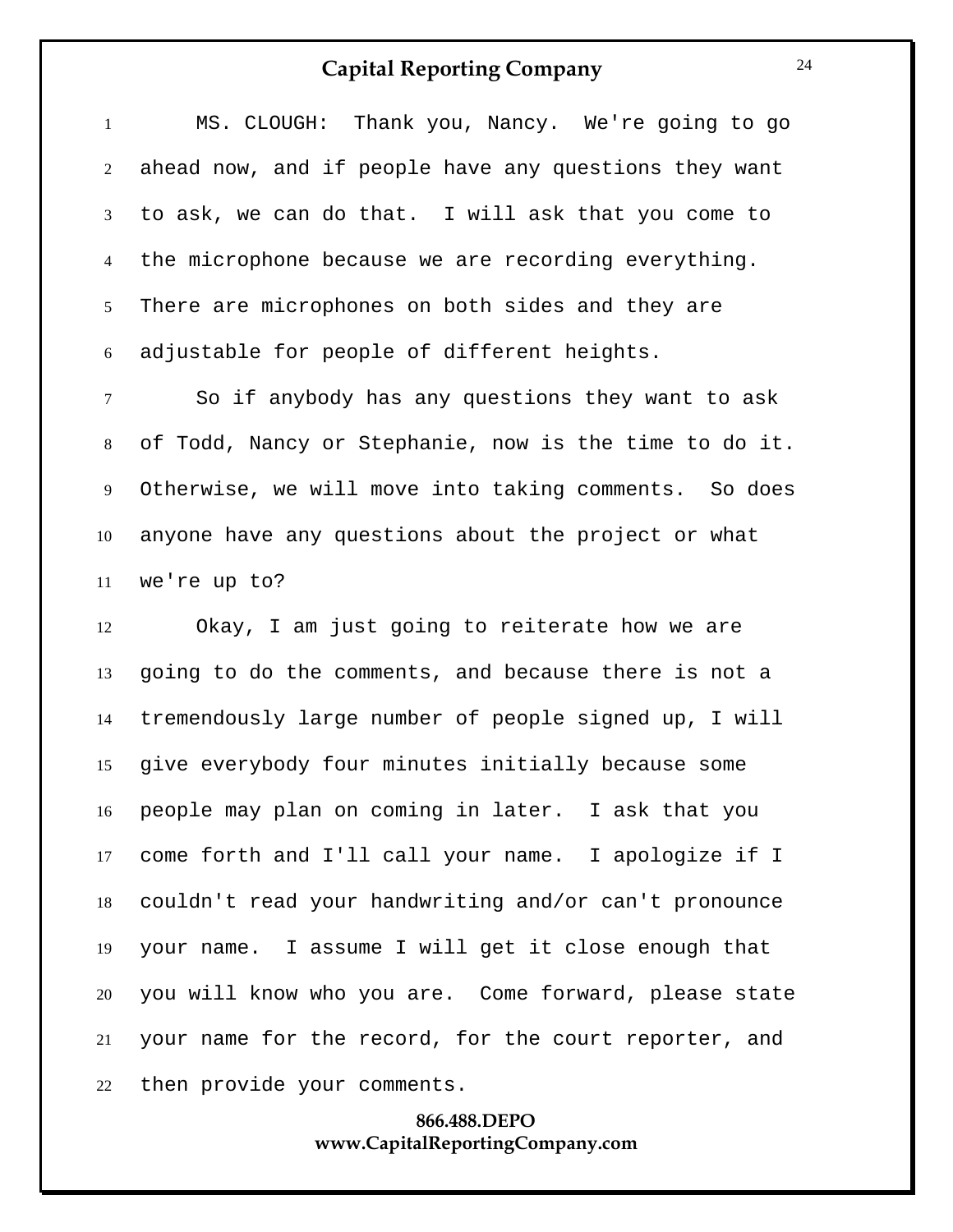| $\mathbf{1}$                    | Frederick will be timing you. We are going to           |  |  |
|---------------------------------|---------------------------------------------------------|--|--|
| $\overline{2}$                  | give you four minutes, and when you have one minute     |  |  |
| $\mathfrak{Z}$                  | left he will raise this lovely yellow folder, and when  |  |  |
| $\overline{4}$                  | you are done he will raise the red folder and I will    |  |  |
| 5 <sup>5</sup>                  | have to cut you off because we want to make sure, and I |  |  |
| 6                               | know your time is very valuable, that everybody has a   |  |  |
| $7\overline{ }$                 | chance to be heard. And as I said earlier, if we have   |  |  |
| 8                               | time afterwards and people want to make additional      |  |  |
| 9                               | comments we can do that, as well we do encourage you to |  |  |
| 10                              | provide written comments, those of you that would like  |  |  |
| 11                              | to do that. So without further ado, our first           |  |  |
| 12                              | commenter is Phyllis Mains.                             |  |  |
| 13                              | MS. MAINS: And did you want my address?                 |  |  |
| 14                              | MS. CLOUGH: We don't need your address, but if          |  |  |
| 15                              | you can come up and speak at the microphone.            |  |  |
| 16                              | MS. MAINS: I'm Phyllis Mains and I thank you so         |  |  |
| 17                              | much for this opportunity to hear my comments for the   |  |  |
| 18                              | environmental impact statement being drafted regarding  |  |  |
| 19                              | the proposed land exchange and road in Izembek National |  |  |
| 20                              | Wildlife Refuge. I oppose the road because the road is  |  |  |
| 21                              | not necessary. In 1998 Congress addressed the health    |  |  |
| 22                              | and safety needs of King Cove with the King Cove Health |  |  |
|                                 | 866.488.DEPO                                            |  |  |
| www.CapitalReportingCompany.com |                                                         |  |  |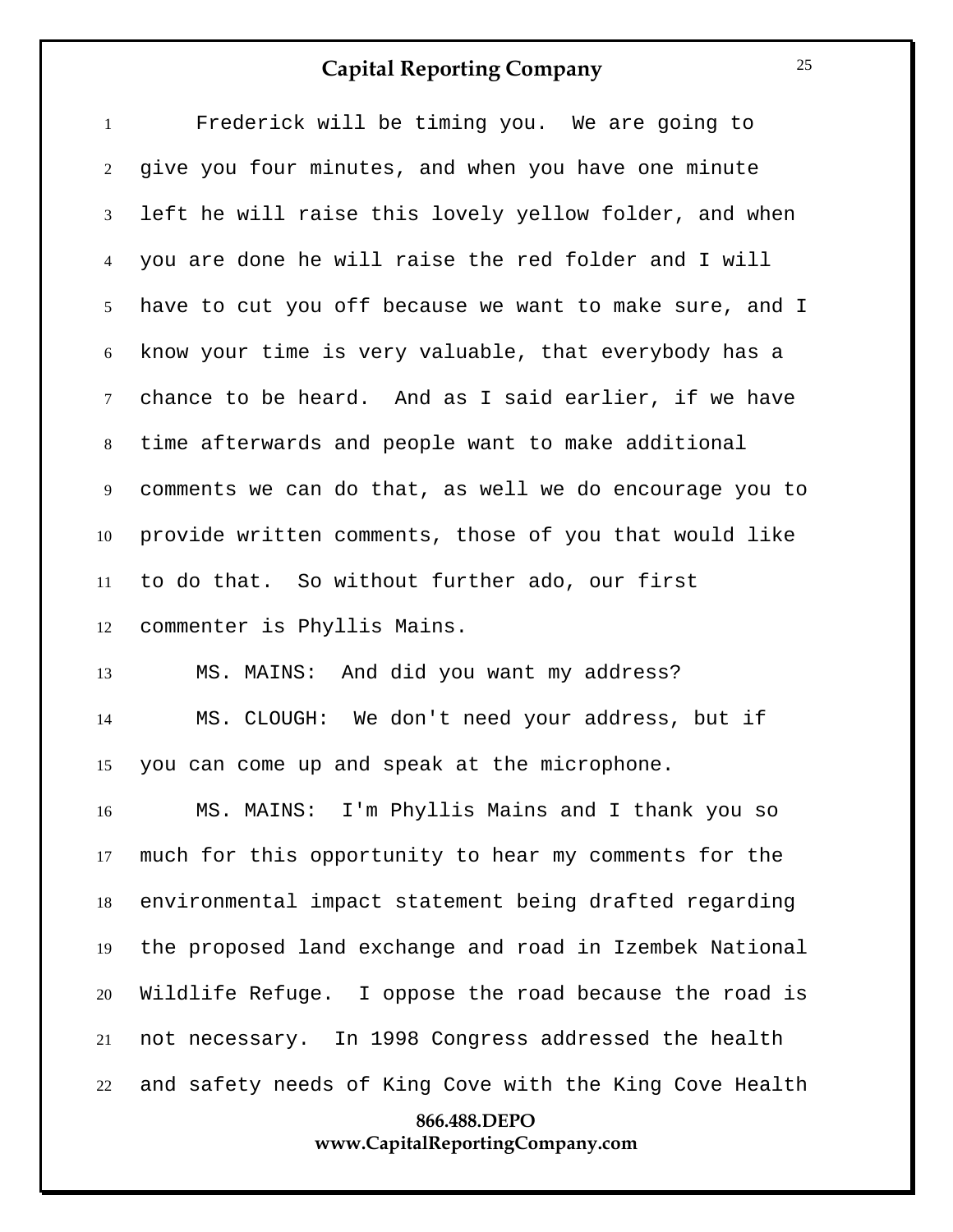and Safety Act. That legislation provided 37.5 million dollars of taxpayers' money to upgrade King Cove's medical facilities, purchase a Hovercraft for regular ferry and emergency medical service between King Cove and Cold Bay. Construct a new marine terminals and construct a road between King Cove and the Hovercraft terminal.

 This law specifically prohibited a road through Izembek's federally protected wilderness. The Hovercraft has been 100 percent effective and provided rapid life-saving medical evacuations, and takes about 20 minutes. The trip would take approximately one to two hours in good weather on the proposed road.

**866.488.DEPO** The land swap would sacrifice 206 acres of the most unique and valuable internationally recognized wetlands habitat that bicep a narrow isthmus between Izembek and Kinzarof Lagoons for about 61,000 acres of lands with far lesser value. Major impacts from the road include road construction, noise, sediment runoff, watershed impacts, air and water pollution from gas and diesel engines, disruption of migrations, habitat fragmentation, to name just a few. Alaska is warming

**www.CapitalReportingCompany.com**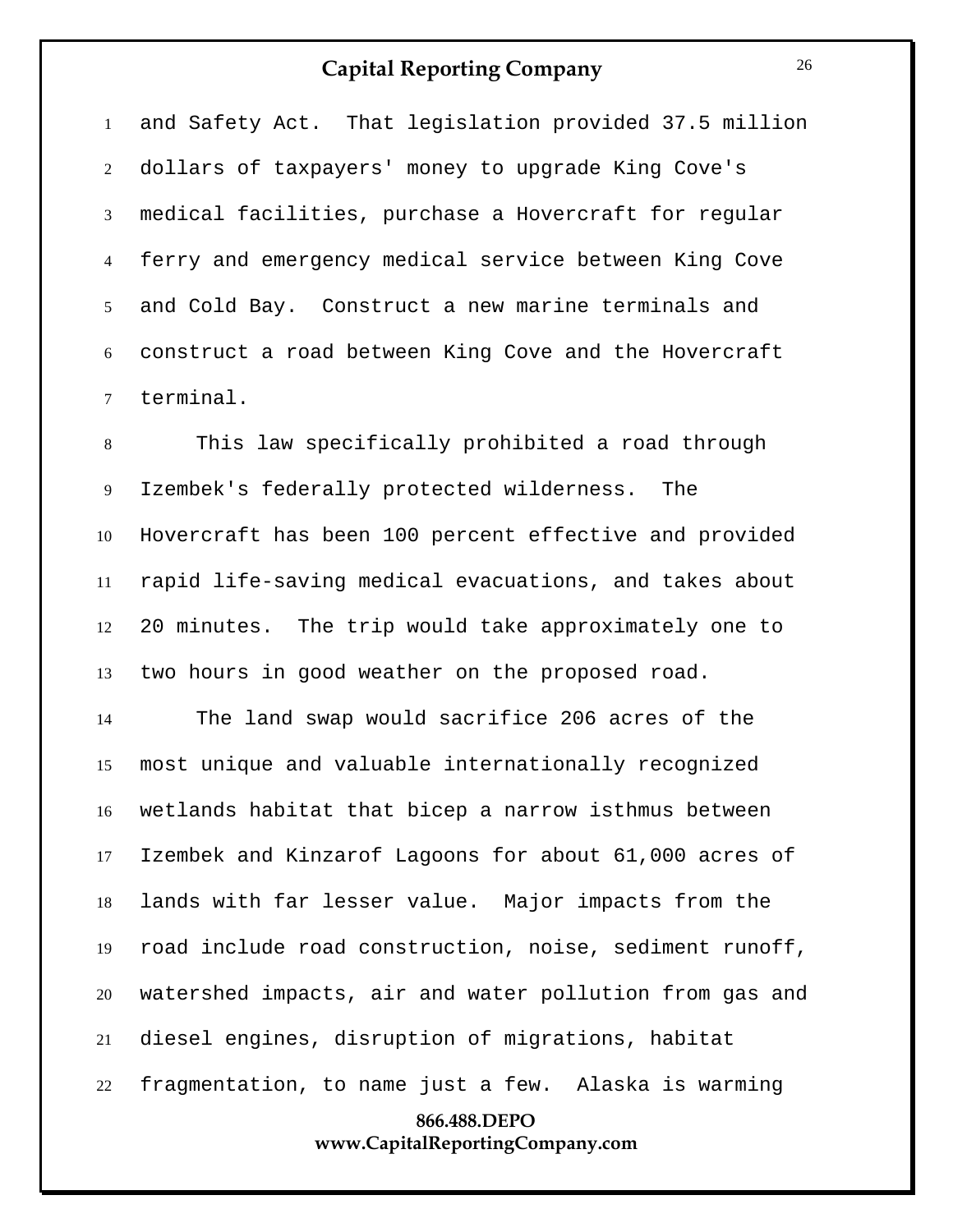twice as fast as the lower 48 states and melting permafrost, current and projected warming impacts must be included in the environmental impact statement. Nothing can compensate for the irreversible impacts a road would have on Izembek's critically important cold water lagoons and internationally significant wetlands, which provide resting places for migrating waterfowl.

 The cold water lagoons of Izembek Refuge contain some of the world's largest eelgrass beds. More than 98 percent of the world's Pacific Black Brant use the Izembek Lagoons for their fall migration to Mexico. Birds from all over the Arctic funnel through the Izembek Refuge. Many of those birds find their way to Iowa. We were surprised one summer when 35 Black Scotters, Arctic Black Scotters, dived in our farm pond. The loss of these birds could have a devastating impact, not only on Iowa's economy but all states with the loss of hunting and bird watching. Hunters and bird watchers buy a lot of equipment, they buy food and lodging. We have hunting and bird watching in Iowa. Congress created the Izembek National Wildlife Refuge to conserve fish and wildlife in their habitats

## **866.488.DEPO www.CapitalReportingCompany.com**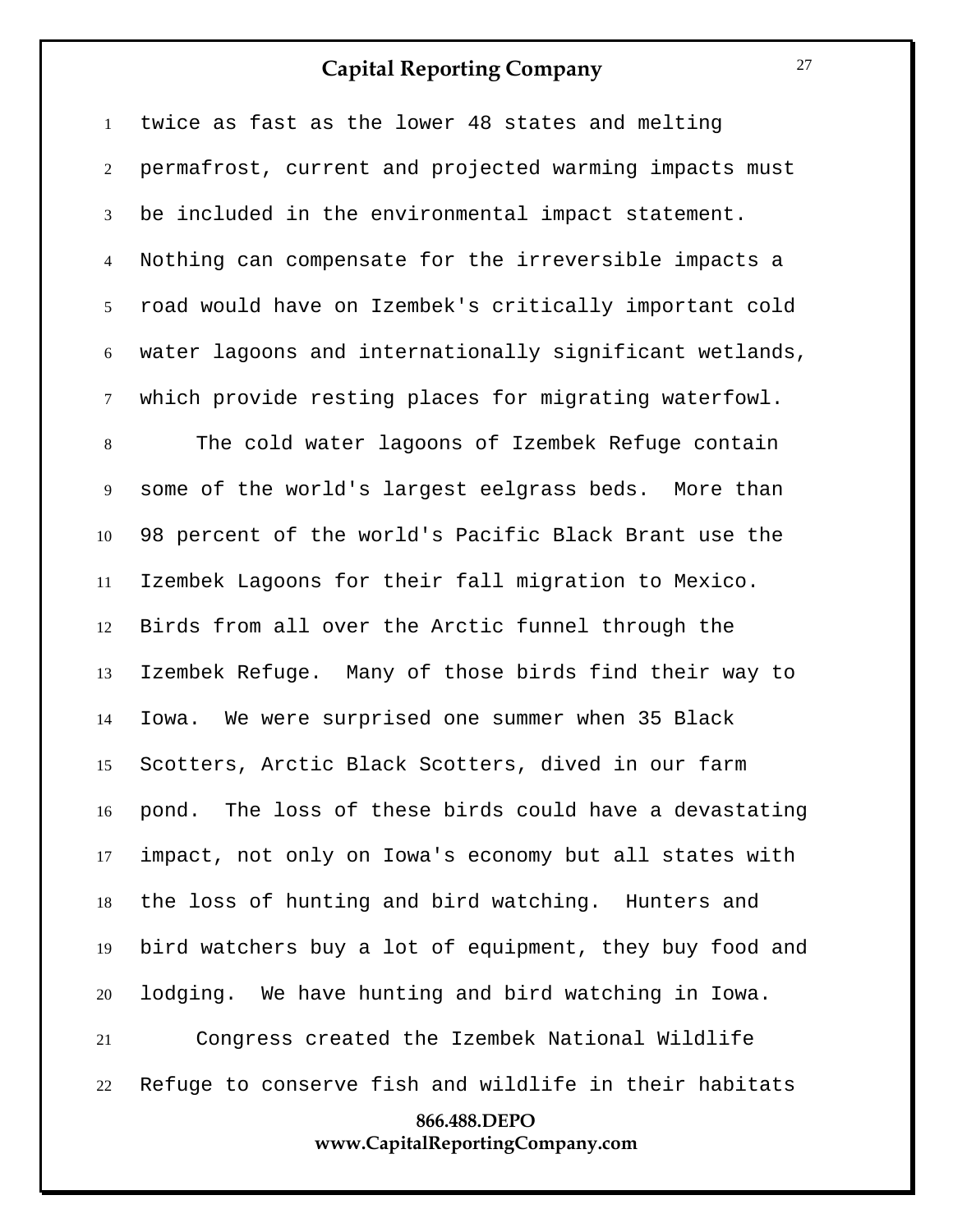and to fulfill the United States international treaty obligations, provide continued subsistence by local residents and to preserve water quality within the refuge. The wildlife values of Izembek are globally significant and should not be compromised. All Americans benefit from the protection of the wilderness status of the Izembek National Refuge, and I urge you to consider the damaging impact of an unnecessary road, to be paid for and maintained by American taxpayers who could lose many of the birds they watch. Thank you for listening to my comments.

 MS. CLOUGH: Thank you very much. Our next speaker is Lauren Hierl from the Alaska Wilderness League.

 MS. HIERL: Hello. Thank you for the opportunity to talk to you today. My name is Lauren Hierl and I represent the Alaska Wilderness League based here in Washington, and we aim to be your voice for Alaska's wilderness in our nation's capital. The proposed land exchange and road through Alaska's Izembek National Wildlife Refuge is a detriment to our wilderness legacy in America's last frontier.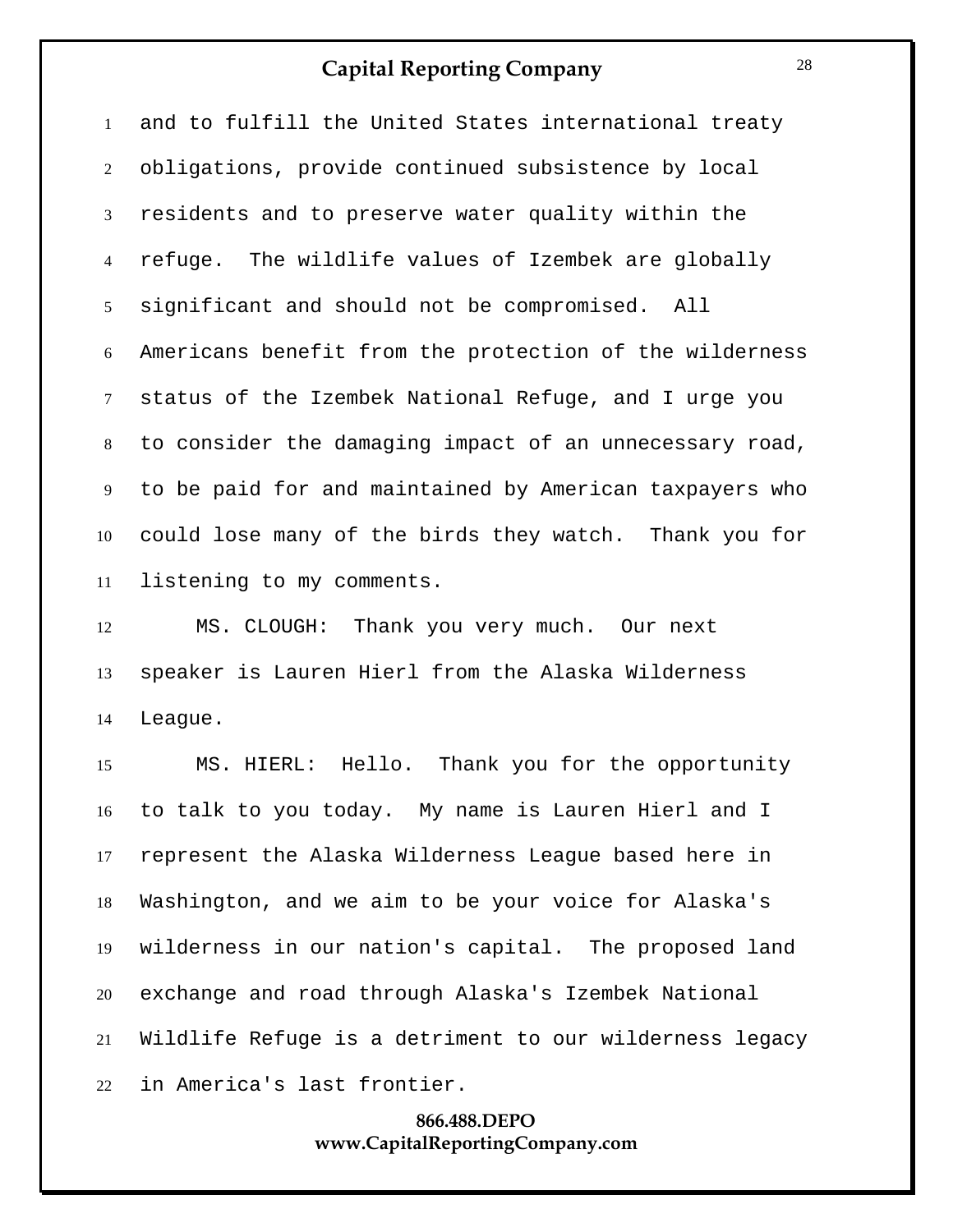Last year this land exchange and road was authorized by Congress as a poison pill in an otherwise groundbreaking public lands bill. The road was requested by the residents of King Cove, who claim it is needed to assure safe transport to Cold Bay in the event of an emergency. In truth, U.S. taxpayers have already provided a safe and reliable transportation system to the King Cove community when Congress appropriated 37.5 million dollars in 1998 to address this issue.

 The Izembek Refuge is a vitally important place for hundreds of thousands of birds, scores of other wildlife, and all Americans who care about preserving a piece of our natural heritage for future generations. Today I will discuss how the Izembek National Wildlife Refuge is a critical area ecologically, and the proposed road is not needed by the residents of the area, meaning that the road and land exchange is not in the public interest.

 The proposed road would cut through the heart of one of the world's most critically important resting places for migrating waterfowl. Virtually all of the

#### **866.488.DEPO www.CapitalReportingCompany.com**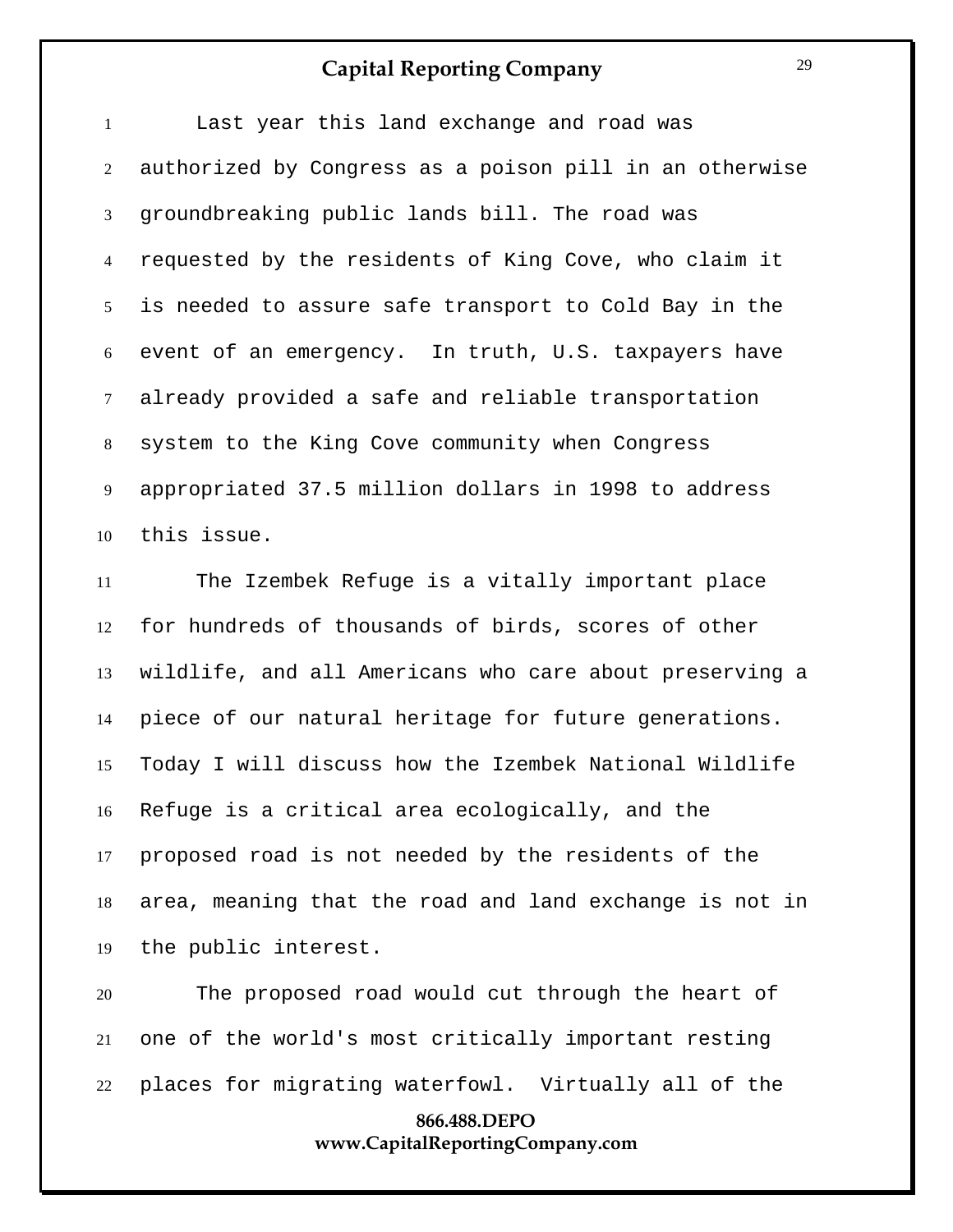world's Pacific Black Rant and Emperor Geese use Izembek's cold water lagoons and internationally significant wetlands as a place to feed and rest. As proposed, the road would drive right through the Izembek isthmus, which lies between some of the largest eelgrass beds in the world. They provide food vital to the survival of more than a quarter million migratory birds. In addition to Pacific Black Brant and Emperor Geese, Pacific Golden Plovers, Rock Sandpipers, Dulins and Tundra Swans depend on the Izembek Refuge for wintering, breeding molting, refueling, staging and resting. Mammals such as brown bear, caribou, red fox, wolves and other wildlife make extensive use of the Izembek isthmus as well.

 In addition to the direct impacts to wildlife, this road would set a dangerous precedent for wilderness areas across the country. The proposed road would be the first ever to bisect a congressionally designated wilderness, despite the fact that by definition, wilderness is meant to be a place where humans leave no mark. If this road were built, it would open the door to similar destructive projects in other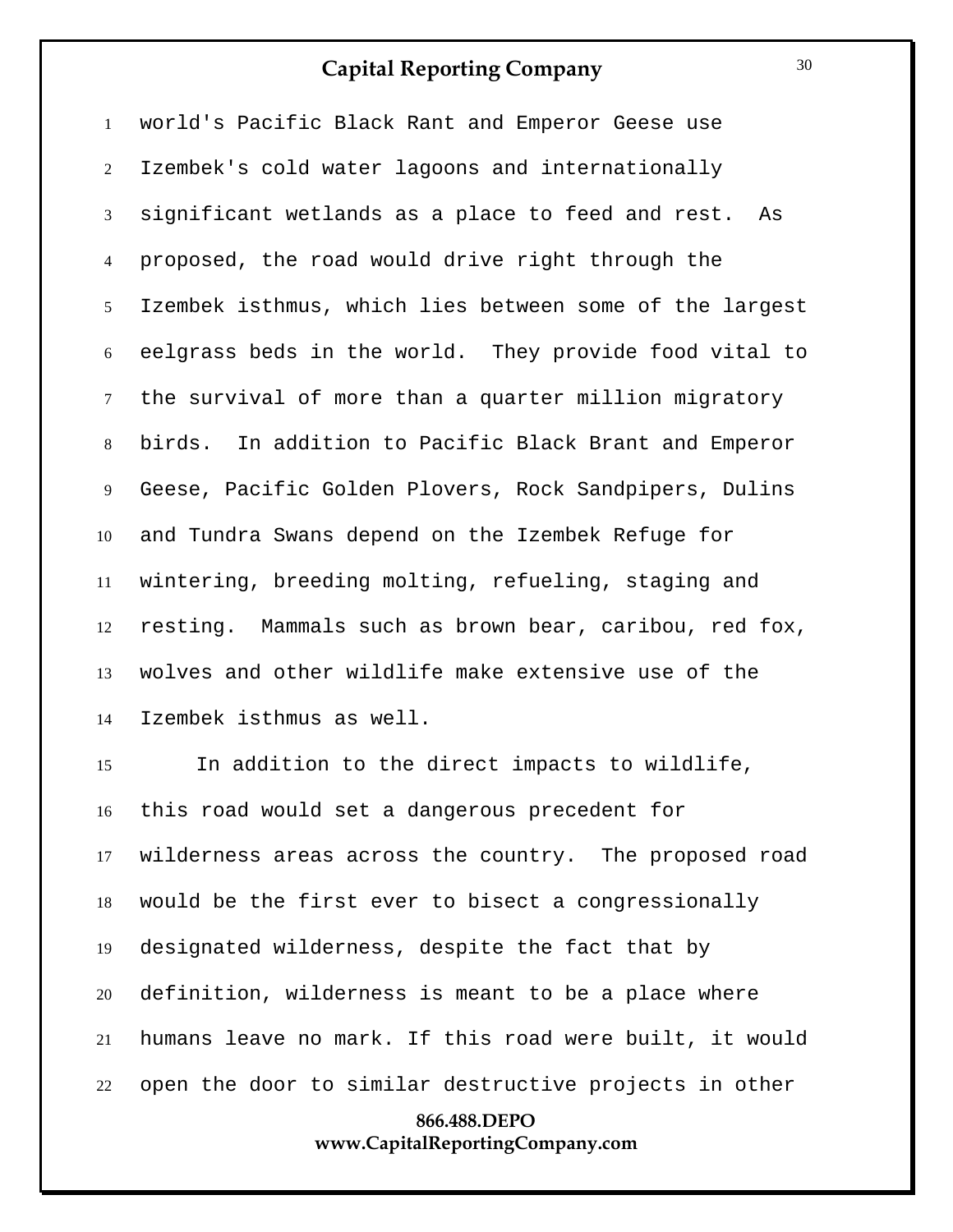wilderness areas.

| $\overline{2}$  | While Congress proposed a land exchange to make up      |
|-----------------|---------------------------------------------------------|
| $\mathfrak{Z}$  | for the destruction of this vital wilderness area, the  |
| $\overline{4}$  | lands to be exchanged are uplands with lower wildlife   |
| 5               | habitat value that are currently not threatened by      |
| 6               | development. The wetlands of Izembek National Wildlife  |
| $7\overline{ }$ | Refuge, on the other hand, have been globally           |
| 8               | recognized as wetlands of international importance      |
| 9               | under the Ramsar Convention.                            |
| 10              | Perhaps the most puzzling part of this whole issue      |
| 11              | is the fact that Congress solved King Cove's            |
| 12              | transportation problem more than ten years ago.<br>In   |
| 13              | 1998 Congress appropriated 37.5 million taxpayer        |
| 14              | dollars to provide a modern medical clinic for the 800  |
| 15              | residents of King Cove, a 98-foot state-of-the-art      |
| 16              | Hovercraft, a gravel road and two terminals for 20-     |
| 17              | minute emergency medical evacuations from King Cove to  |
| 18              | the jet airport at Cold Bay. Since operations began in  |
| 19              | 2007, the Hovercraft has flawlessly performed more than |
| 20              | 35 medical evacuations in all seasons and all weather   |
| 21              | conditions.                                             |

Despite the fact that the road would take much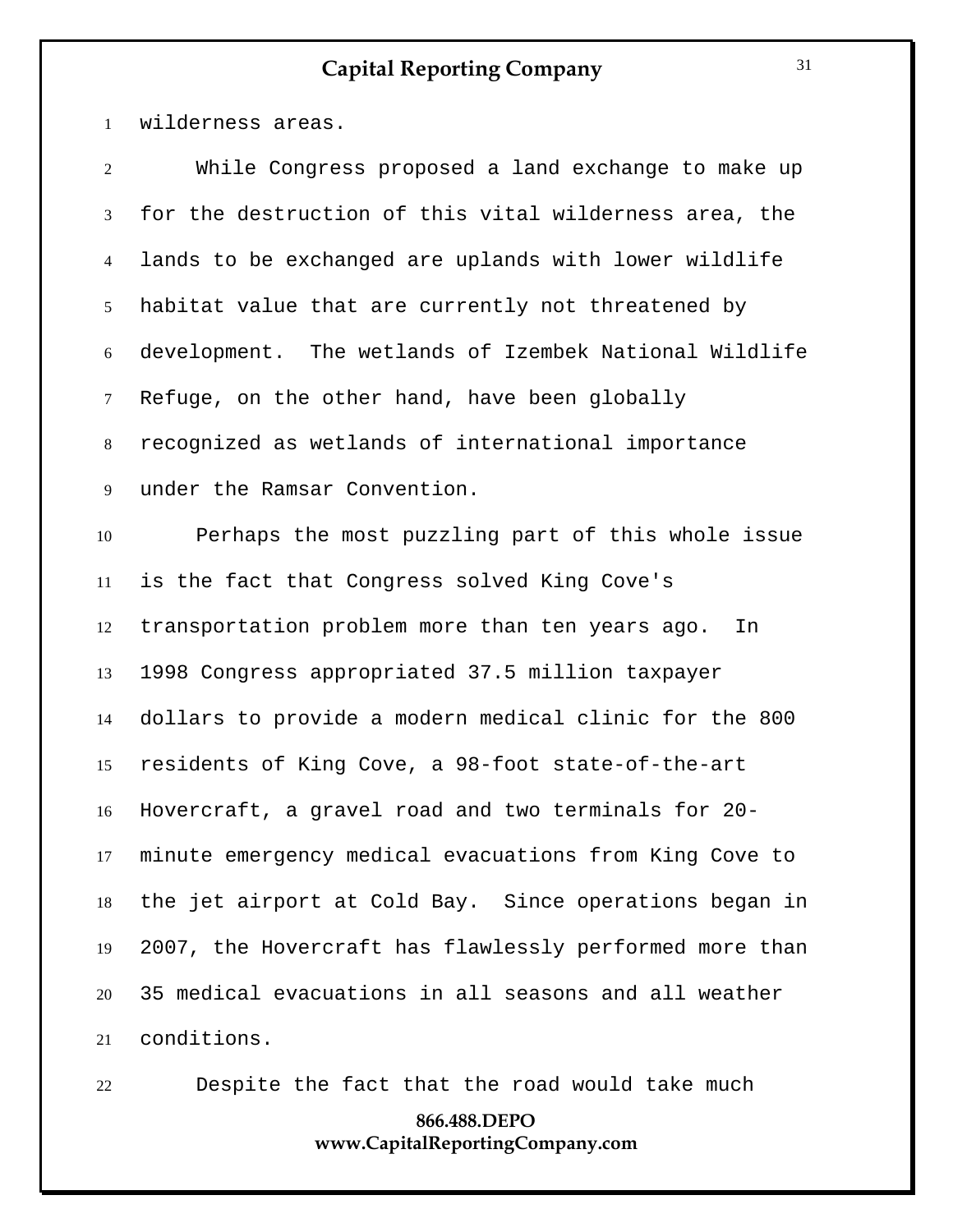longer to traverse than the Hovercraft, a crucial fact in an emergency medical situation, and that the road may be impassable during parts of the winter, the residents of King Cove are once again asking for a gravel road to be built through the heart of the Izembek wilderness with a whopping price tag of 20 to 25 million taxpayer dollars on top of the 37.5 million already authorized to address this issue. This one road to nowhere that Americans cannot afford. The facts are clear. The Izembek wilderness is too important to waste on a needless road. I implore Secretary Salazar to conduct a careful Environmental Impact Statement process, which I am confident will show that this road is not in the public interest.

Thanks so much for your time.

 MS. CLOUGH: Thank you. Our next speaker is Taldi Walter from the National Audubon Society. Forgive me if I butchered your name.

**866.488.DEPO** MS. WALTER: That's all right, it's a little different. Good afternoon and that you for the opportunity to submit scoping comments on the Environmental Impact Statement being drafted for the

#### **www.CapitalReportingCompany.com**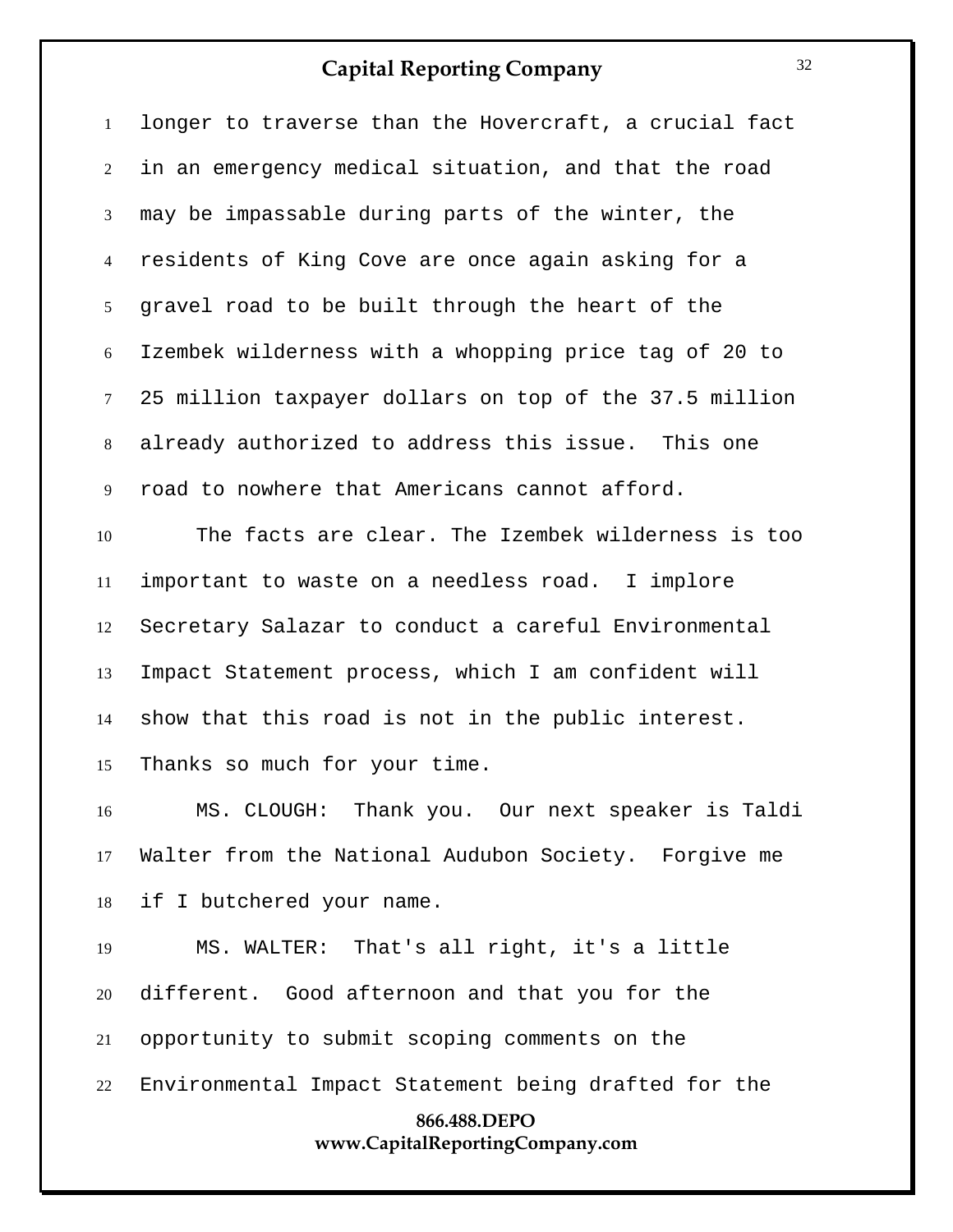proposed land exchange and road in Izembek National Wildlife Refuge. My name is Taldi Walter, and I am the Assistant Director of Government Relations for National Audubon Society. Audubon is the oldest conservation organization in the country and is supported by a half million members, 470 chapters and 37 states -- or we have staff in 37 states. Audubon and our membership have been actively involved with this issue for over a decade, and continue to have a high interest in conserving this internationally significant habitat. Izembek National Wildlife Refuge on the Alaska

**866.488.DEPO** peninsula is one of the world's most critically important northern wetlands for migratory birds. Virtually all the world's Pacific Brant stop at Izembek and Kinzarof Lagoons during their migrations to rest and feed in one of the world's largest eelgrass beds. Eelgrass beds and surrounding wetlands are utilized by hundreds of thousands of waterfowl and shore birds including substantial numbers of Emperor Geese, Tundra Swans and the threatened Steller's Eider. Caribou, brown bears, wolves, marine mammals and numerous species of fish also depend on the refuge lands and

## **www.CapitalReportingCompany.com**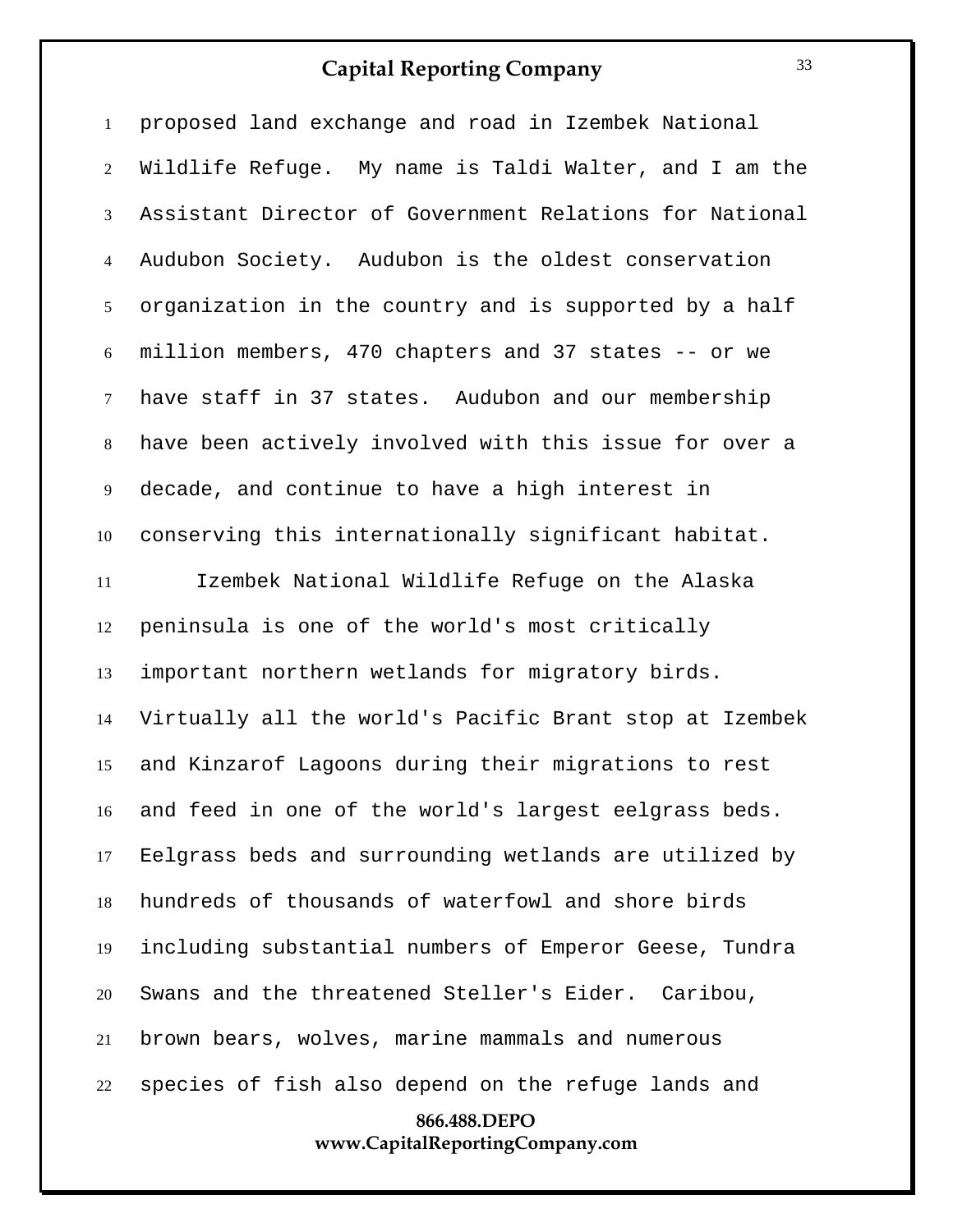adjacent waters in the proposed project area for their survival.

 The proposed road corridor would bisect the Izembek isthmus, which lies between two lagoons and is an important nesting area for Tundra Swans and a migration corridor for the caribou. There are many scientifically documented impacts to wildlife associated with roads, including habitat loss and fragmentation, displacement of wildlife and elevated mortality from increased human access. The U.S. Fish and Wildlife Service has already documented many of the significant environmental impacts this road would produce in previous documents, including the King Cove Access Project EIS in 2004.

**866.488.DEPO** Although the land exchange would add more acres to the Refuge, the proposed acres are not comparable in their habitat values. The exceptional habitat that will be lost in the projected road corridor is significant because it provides an irreplaceable ecological linkage within the Refuge. No amount of exchanged lands can compensate for the irreversible impacts the road will have on this globally significant

**www.CapitalReportingCompany.com**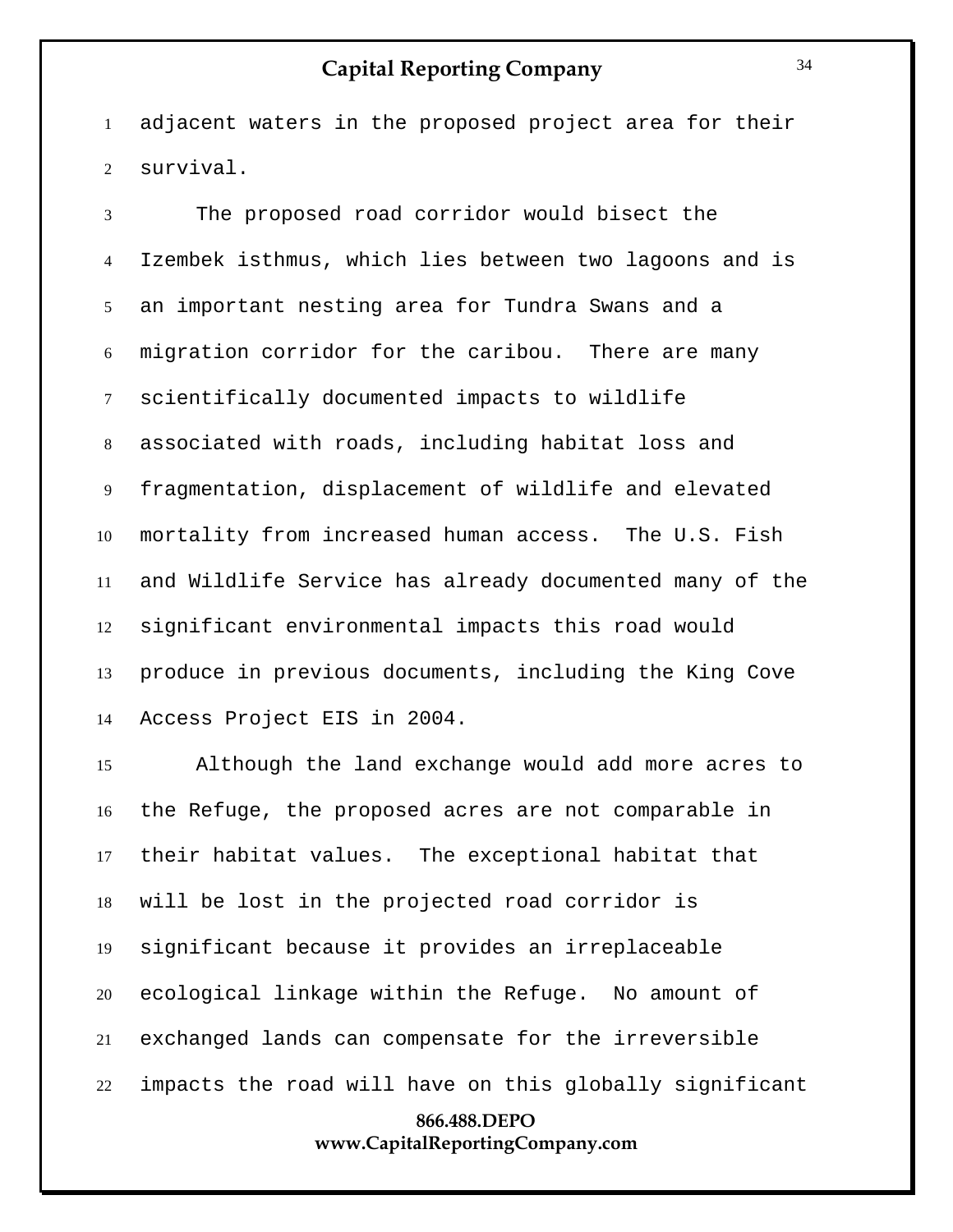**866.488.DEPO** wetland habitat. Specifically, Audubon recommends that the Fish and Wildlife Service address the following issues in their EIS: Impacts to fish and wildlife and their habits from the proposed road including road construction, sediment runoff and impacts to water quality and hydrology, road avoidance by wildlife and loss and fragmentation of habitat. Potential impacts to eelgrass beds, which provide vital habitat for many birds and marine organisms, is a significant concern and should be explicitly addressed. Long-term cumulative impacts to wildlife populations and their habitats from a road bisecting the significant wetland habitat and ecological corridor should be assessed in the context of how such impacts may be compounded by climate change. Potential impacts to threatened and endangered terrestrial and marine species and their habitats. A cost-benefit analysis of the road that considers the previous investments from the King Cove Health and Safety Act to improve transportation in the region. This analysis should also analyze the cost-

#### **www.CapitalReportingCompany.com**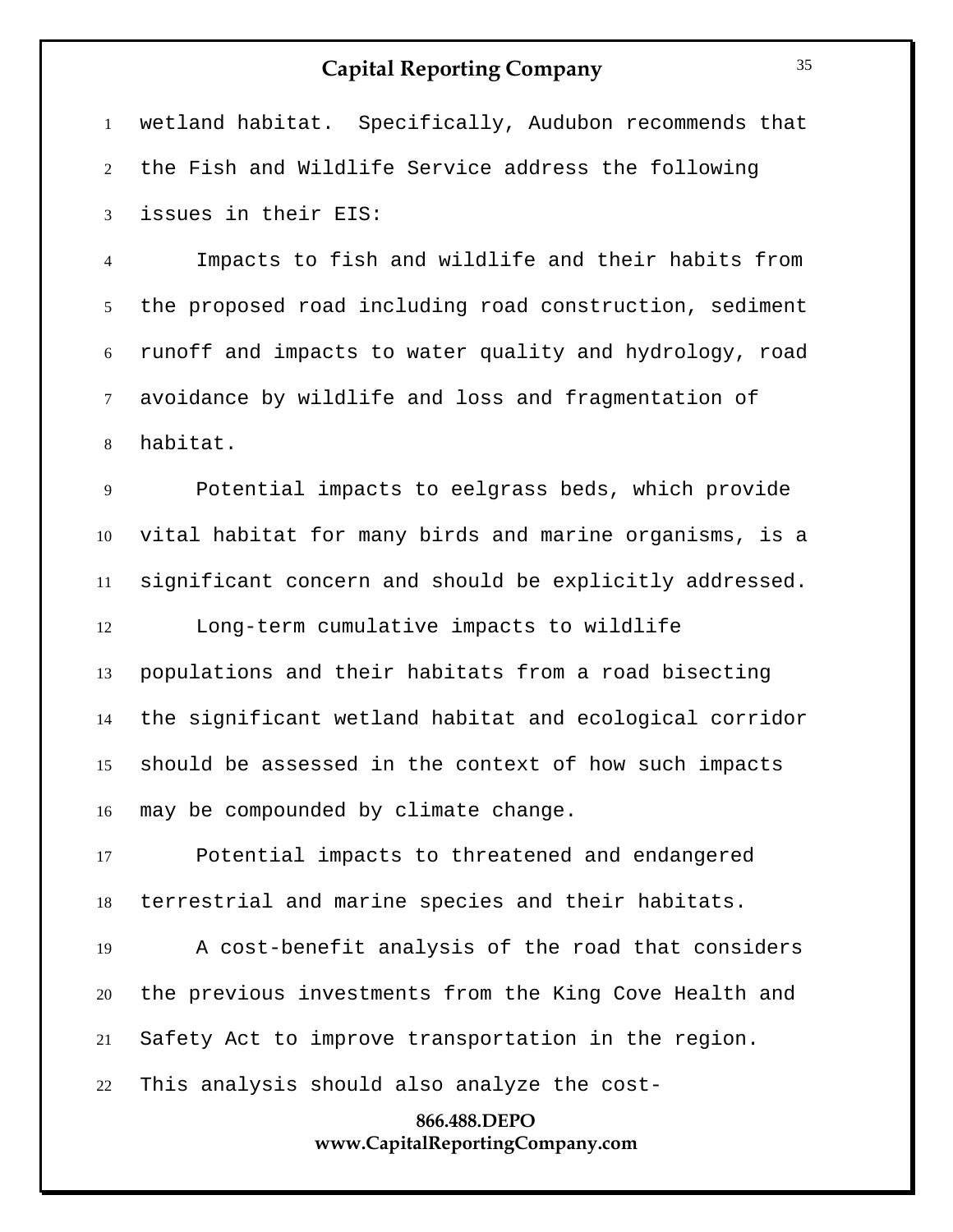| $\mathbf{1}$   | effectiveness of the current transportation system, the |
|----------------|---------------------------------------------------------|
| $\overline{2}$ | combination road and marine Hovercraft link, to the     |
| 3              | proposed one-lane gravel road.                          |
| $\overline{4}$ | And finally, a compatibility determination as           |
| 5              | required in the National Wildlife Refuge System         |
| 6              | Improvement Act.                                        |
| $\overline{7}$ | Thank you for considering our comments.                 |
| $8\,$          | MS. CLOUGH: Thanks. Our next speaker is Stanley         |
| 9              | Mack from the Aleutians East Borough.                   |
| 10             | (pause)                                                 |
| 11             | MR. MACK: My name is Stanley Mack, and I'm the          |
| 12             | mayor of the Aleutians East Borough. (Difficulty with   |
| 13             | microphone - changes microphone.) Thank you. This one   |
| 14             | here is warmed up. My name is Stanley Mack and I'm the  |
| 15             | Mayor of the Aleutians East Borough. I was born and     |
| 16             | raised in King Cove, lived out there all my life. The   |
| 17             | community of King Cove and Cold Bay and the Izembek     |
| 18             | Refuge area within the boundaries of the Borough.       |
| 19             | Thank you for this opportunity to comment on a          |
| 20             | proposed land exchange and road corridor through        |
| 21             | Izembek Refuge. Because I am here in our nation's       |
| 22             | capital, I have been thinking about the project, this   |
|                | 866.488.DEPO<br>www.CapitalReportingCompany.com         |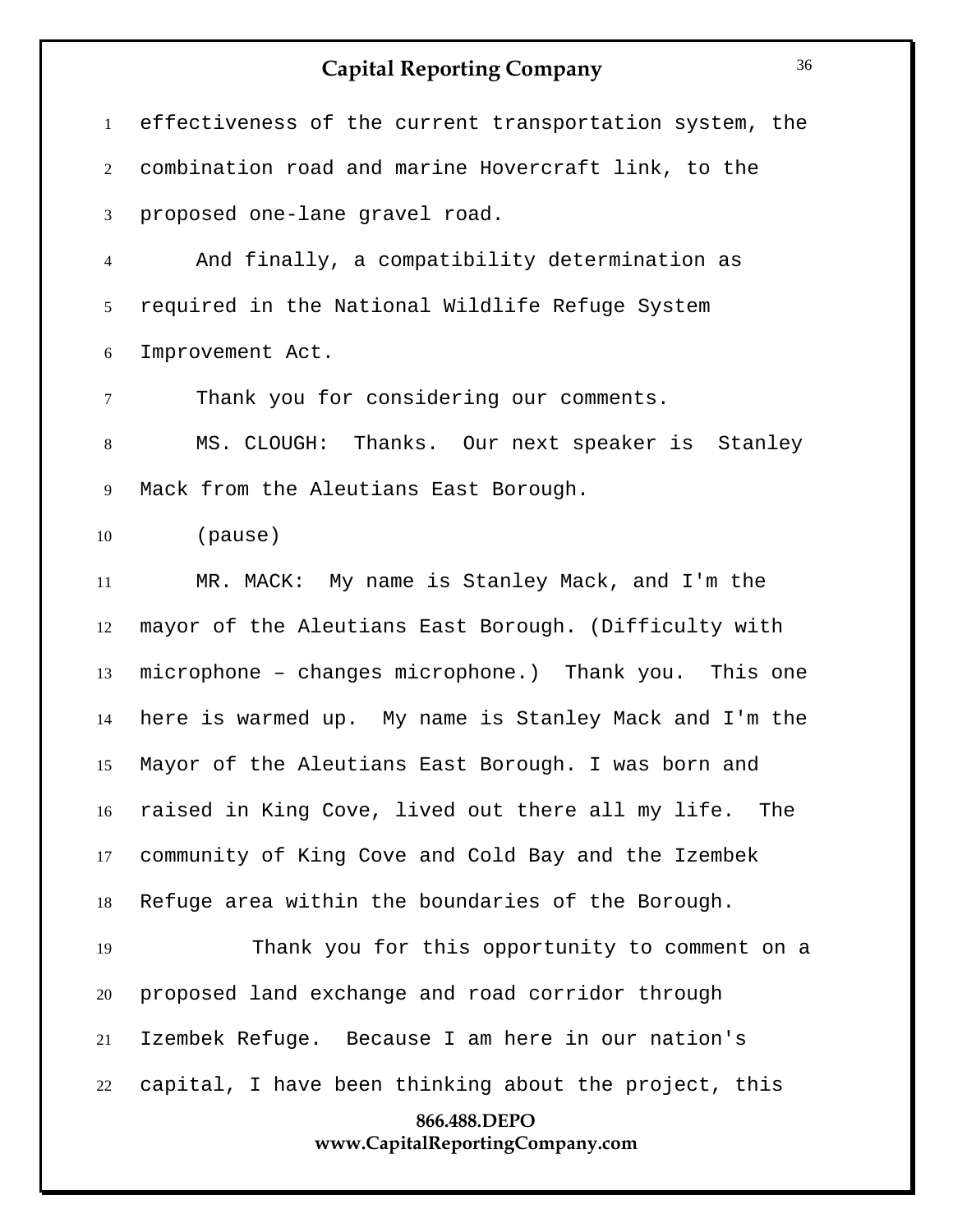project, compared to projects nationally. I am not necessarily in tune with that many projects coming in here from other parts of the country, but I am pretty sure that not many of them are initiated and led by residents of a community of less than 1,000 people in the place, so remote that most Americans can't even imagine. I bet most do not have nearly as much grassroots support as this land exchange. I wonder how many other hearings in Washington, D.C., have been the result of a community request for a single-lane gravel road less than 20 miles long. A road that will provide access to a world class airport.

 Not many other projects discussed in Washington, D.C., have such a huge local contribution.

**866.488.DEPO** The King Cove folks are not asking the government's handout or a freebie. They have paid dearly in their only currency, Aborigine lands. What they hope to receive in exchange is simple and honest access to an airport that they can depend on in an emergency for their aging parents, and for their children, and for their friends and neighbors with special health concerns, for the peace of mind of

# **www.CapitalReportingCompany.com**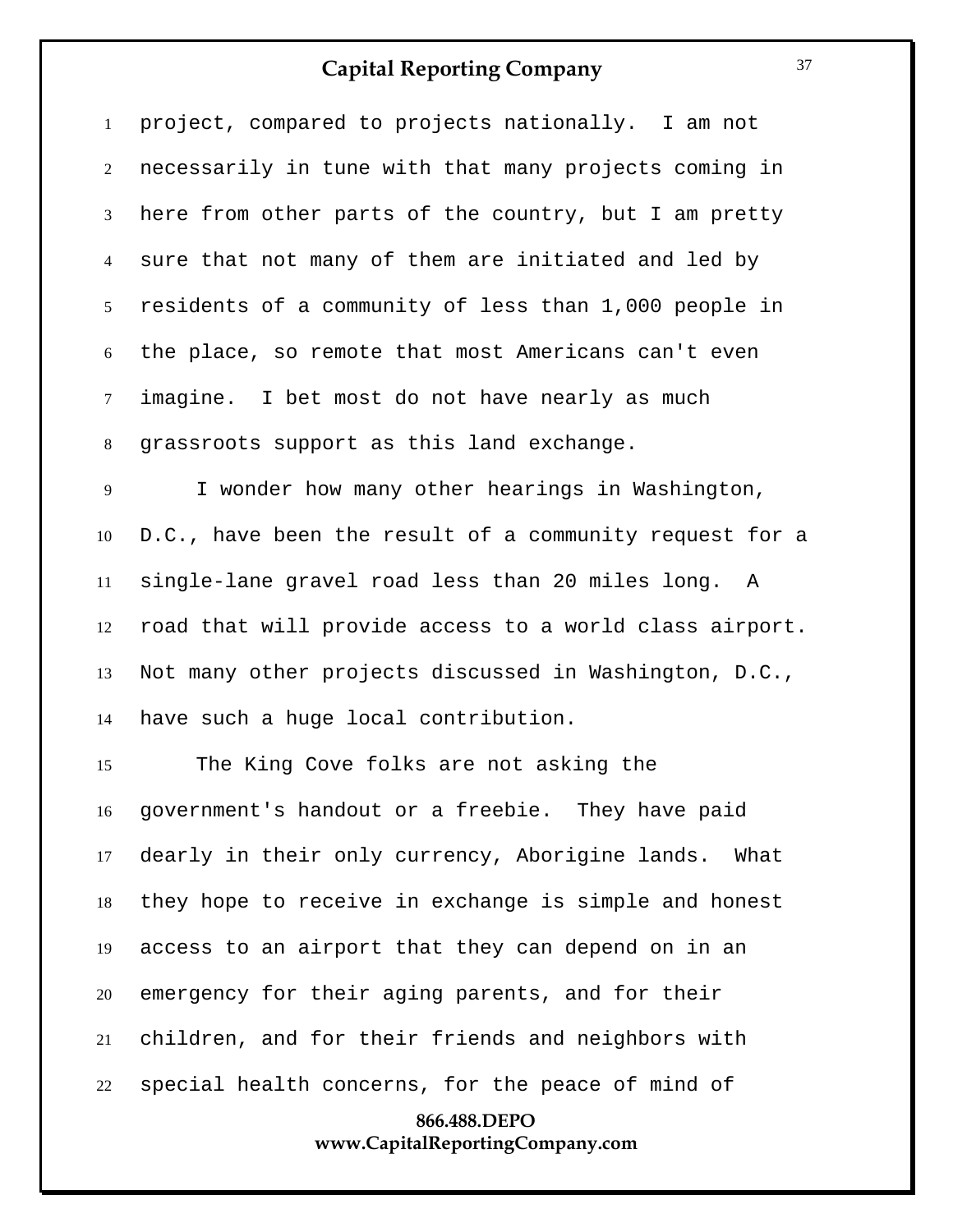knowing that medical help is within reach even if the weather is bad.

 Now we heard comments about the eelgrass bed. This road would be at least two miles or better away from the eelgrass beds. Our proposal does not cause streams running into the lagoon, so there would be no problems there. We have heard concerns about subsistence use. Folks in King Cove are subsistence hunters, not sports hunters. We never were, never will be and hope that our children and grandchildren will do the same.

**866.488.DEPO** Furthermore, I expect the mitigation measures will protect the resources that are so valuable to the King Cove and Cold Bay residents. Nobody knows better than the people living in the Aleutians East Borough what a jewel the Izembek Refuge is and how important protection for the future generations of the Aleuts is. The Aleutian East Borough will submit details and formal comments in writing. We will ask for this EIS to look at specific issues, that is important to us. We will ask the secretary to exercise his trust responsibilities to the Aleut people to this process,

#### **www.CapitalReportingCompany.com**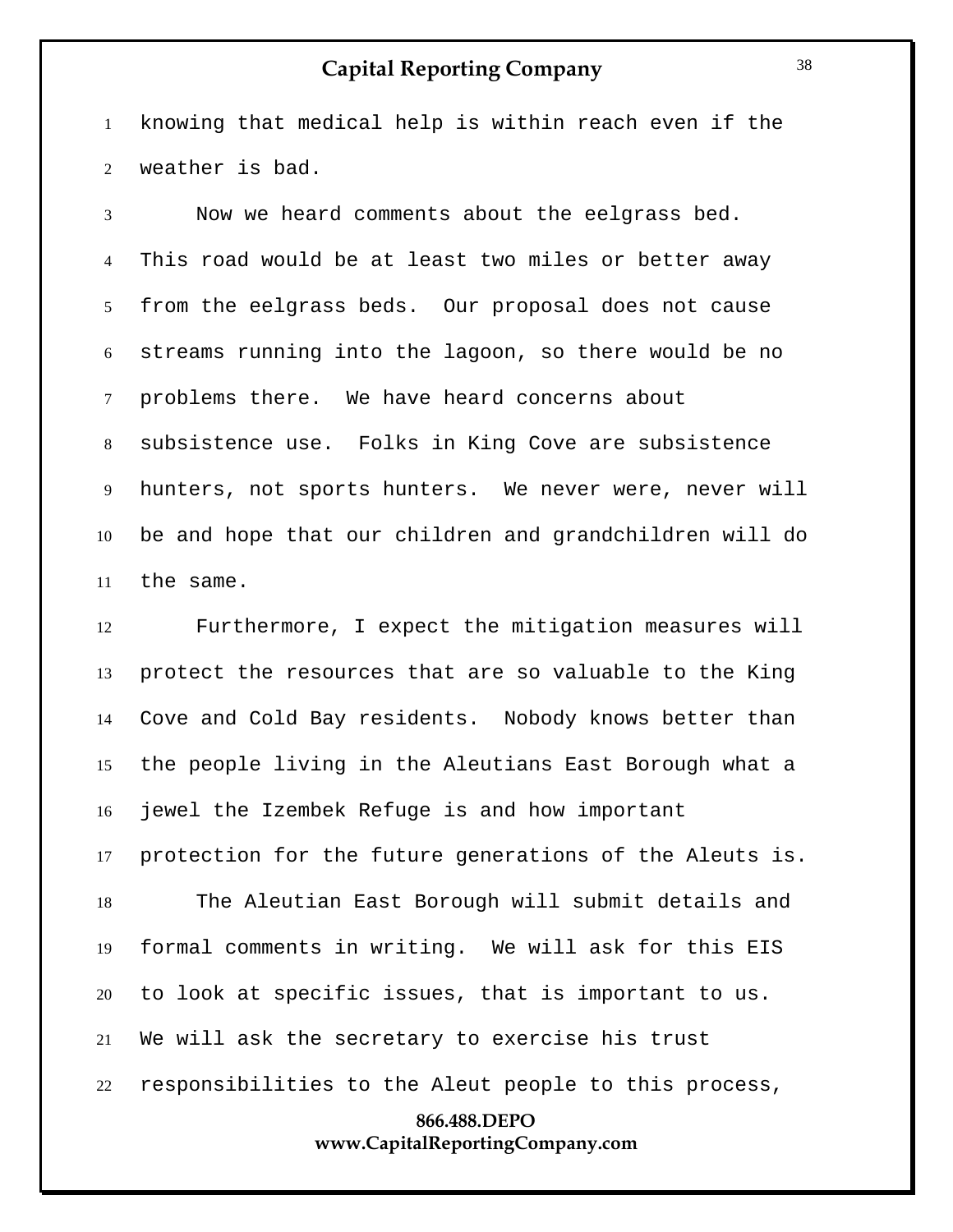especially important to that King Cove voice were not heard, prior to the Refuge formation. We will also participate in future scoping meetings to be held in our communities. Thank you. I appreciate this opportunity.

 MS. CLOUGH: Thank you. Our next speaker is Gary Hennigh from the city of King Cove. And I think we have both microphones on for future speakers.

 MR. HENNIGH: Good afternoon. My name is Gary Hennigh. I have been the City Administrator for the City of King Cove for the past 20 years, and I am speaking today in that role. I have been actively involved in planning and advocating for a road between King Cove and Cold Bay since the early 1980s, when I worked for the Alaska Department of Transportation.

 In retrospect, I find it interesting that even the Department of Transportation back in the early '80s did not know that the ANILCA Act meant what it meant in terms of prohibiting access through the Izembek National Wildlife Refuge. Then, when Alaska Democratic Governor Tony Knowles proclaimed in the summer of 1995 that he was going to construct this road, we actually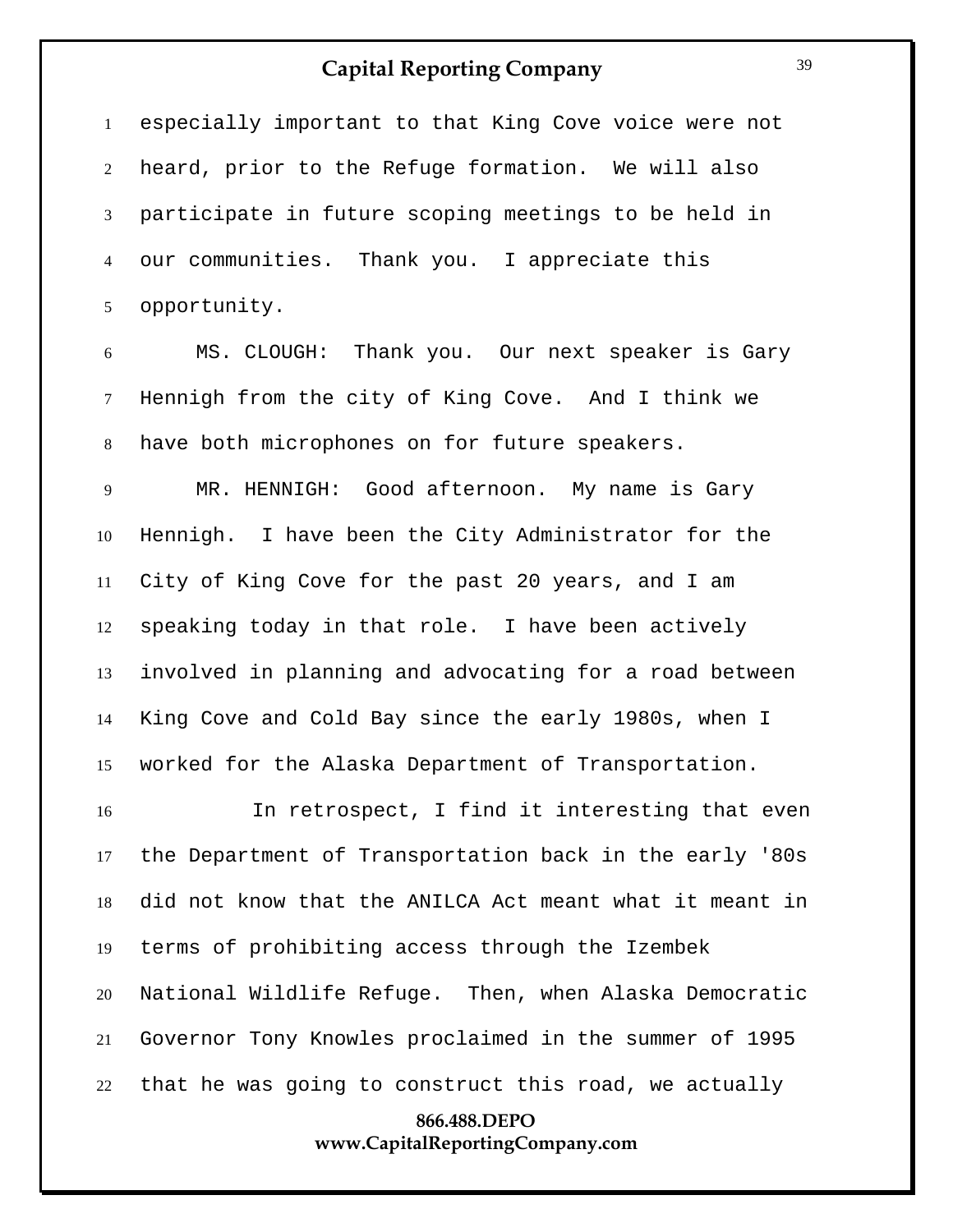started to believe that the time had arrived for resolving at least one of the rural remote Alaska transportation challenges that exist. The issue quickly become controversial and has remained in that status for the last fifteen years. It is true that Congress tried to solve our transportation access issue in 1998 and 1999, but with a solution that simply does not work.

 However, our critics have never been interested in learning why that solution has not worked, and why we still have this transportation access issue. It also was at that time that our critics decided that the truth does not really matter. We started hearing insulting comments like, why do people live in a place like King Cove, or that the environmental degradation that this road would mean to the Izembek Refuge would be atrocious, or that whatever might be authorized to happen in Izembek to resolve our access issue today would set a precedence for similar issues throughout the country. I respectfully suggest that for reasonable people, there are reasonable answers to all of those concerns.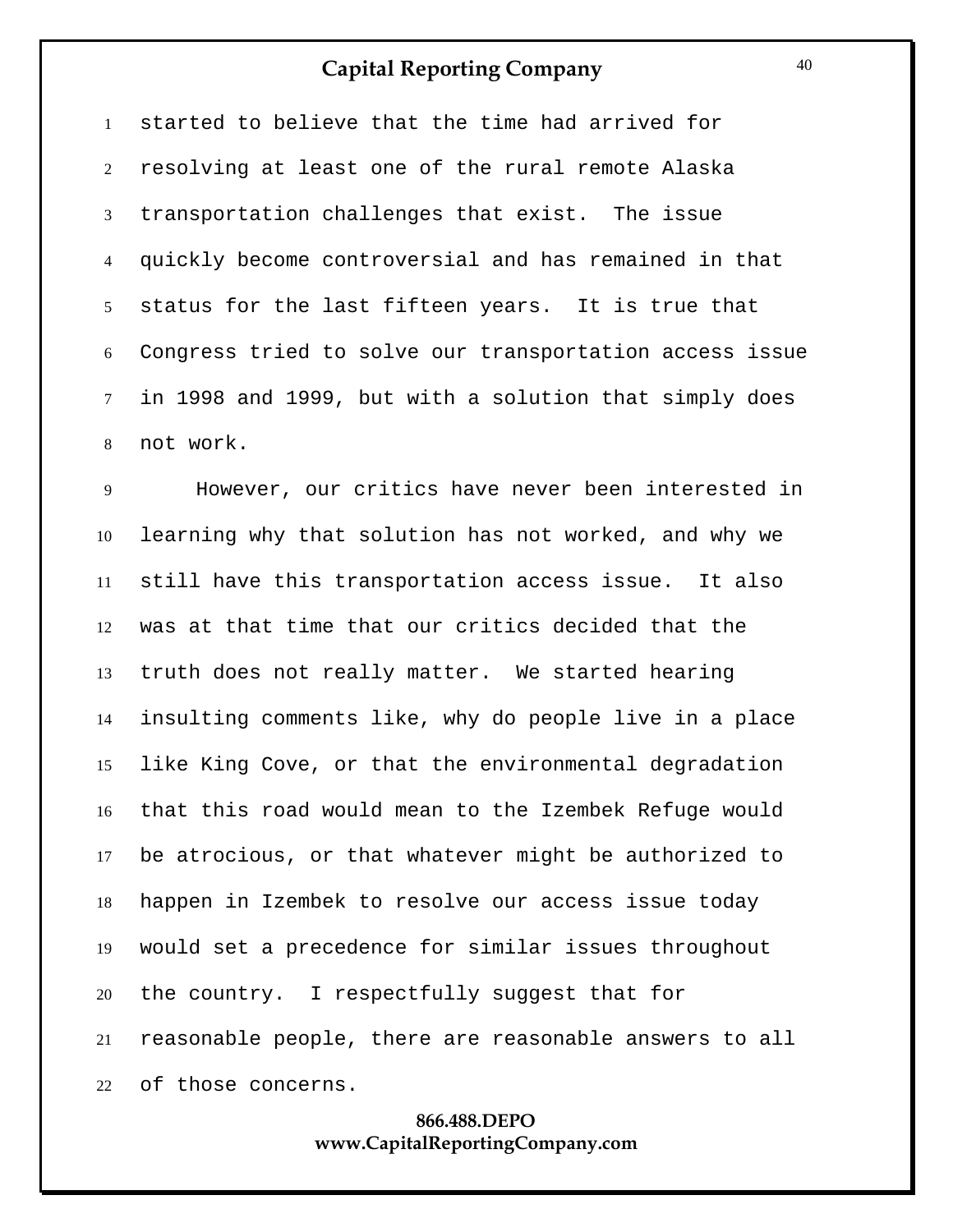| $\mathbf{1}$   | I have faith that this EIS process with adequately                |
|----------------|-------------------------------------------------------------------|
| 2              | and fairly analyze why this unprecedented land exchange           |
| 3              | is in the best interest of the Federal Government, and            |
| $\overline{4}$ | why our modest road link to the Cold Bay airport will             |
| 5 <sup>5</sup> | not have a detrimental impact on the Refuge, and why              |
| 6              | the residents of King Cove deserve this transportation            |
| $\tau$         | access as part of their social economic wellbeing.<br>$\mathbf I$ |
| 8              | also have faith that when the EIS is completed and the            |
| 9              | Secretary of the Interior will fulfill his trust                  |
| 10             | responsibility obligation to the indigenous people of             |
| 11             | King Cove, that he will see fit to issue a favorable              |
| 12             | public interest finding for this land exchange. Are               |
| 13             | these unreasonable expectations? I don't think so.                |
| 14             | Thank you.                                                        |
| 15             | Thank you, Gary. Our next speaker is<br>MS. CLOUGH:               |
| 16             | the Honorable Don Young, Congressman from Alaska.                 |
| 17             | MR. YOUNG: I don't know what that thing is.                       |
| 18             | MS. CLOUGH: It protects the cords.                                |
| 19             | MR. YOUNG: Thank you for allowing me to speak on                  |
| 20             | behalf of the Izembek road and especially the community           |
| 21             | of King Cove. I agree with everything that the                    |
| 22             | previous speaker said. I have been involved in this               |
|                | 866.488.DEPO                                                      |
|                | www.CapitalReportingCompany.com                                   |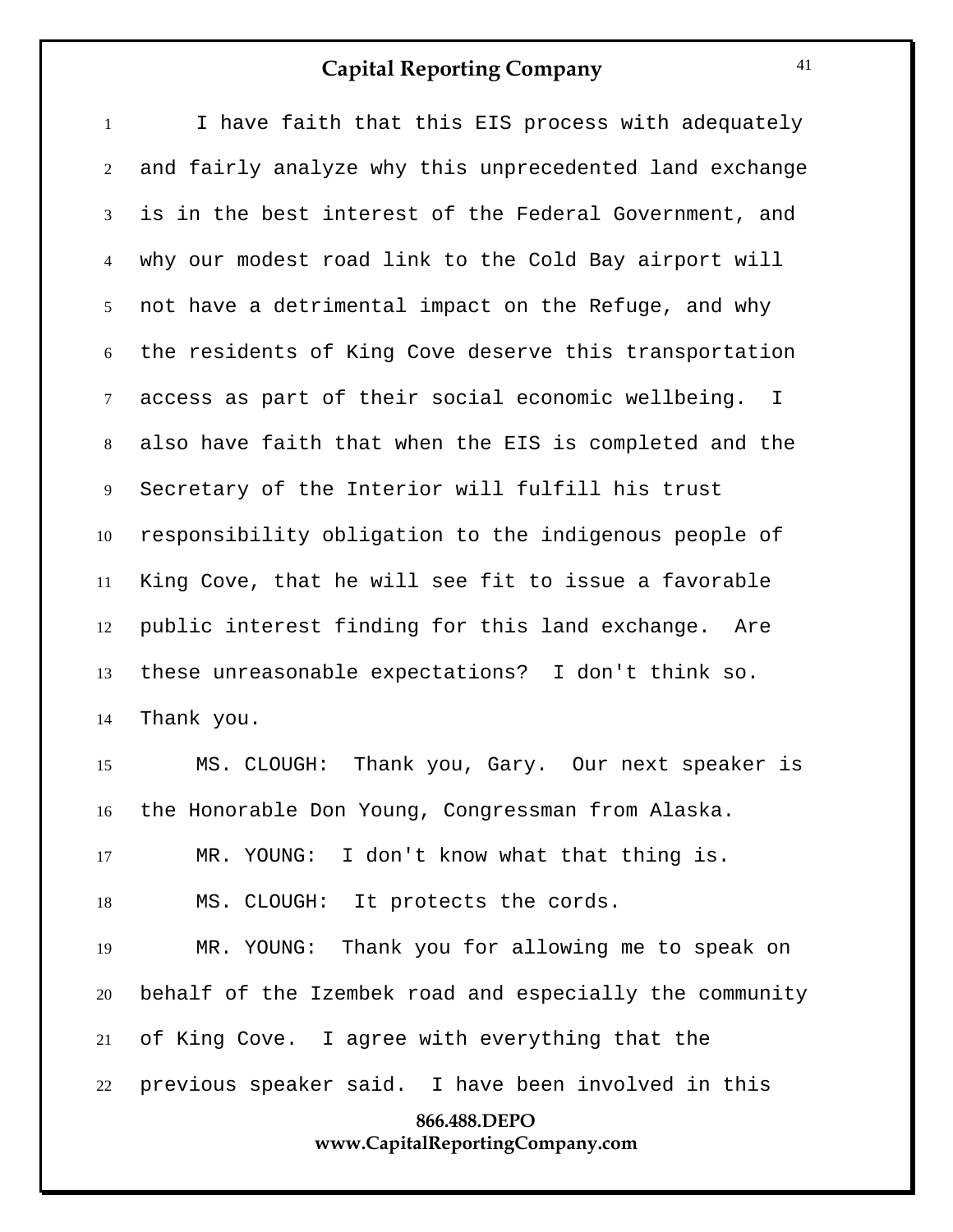issue now for approximately twenty years. I was one of the original introductions of the access road for the people of King Cove.

 For those that do not live there, they don't understand the importance of this. We're talking about American lives. We just had a terrible tragedy in Haiti and everybody rose to help those people. We responded, and now I believe through this study you will respond to the people of King Cove. When you have a pregnant mother that has a possibility of a miscarriage and they can't get to Cold Bay because we didn't build a road. Some people will say yes, we did try to get a ferry that would be in place, but it doesn't work correctly. It's never dependable. And for those who don't know and have never been there, I say shame on you. I am pleased to hear that you're going to have an opportunity to visit King Cove and other villages around that area, in the Borough.

 And understand the importance of this for economic reasons, yes, we understand that. Access to one of the finest airports in the State of Alaska and this nation, by a small village, instead of having to fly out of an

## **866.488.DEPO www.CapitalReportingCompany.com**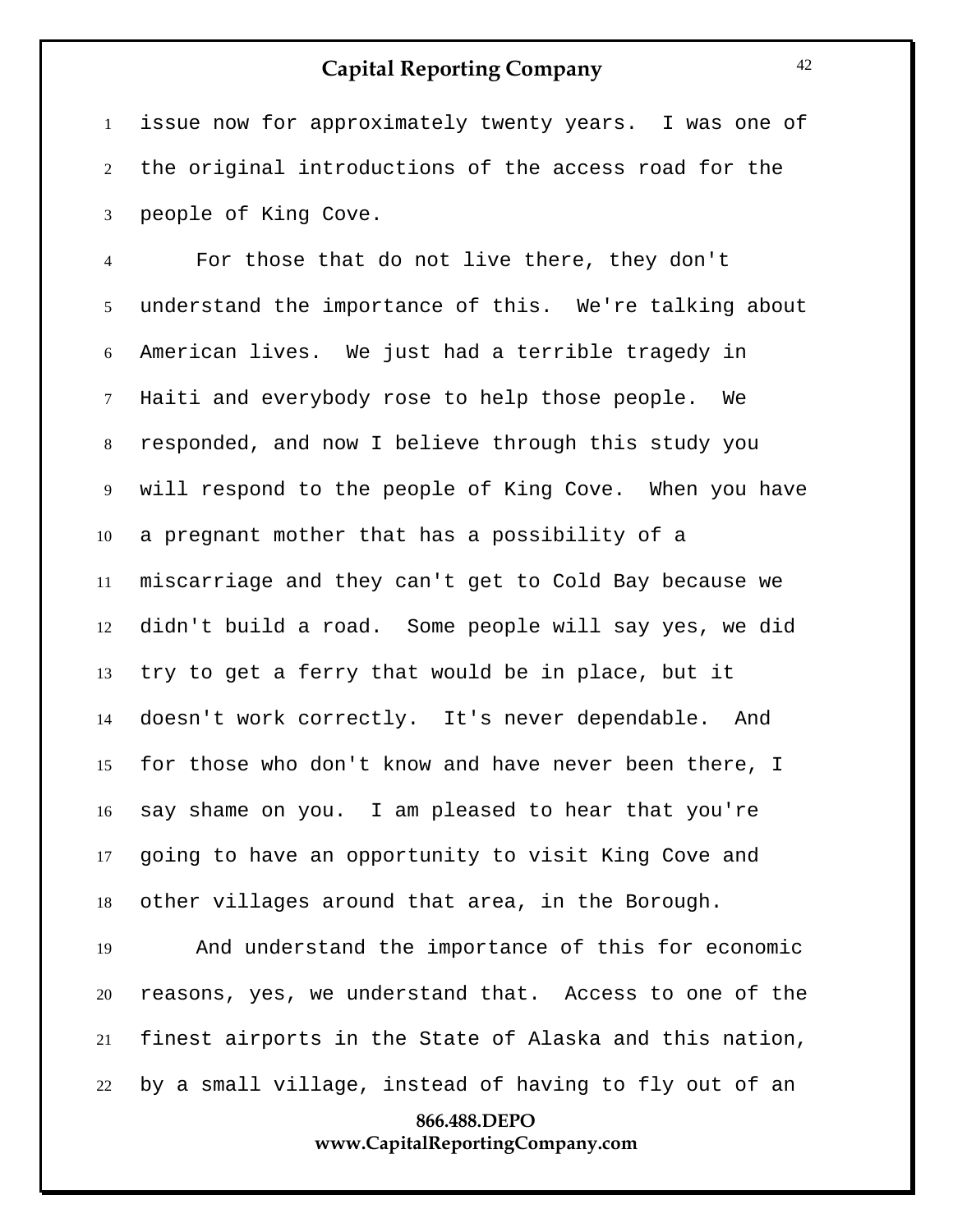**866.488.DEPO** airport, which I have, which has taken lives. This is about people. It is not by somebody in Washington, D.C., or someone carrying a sign outside wearing a bird uniform. This is about people. And, in fact, Cold Bay and region has numerous roads. This is not new. This is not a virgin area, this is an area that has exposed itself many times by the military and by the State of Alaska. And may I remind you, other than some outsiders, there is no opposition to this road. I will say that the people in the area of King Cove and the Aleuts there have really stepped forward. They are giving up a considerable amount of land that belongs to them, the fish and wildlife, to improve the state fish and wildlife, and federal. They are willing to take the sacrifice, a potential inheritance to their people, so they have access to protect their people. So as we go through this process I hope we study the whole thing, not only the economic aspect of it, but the social aspect of it, which is crucial to these people. And I am one that represents them and have been involved in it, because I have been there. I

# **www.CapitalReportingCompany.com**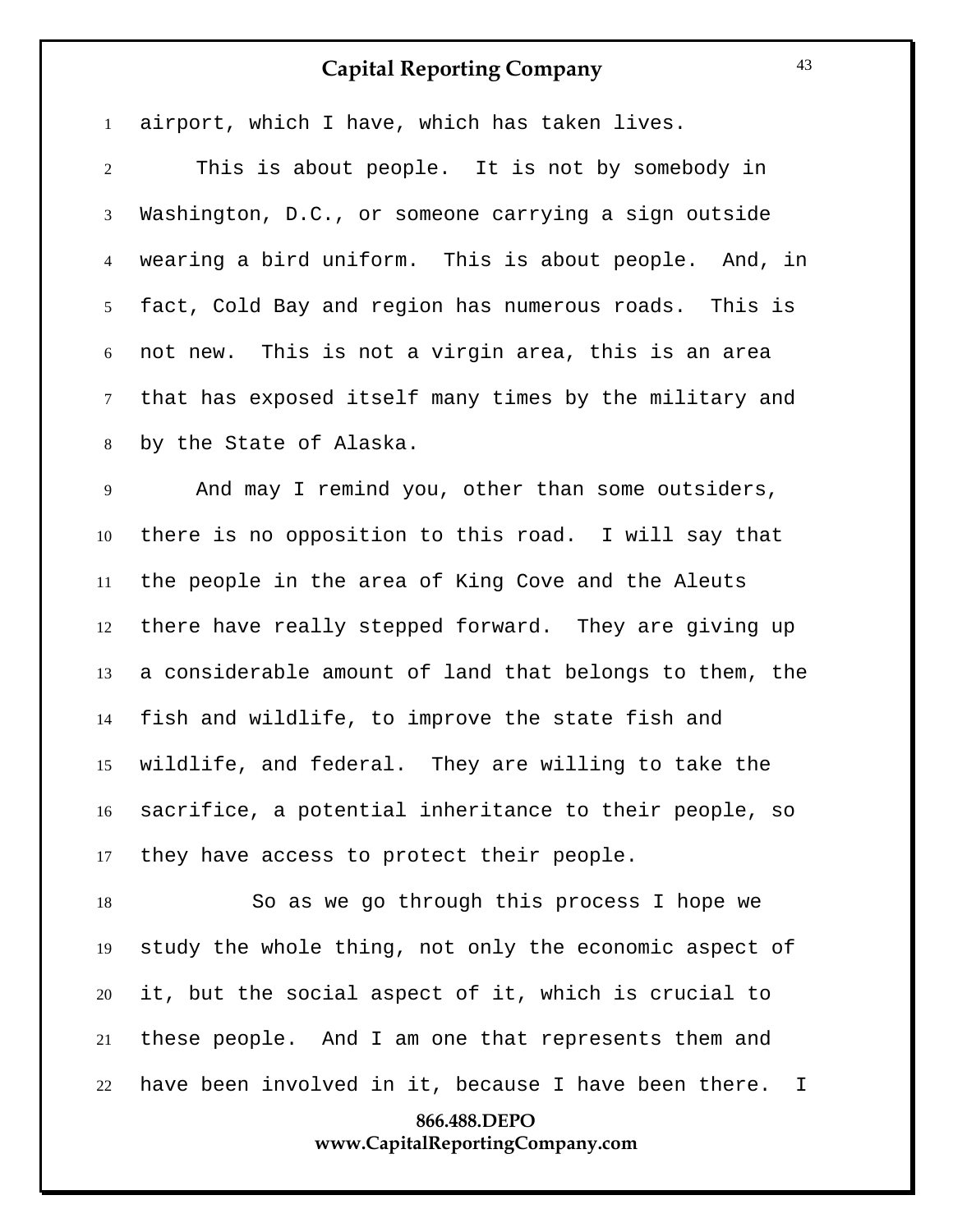have flown a plane in there, in terrible weather. I wouldn't do it again as old as I am now. When you're young, you're stupid. But I don't want my people in the State of Alaska having to face that when they're willing to put up, and the state is willing to support, and other entities will support it, I think we ought to give them a chance -- their just due. This is America, it's not a special interest group that says no to everything. This is America.

 So I would like to thank all of you for this -- allowing me to speak. I hope as you go through these hearings you understand the total aspect of how this does help the people and this is what we're about. Thank you very much.

 MS. CLOUGH: Thank you, Congressman Young. Our next speaker is Lenny Corin.

**866.488.DEPO** MR. CORIN: Hi. I'm Lenny Corin and I retired from the U.S. Fish and Wildlife Service approximately two years ago, and I am speaking on my own behalf. I spent most of my career in Alaska and I was the Deputy Assistant Regional Director for Refuges and Wildlife when, about 15 years ago, the Aleutians East Borough

# **www.CapitalReportingCompany.com**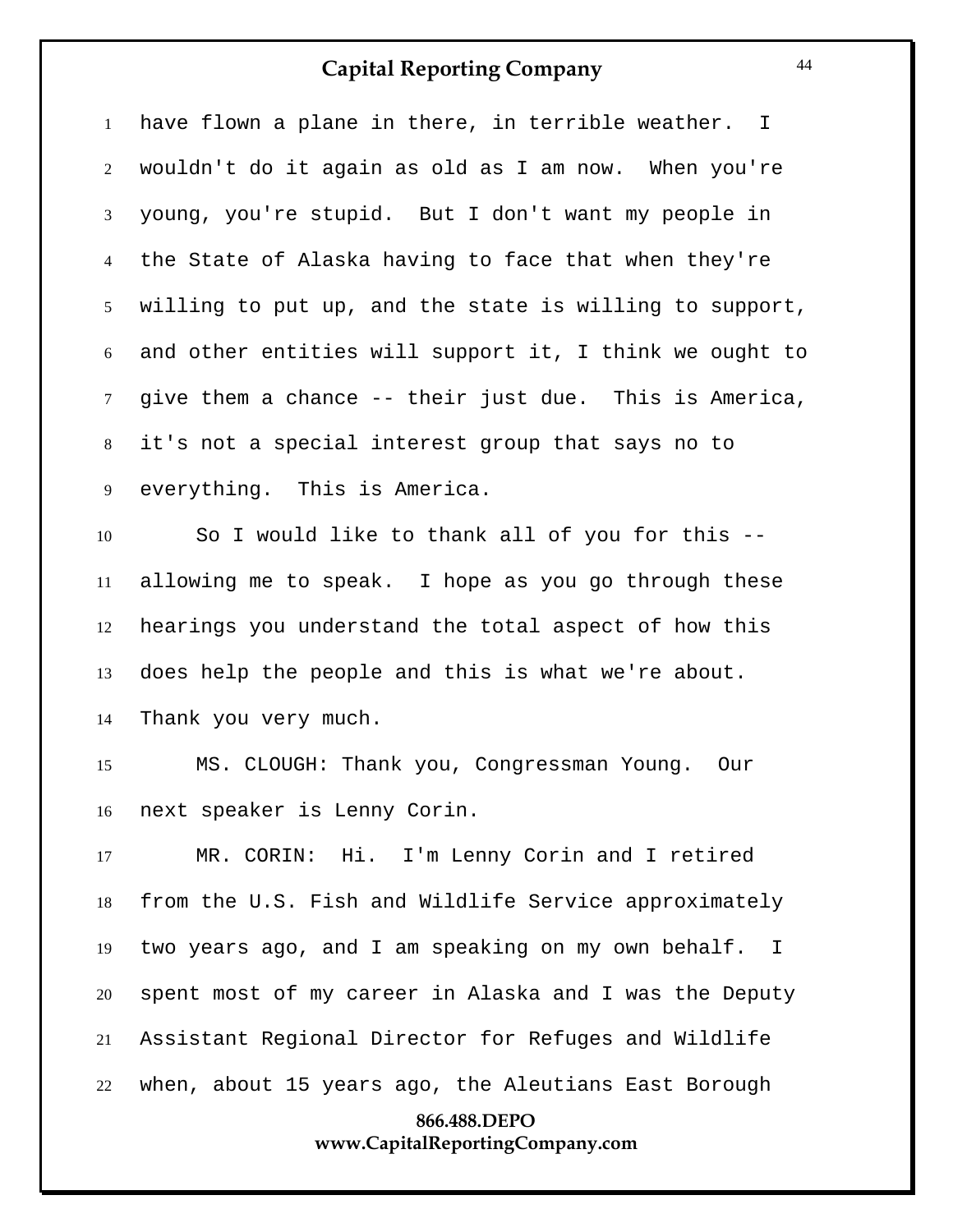| $\mathbf{1}$   | proposed a land track across the isthmus of the Izembek   |
|----------------|-----------------------------------------------------------|
| $\overline{2}$ | Refuge to allow for a road to connect the cities of       |
| 3              | King Cove and Cold Bay. It's my understanding that        |
| $\overline{4}$ | since the Hovercraft became fully operational in 2007,    |
| 5 <sup>5</sup> | it has successfully addressed every Medivac need.         |
| 6              | Unfortunately, it's proved to be expensive and to         |
| $\tau$         | maximize use and minimize the financial drain on the      |
| 8              | local community of King Cove and the Aleutians East       |
| 9              | Borough, it would need to be subsidized.                  |
| 10             | The underlying need for the road as it was                |
| 11             | originally proposed was to address the health and         |
| 12             | safety issue, and that has been successfully dealt        |
| 13             | with. The apparent issue today is not health and          |
| 14             | safety but the financial viability of the Hovercraft      |
| 15             | link that was paid for with U.S. taxpayer dollars. And    |
|                | 16 now, instead of addressing that need, we are embarking |
| 17             | upon a 1.5 to 2 million dollar evaluation process and     |
| 18             | then potentially a 20 to 25 million dollar construction   |
| 19             | project, when a less damaging and more cost effective     |
| 20             | solution would be to establish a fund to subsidize the    |
| 21             | operation of the Hovercraft.                              |

Now, will the road better address the health and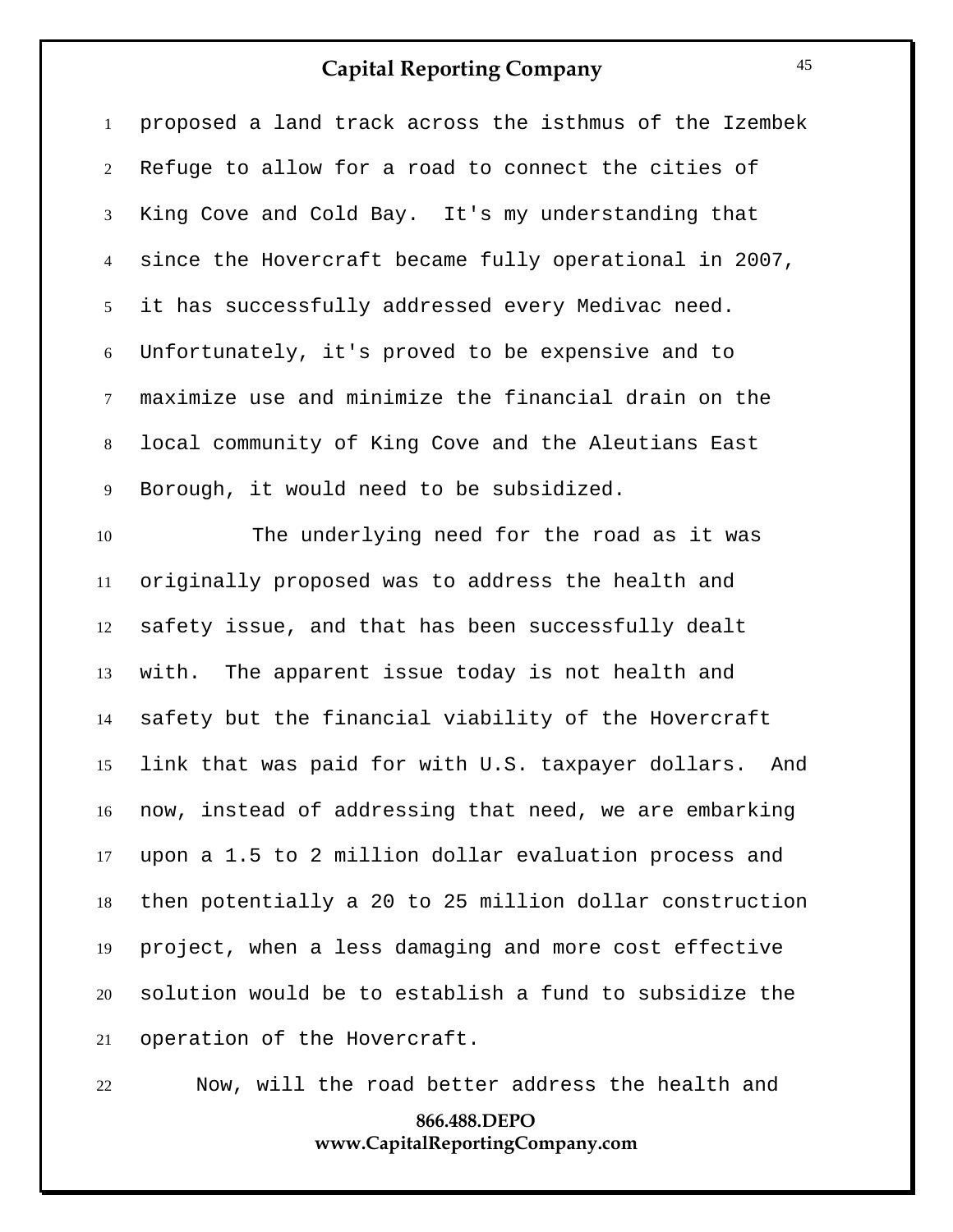safety needs of the City of King Cove? Having spent time in the area throughout the year, I know that maintaining a 33 and a half mile road from King Cove Airport to Cold Bay would, at times, be difficult, particularly in the winter. Even though the amount of snow in the winter is not that great, the nearly constant winds can result in pretty substantial snow drifts and a constant test for snowplows. Certainly, maintaining a four mile road to the current Hovercraft site would be a much easier job. As a result the Hovercraft would be, and will continue to be, a much more reliable link to the Cold Bay Airport.

 I recommend that the EIS examine the cost versus the benefits of the proposed road, compared to the investments that have already been made under the King Cove Health and Safety Act for the current road and Hovercraft link between these two communities. It should also examine the expected reliability of the road versus Hovercraft in terms of addressing future Medivacs.

**866.488.DEPO www.CapitalReportingCompany.com** There is no question that the narrow isthmus between the Izembek and Kinzarof Lagoons is extremely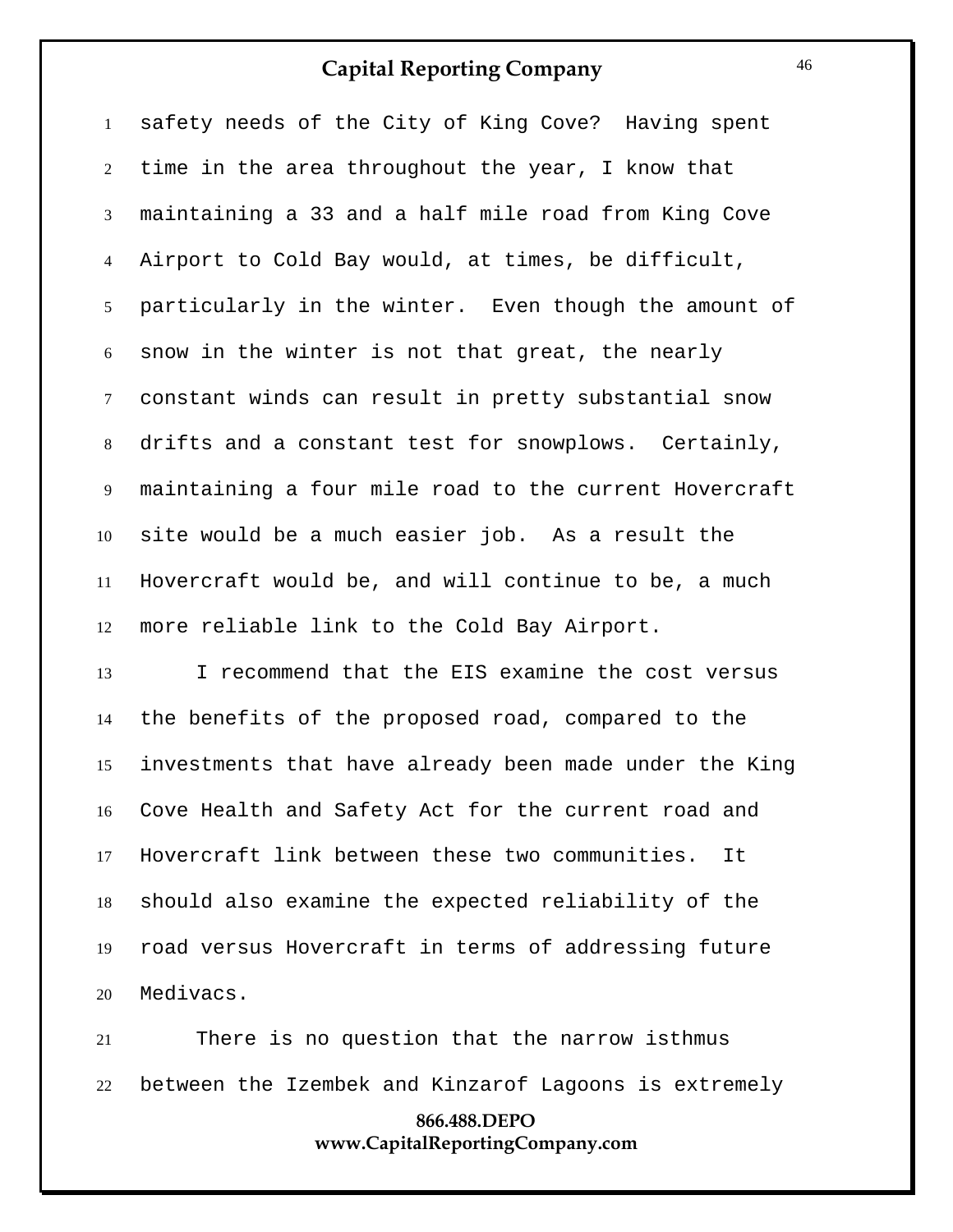important to fish and wildlife resources of the Refuge. The lagoons and isthmus support significant populations of Pacific Black Brant, Emperor Geese, Canada Geese, Tundra Swans, Steller's Eiders, hundreds of thousands of ducks and tens of thousands of shorebirds. The lagoon and the narrow strip of land between them, the very heart of the Izembek Refuge, is certainly of much higher value than the lands being offered in exchange. Neither of the two townships being offered by the state, nor the majority of the King Cove Corporation parcels have a habitat value comparable to that which would be traded away.

 And what are the threats in regard to the land that would be removed from the Refuge? The very threat is the land exchange. Many of the species that depend upon the area will be adversely impacted by the development and operation of the proposed road.

 Obviously, the best way to avoid that risk would be to go with a no-action alternative. And what is the threat to the lands that would be added to the Refuge as a result of the proposed land exchange? I am not aware of any impending threat to the fish and wildlife

## **866.488.DEPO www.CapitalReportingCompany.com**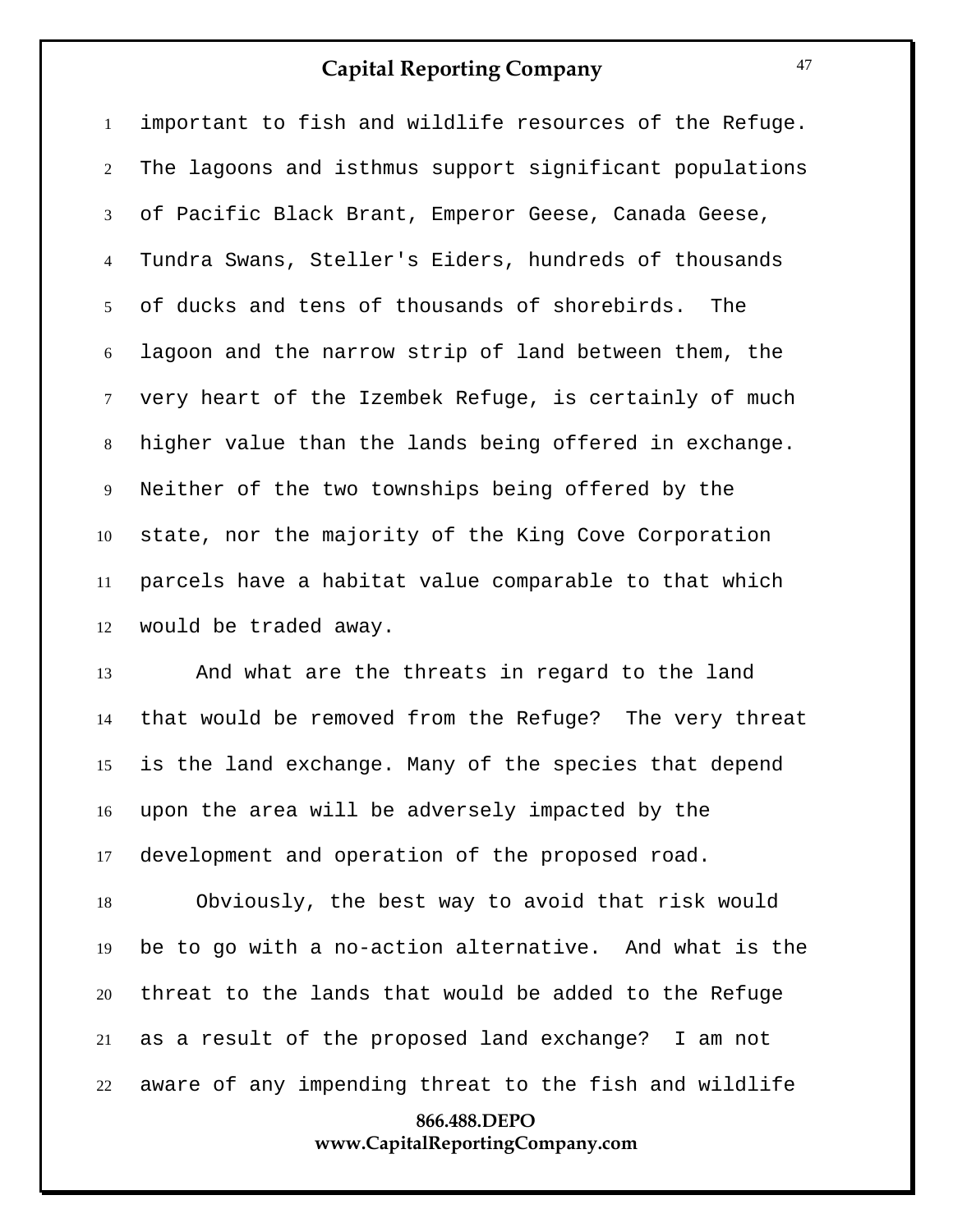resources. If left in their present state they will continue to support healthy populations of fish and wildlife.

 The EIS will need to examine the short-term impacts of the road, including construction and maintenance and the long-term cumulative impacts of the road on fish and wildlife resources, including their habitats. This analysis should compare these impacts to the potential for impacts to the lands that would be acquired by the Refuge. Thank you.

 MS. CLOUGH: Thank you. Our next speaker is David Raskin, from the Friends of Alaska National Wildlife Refuges.

 MR. RASKIN: Thank you for the opportunity to provide these comments. My name is David Raskin. I represent the Friends of Alaska National Wildlife Refuges, which I serve as president.

 In 1998, Congress appropriated 37 and a half million dollars for a modern medical clinic for the 700 residents of King Cove, 17 and a half miles of yet uncompleted road, and a 98-foot state-of-the-art Hovercraft, and terminals for 20-minute emergency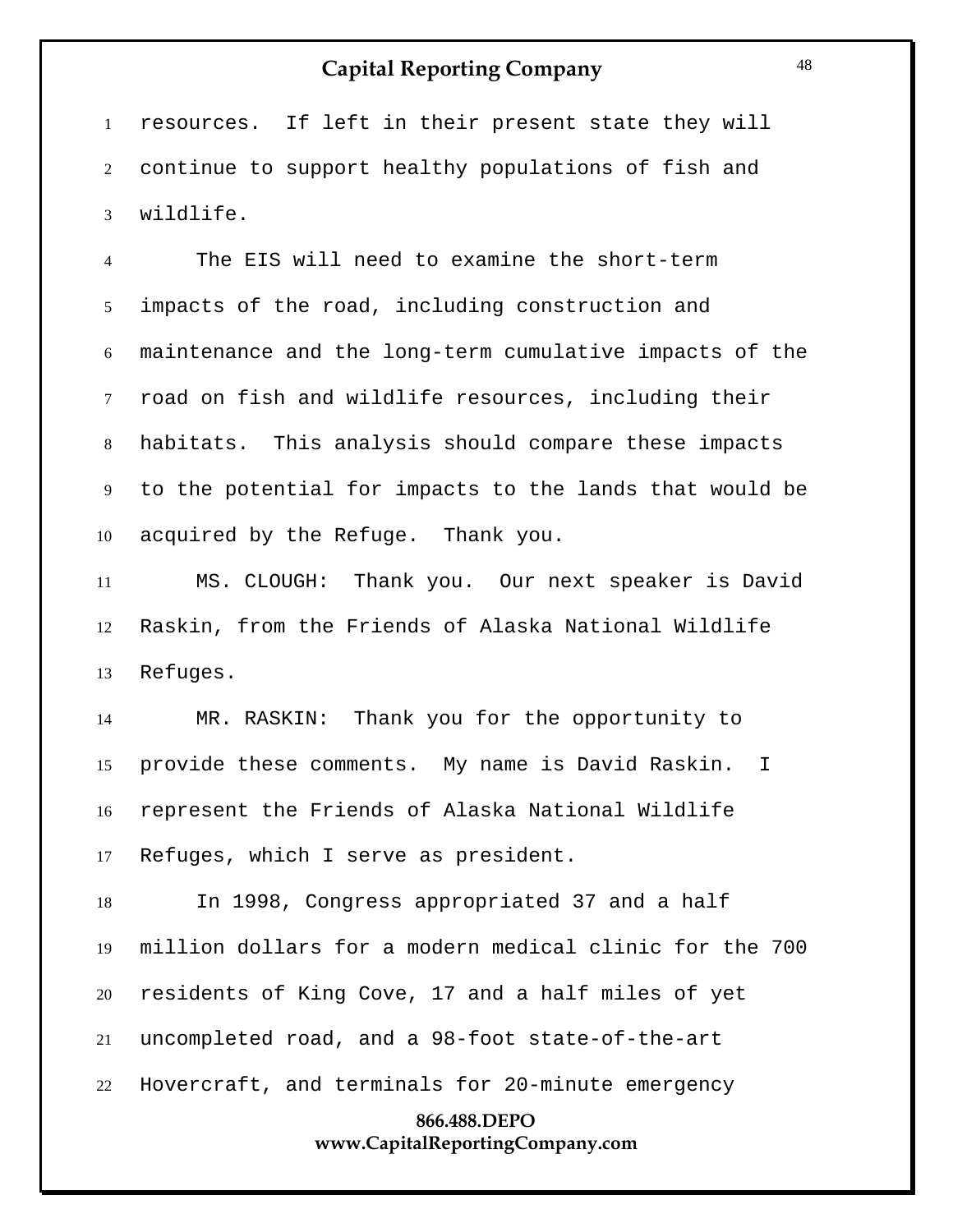medical evacuations from King Cove to the jet airport at Cold Bay. Since 2007, the Hovercraft has flawlessly performed more than 35 medical evacuations in all seasons and weather conditions, eliminating the need for the road.

 In spite of this success, King Cove and AEB sold the two spare engines and attempted to sell, without the required consent of the Fish and Wildlife Service, the Hovercraft purchased with 9 million dollars of taxpayer funds. The Borough recently announced plans for a 75 million dollar airport project, including the purchase of a similar Hovercraft to ferry passengers between Akun and Akutan across waters that experience more severe weather and seas than those in Cold Bay. The Borough will pay the cost of operation, I emphasize, will pay the cost of operation of the Hovercraft, even though their only justification for the proposed Izembek road, is that they cannot afford the cost of the Hovercraft operations. Paying for the operation of the Akutan Hovercraft clearly belies their main argument for the proposed Izembek road.

Traveling the 35-mile gravel road from King Cove

## **866.488.DEPO www.CapitalReportingCompany.com**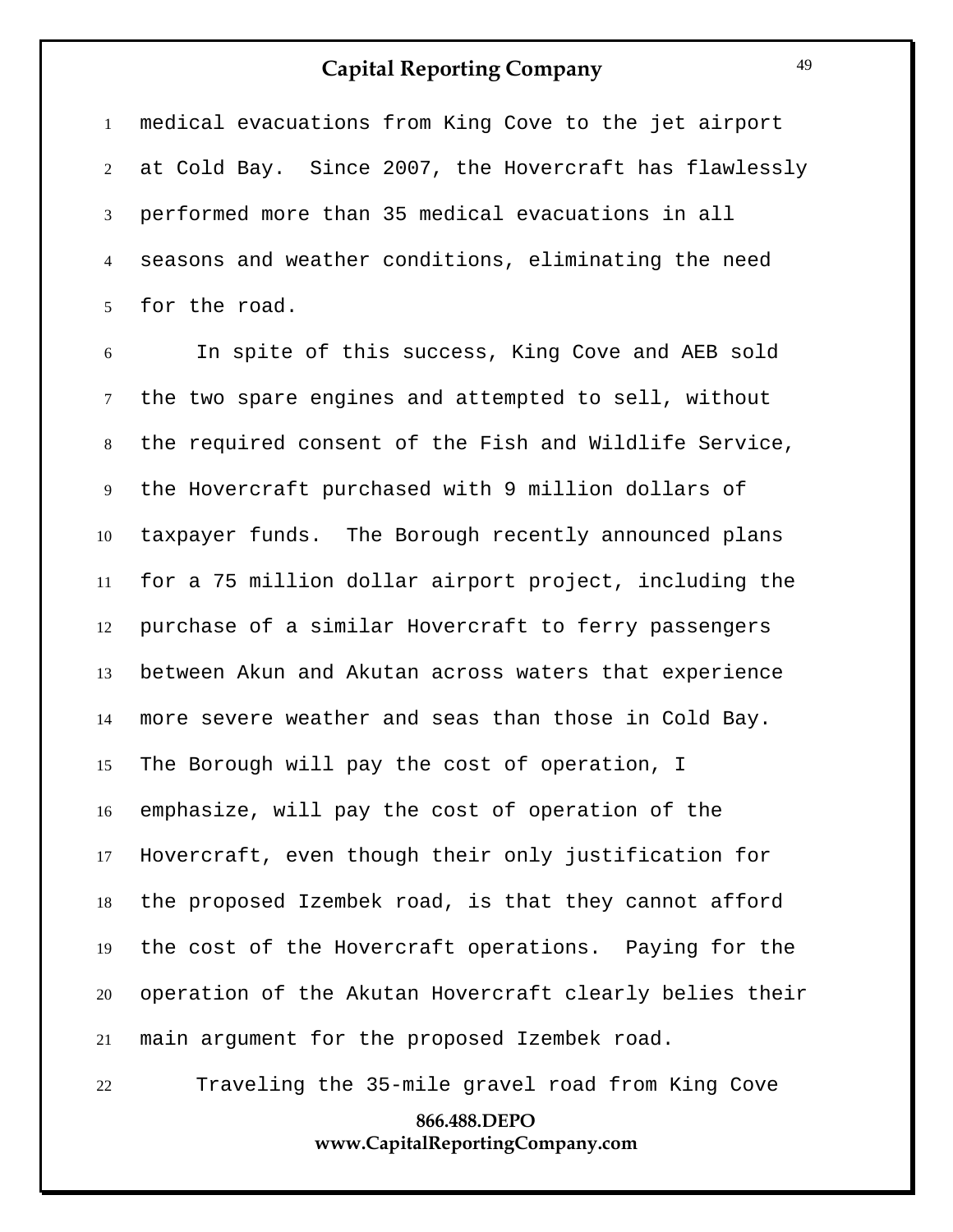to Cold Bay would require one to two hours in good weather and clear, dry conditions. Seriously ill passengers would be imperiled by such a lengthy trip across difficult terrain, subject to high winds, blizzards, ice and snow slides. Maintaining and keeping the road passable under these conditions would be extremely costly and it would be impassable at times.

 The Refuge would transfer 206 acres within Izembek Refuge wilderness for a road corridor in the most sensitive and important wildlife habitat in the entire Refuge. The road would bisect the Izembek isthmus, which lies between the largest eelgrass beds in the world, and provides food vital for survival of more than a half million migratory birds that depend on Izembek for wintering, breeding, molting, refueling, staging and resting grounds. Izembek would receive 56,000 acres that are under no foreseeable threat, and cannot replace the exceptional habitat and wildlife values lost in the proposed road corridor.

 In designating Izembek National Wildlife Refuge and Wilderness in 1980, Congress provided the highest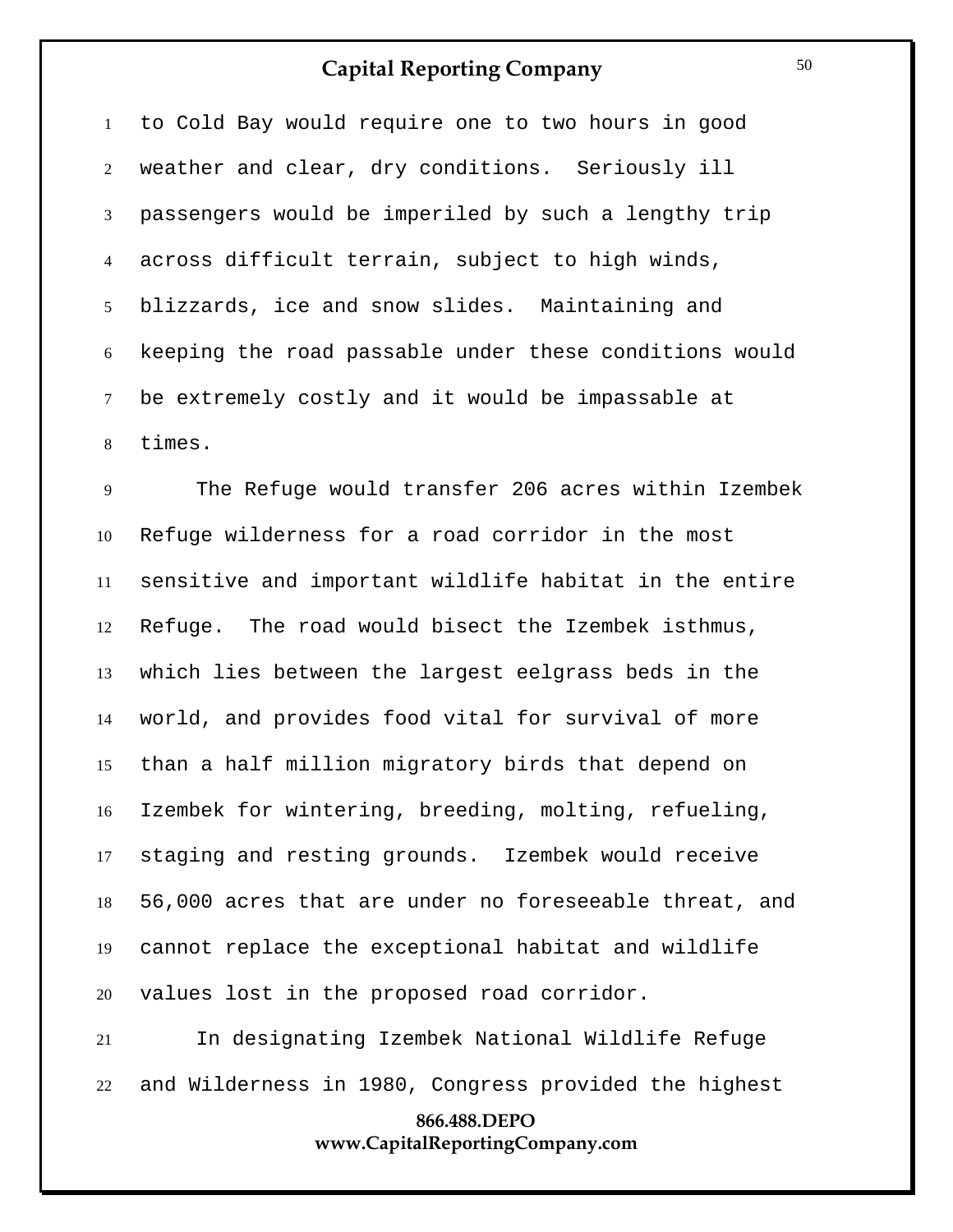level of protection and stated:

**866.488.DEPO www.CapitalReportingCompany.com** "The Izembek Wilderness proposes outstanding scenery, key populations of brown bear, caribou and other wilderness-related wildlife and critical watersheds to Izembek Lagoon. About 68 percent of the total lands in Izembek Lagoon are covered with the largest eelgrass beds in the world. These beds are utilized by millions of waterfowl for migration and wintering purposes. A wilderness designation will protect this critically important habitat by restricting access to the lagoon." In 1986, President Reagan designated Izembek as the first Ramsar site. In 1991, it was named as a sister refuge with Russia's Kronotsky State Biosphere. The National Wildlife Refuge System Improvement Act states: "The system was created to conserve fish, wildlife and plants and their habitats ... serves a pivotal role in the conservation of migratory birds, anadromous and interjurisdictional fish, marine mammals,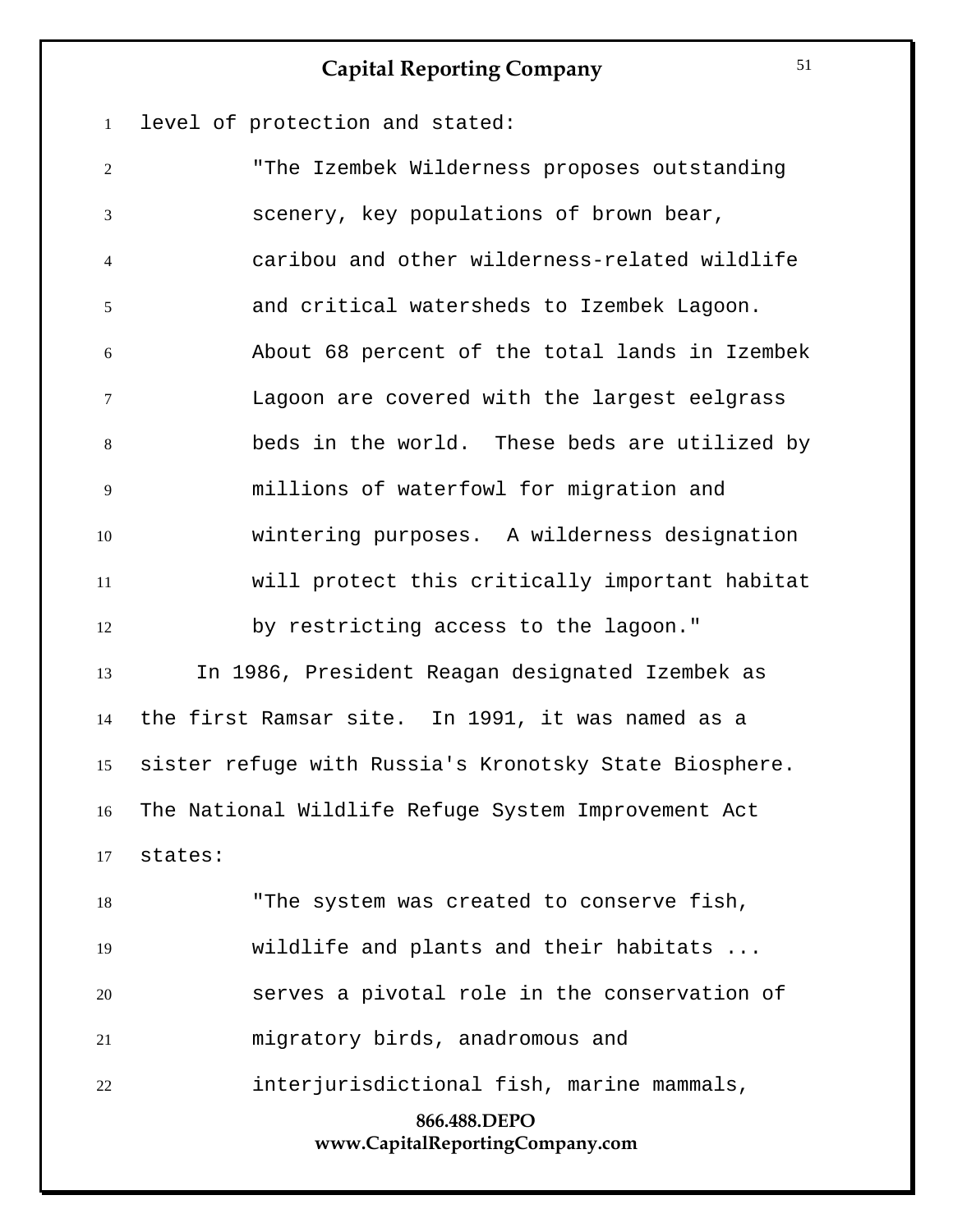endangered and threatened species and the habitats on which these species depend ... and assists in the fulfillment of important international treaty obligations of the U.S. with regard to fish, wildlife, and plants and their habitats."

 In light of these issues and importance, it doesn't make any sense to expend an additional 20 million or more of taxpayer funds to justify and construct an unnecessary, dangerous and environmentally damaging road through the heart of Izembek Refuge Wilderness. The Friends of Alaska are confident that a thorough, complete scientific analysis will provide a clear basis for concluding the proposed land exchange and road must be rejected because they are incompatible with the purposes of Izembek National Wildlife Refuge, and contrary to the public interest. Thank you very much, and I have submitted more detailed comments for the record.

 MS. CLOUGH: Yes, thank you. Our next speaker is Della Trumble, with the King Cove Corporation.

MS. TRUMBLE: Good afternoon. My name is Della

## **866.488.DEPO www.CapitalReportingCompany.com**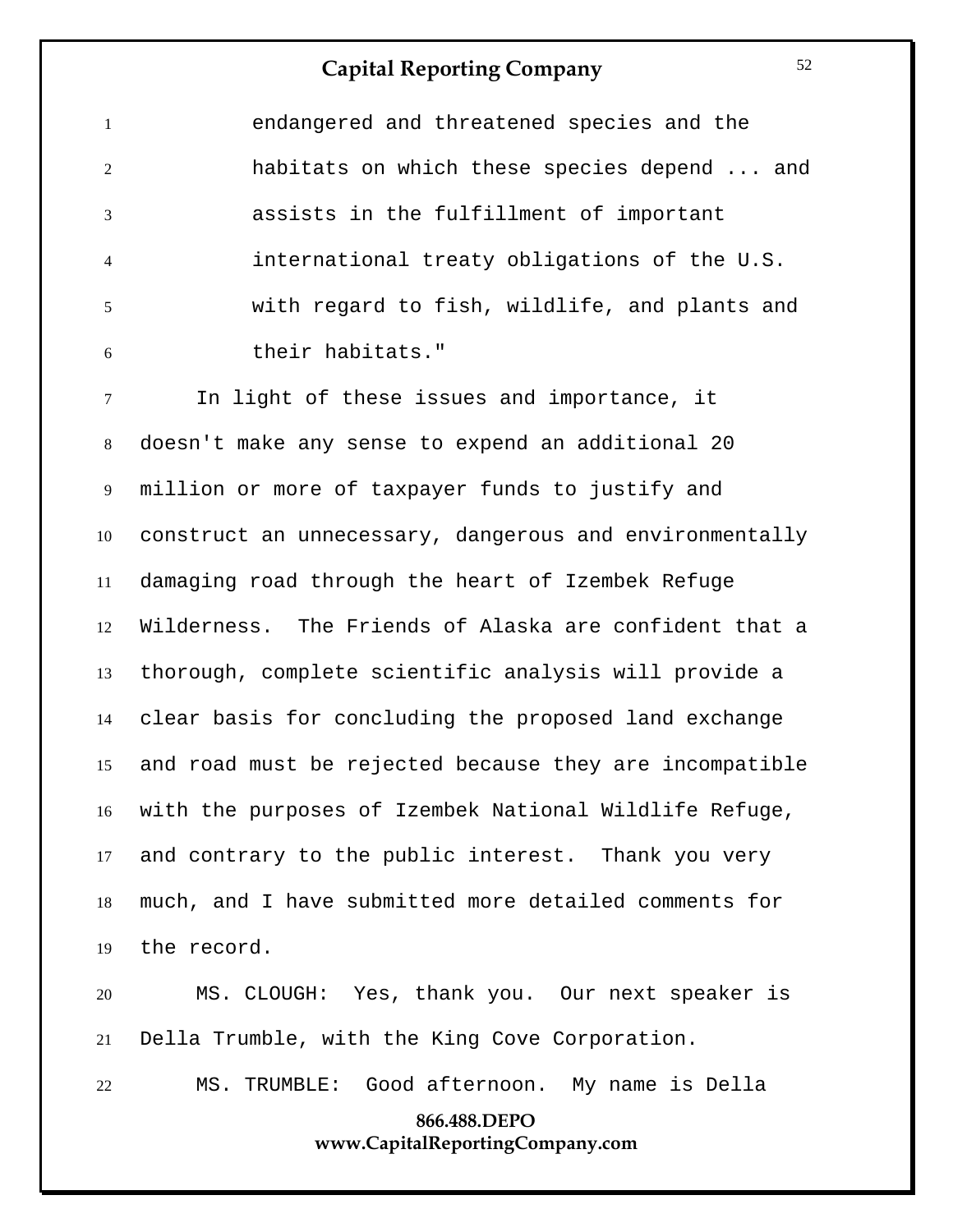Trumble and I speak today as a representative, shareholder, and member of the King Cove Corporation and Agdaagux tribe of King Cove respectively. I was born, raised, and have lived most of my life in King Cove. Please know that for more than half of my adult life I have been actively involved in advocating, promoting and lobbying for this road connecting my community to the Cold Bay Airport.

 You should also know that my work on this issue shall never end until we achieve our goal of seeing this road become reality. I believe this reality is now getting closer, but I never thought it would take a land exchange of this magnitude and sacrifice. The fact that my Corporation is willing to give the Federal Government back 20 percent of the lands that were given to us to resolve our Aboriginal land rights is still difficult for me to accept, but my focus is now shifted to help create a better future for those coming after my generation. I have testified in front of Congress many times on this topic, as well as at the first EIS scoping session in Anchorage last week.

My basic message continues to be that a simple

## **866.488.DEPO www.CapitalReportingCompany.com**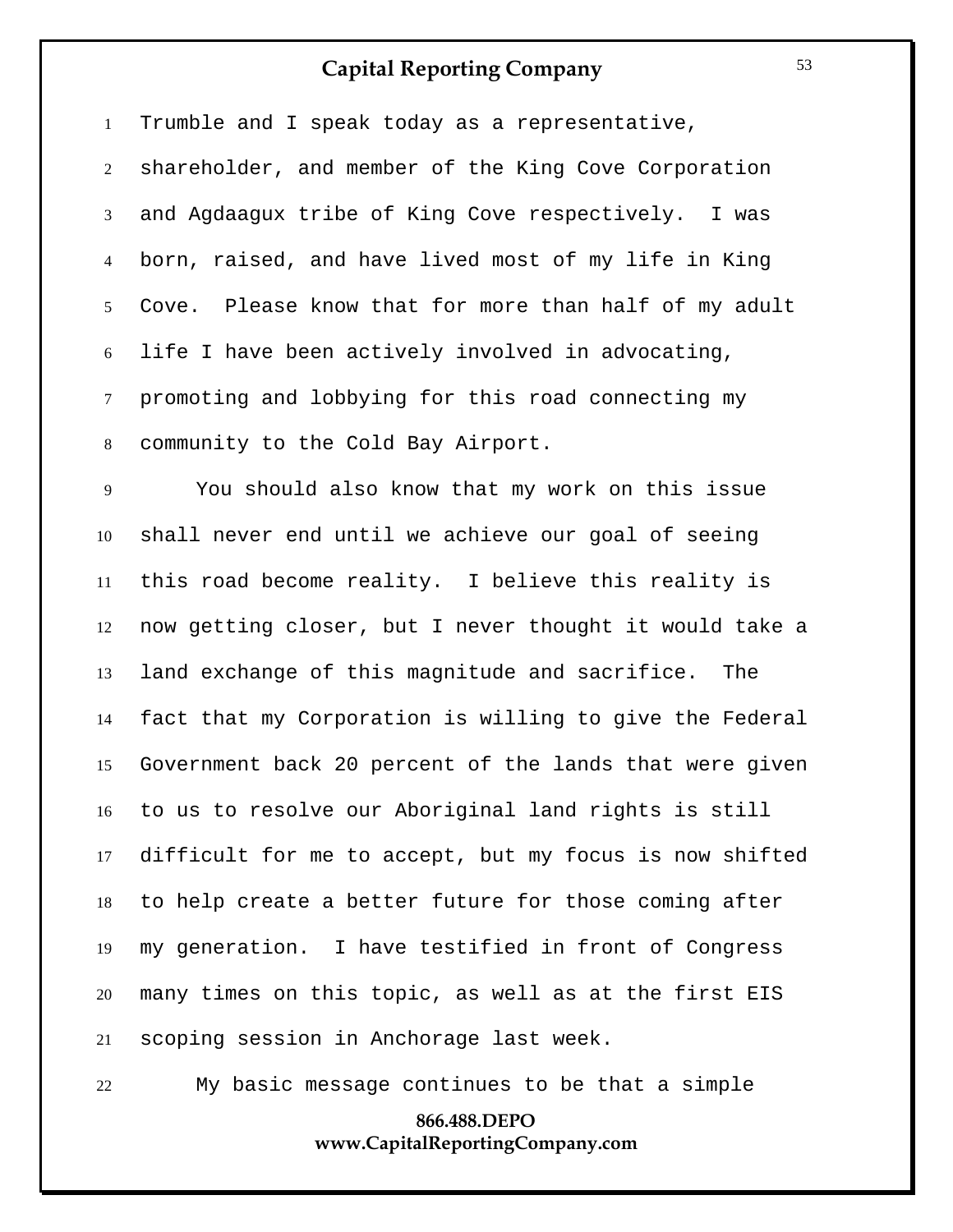road is the only logical, affordable and dependable transportation connection between King Cove and Cold Bay. This gravel single-lane road will connect my community to the Cold Bay Airport, which is our access connection to the outside world. It is indeed a road to somewhere. It is about improving the quality of life for my family, friends and my Aleut culture. Transportation accessibility is a quality of life factor that people in the lower 48 do take for granted. Now it is finally time for the EIS process to begin, and I am anxious for this process to sort out the facts from all the mistruths and emotional hyperbole that have surrounded this issue for decades. I am confident that an honest assessment of the issues involved in the land exchange and road connection will show that this modest and highly regulated road will not impact the unique human and natural environment in this area. I ask that our critics respect the same values of

 science, integrity and honesty in this process that we do. Is that asking too much for reasonable people? I thank you again for this opportunity.

## **866.488.DEPO www.CapitalReportingCompany.com**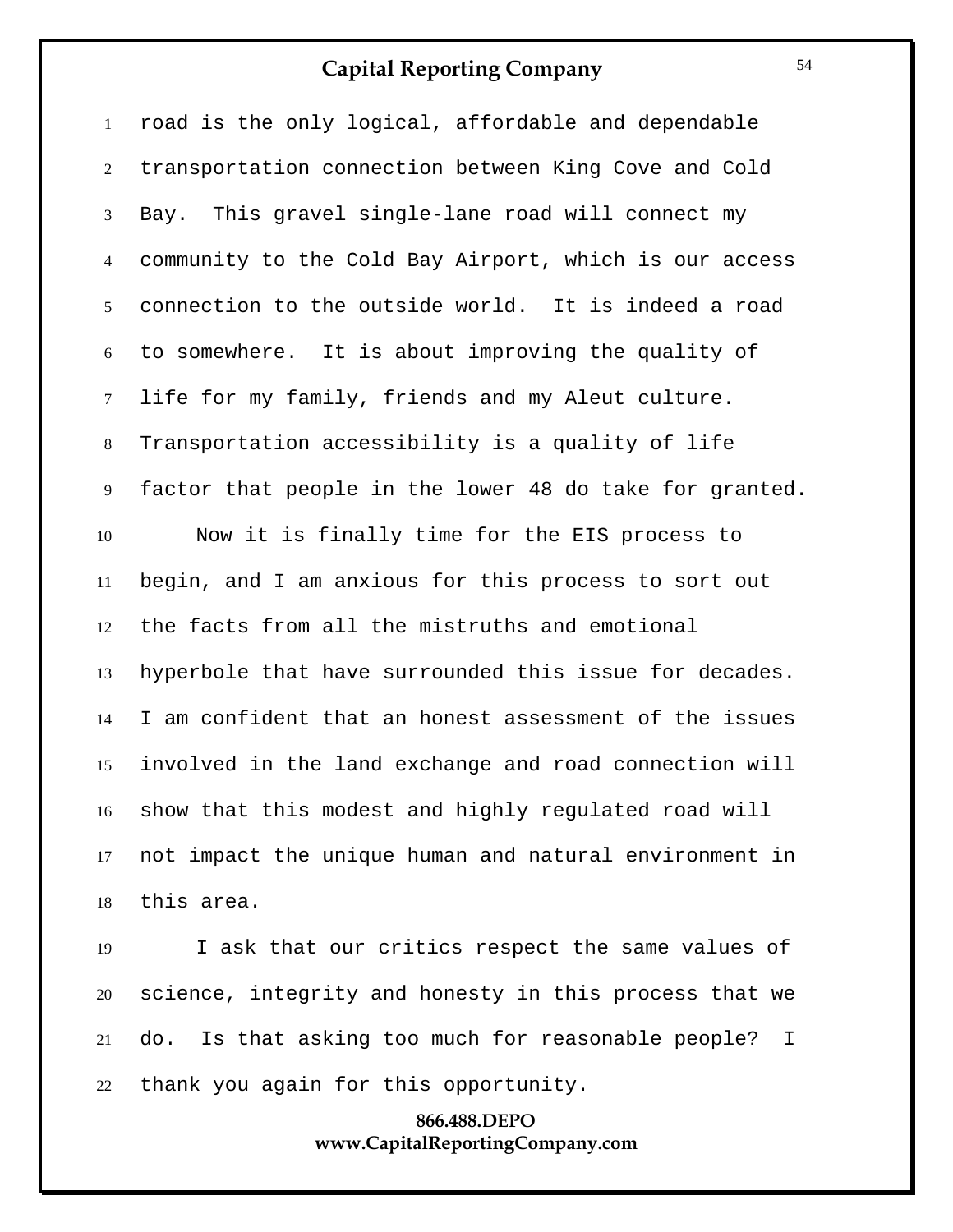MS. CLOUGH: Our next speaker is Julie Kates, from the Defenders of Wildlife.

 MS. KATES: Thank you for this opportunity. MS. COUGH: Can you come use this microphone? That one seems to have faded out on us again. Sorry about that. Thank you.

 MS. KATES: Thank you for the opportunity to comment on the propose land exchange and road corridor through Izembek National Wildlife Refuge. My name is Julie Kates and I'm the Refuge associate for Defenders of Wildlife. Defenders is a national, non-profit conservation organization dedicated to the protection and restoration of all wild animals and plants in their natural communities. We represent more than one million members and supporters nationwide. Defenders opposes a land exchange and road through Izembek Refuge. We have engaged on this issue since 1997 and have consistently argued that these actions would harm wildlife, compromise the purposes for which the Refuge was established, and set a bad precedent that could allow for the removal of wilderness designation

## **866.488.DEPO www.CapitalReportingCompany.com**

elsewhere in the Refuge system.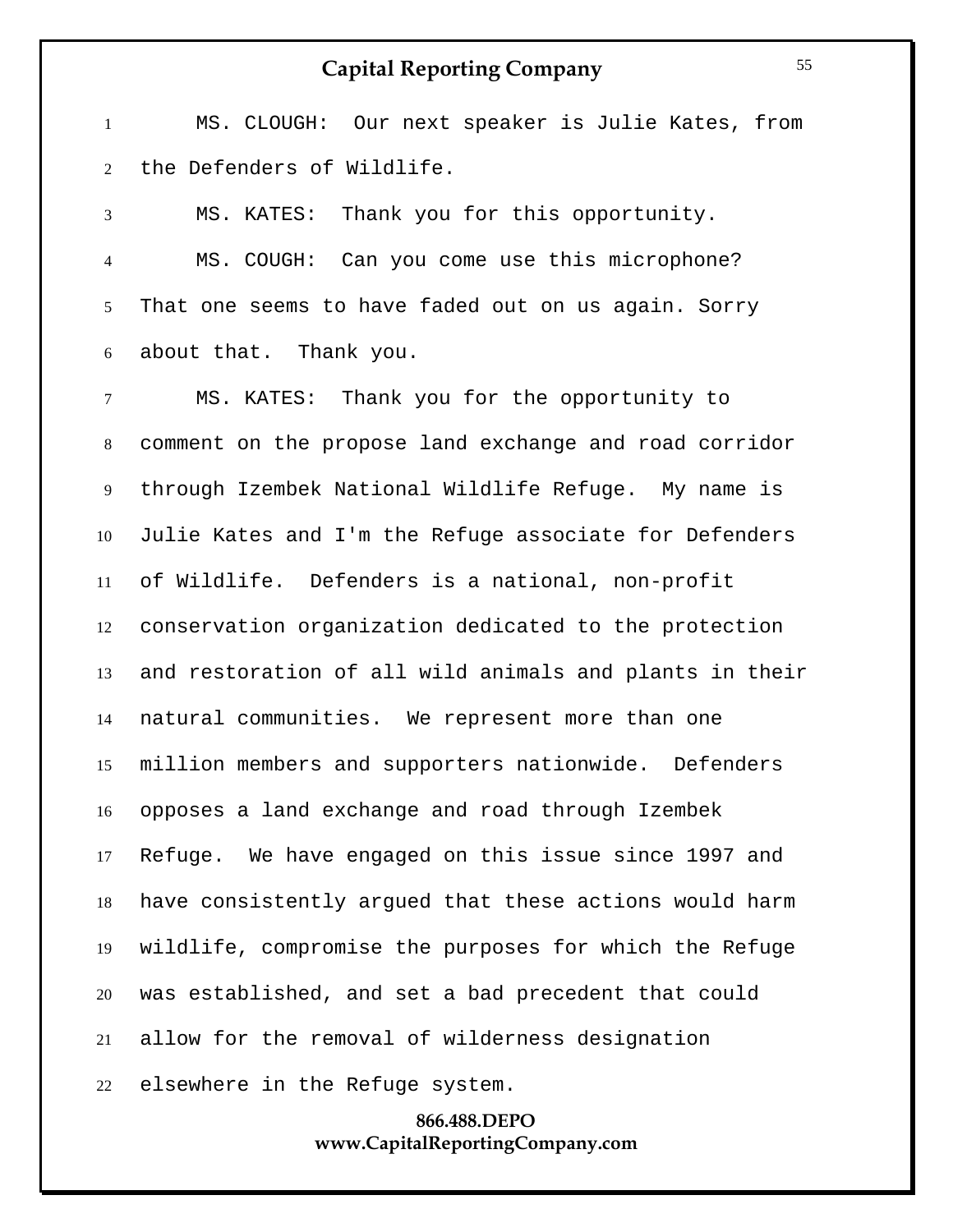| $\mathbf{1}$   | The area of Izembek Refuge proposed for exchange           |
|----------------|------------------------------------------------------------|
| $\overline{2}$ | and road construction is often referred to as the heart    |
| 3              | of the Refuge, with lagoons that hold some of the          |
| $\overline{4}$ | largest eelgrass beds in the world. These beds support     |
| 5 <sup>5</sup> | abundant plant, animal and sea life, including hundreds    |
| 6              | of thousands of waterfowl. Among the species that          |
| $\tau$         | depend on this area are the brown bear, caribou, sea       |
| 8              | otter, Emperor Goose, Tundra Swan and threatened           |
| 9              | Steller's Eider.                                           |
| 10             | The Fish and Wildlife Service should analyze the           |
| 11             | impacts a road could have on these species due to such     |
| 12             | factors as traffic, noise, degradation of habitat and      |
| 13             | water quality, and the introduction of invasive            |
| 14             | species. The Pacific Black Brant is one of the species     |
| 15             | most likely to be negatively impacted by this proposal.    |
|                | 16 More than 98 percent of the world's Pacific Black Brant |
| 17             | population uses this area for food and rest before         |
| 18             | migrating to Mexico in the winter. Changing climate        |
| 19             | conditions may be responsible for an increase in the       |
| 20             | number of Black Brant that instead remain on the           |
| 21             | Alaskan peninsula through the winter. With climate         |
| 22             | change expected to continue to impact ecological           |

# **866.488.DEPO www.CapitalReportingCompany.com**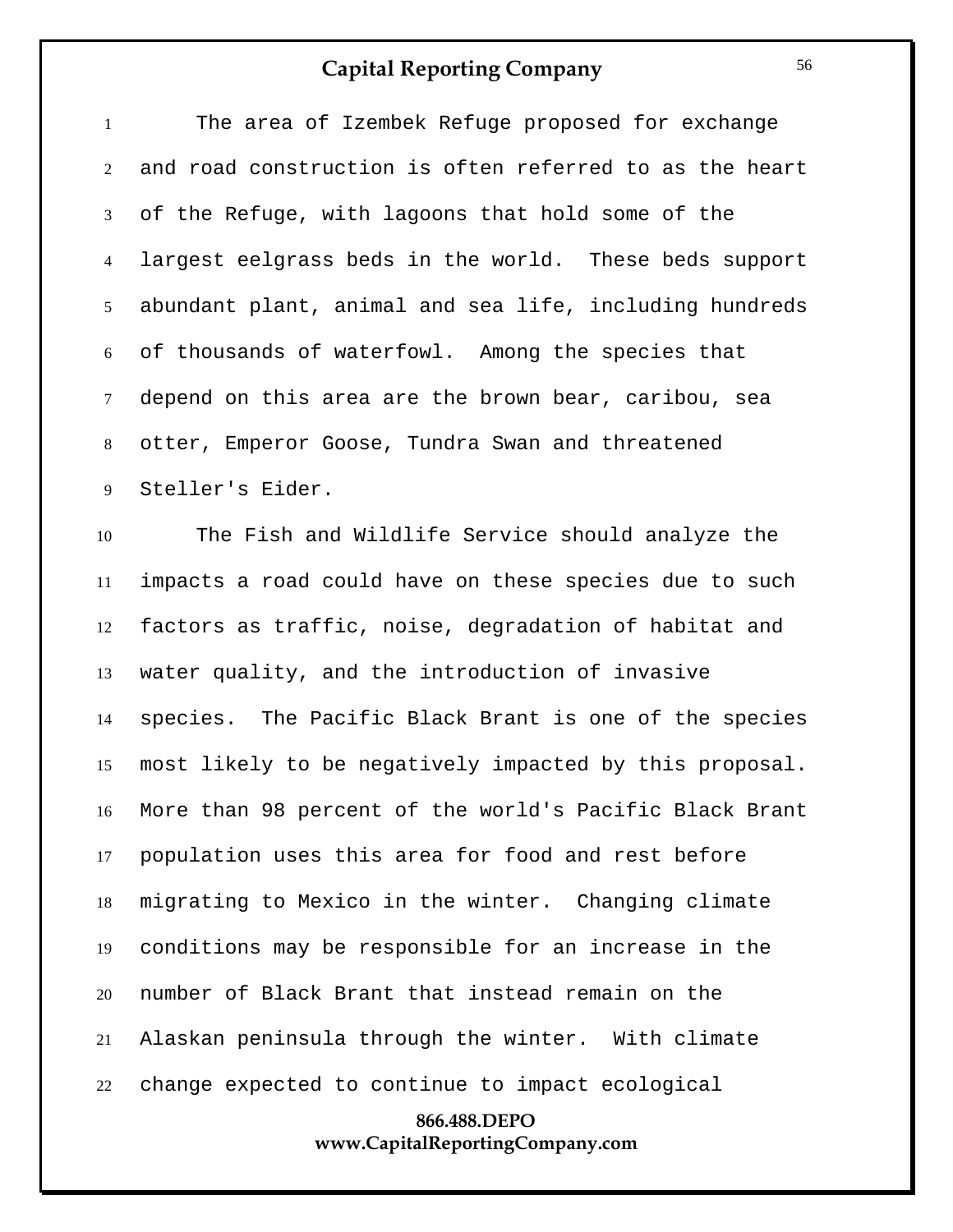systems, it is imperative that we maintain the integrity of key wildlife strongholds such as Izembek Refuge. I urge you to consider the effects that climate change will have on the wildlife that inhabit this Refuge, and the role that a road would have in exacerbating these impacts.

 Secretarial Order 3289 states that each Bureau and Office of the Department must consider and analyze potential climate change impacts when making major decisions regarding potential use of resources under the Department's purview. Among the purposes for which Izembek was established are the conservation of fish and wildlife and the fulfillment of international treaty obligations, such as the Migratory Bird Conventions and the Ramsar Convention on Wetlands.

 If carried out, this proposal will seriously compromise these purposes, as well as the integrity of the Refuge and the system as a whole. Izembek Refuge includes approximately 300,000 acres of wilderness, a designation that recognizes the tremendous values contained in the Refuge by affording this area with the highest level of federal protection. A decision to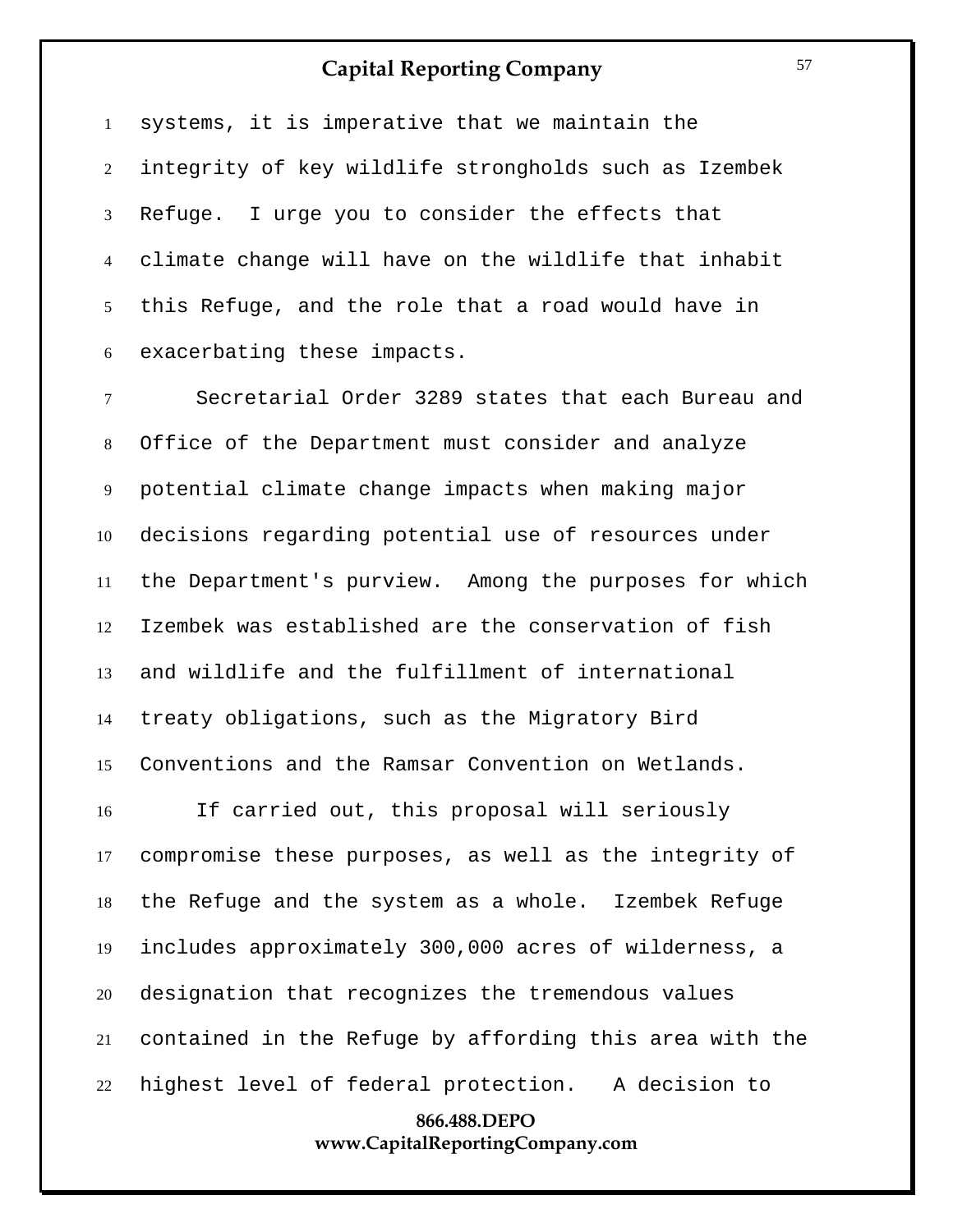transfer the lands, and therefore remove this designation, would not only contribute to a significant loss of wilderness value for those who visit the Refuge, but would also render the permanent protection afforded by wilderness designation meaningless, and would literally pave the way for other wilderness areas to be similarly loss.

 On behalf of Defenders of Wildlife, I urge you to carefully and thoroughly consider the many harmful impacts this road will have as you prepare the EIS. Thank you.

 MS. CLOUGH: Thanks. Our next speaker is Nicole Whittington-Evans, from the Wilderness Society.

 MS. WHITTINGTON-EVANS: My name is Nicole Whittington-Evans, and I am here on behalf of the Wilderness Society. Thank you very much for the opportunity to comment during the scoping process for this proposed Izembek land exchange and road. I am the acting Alaska regional director of the Wilderness Society.

 The Wilderness Society's mission is to protect wilderness and to inspire Americans to care for our

## **866.488.DEPO www.CapitalReportingCompany.com**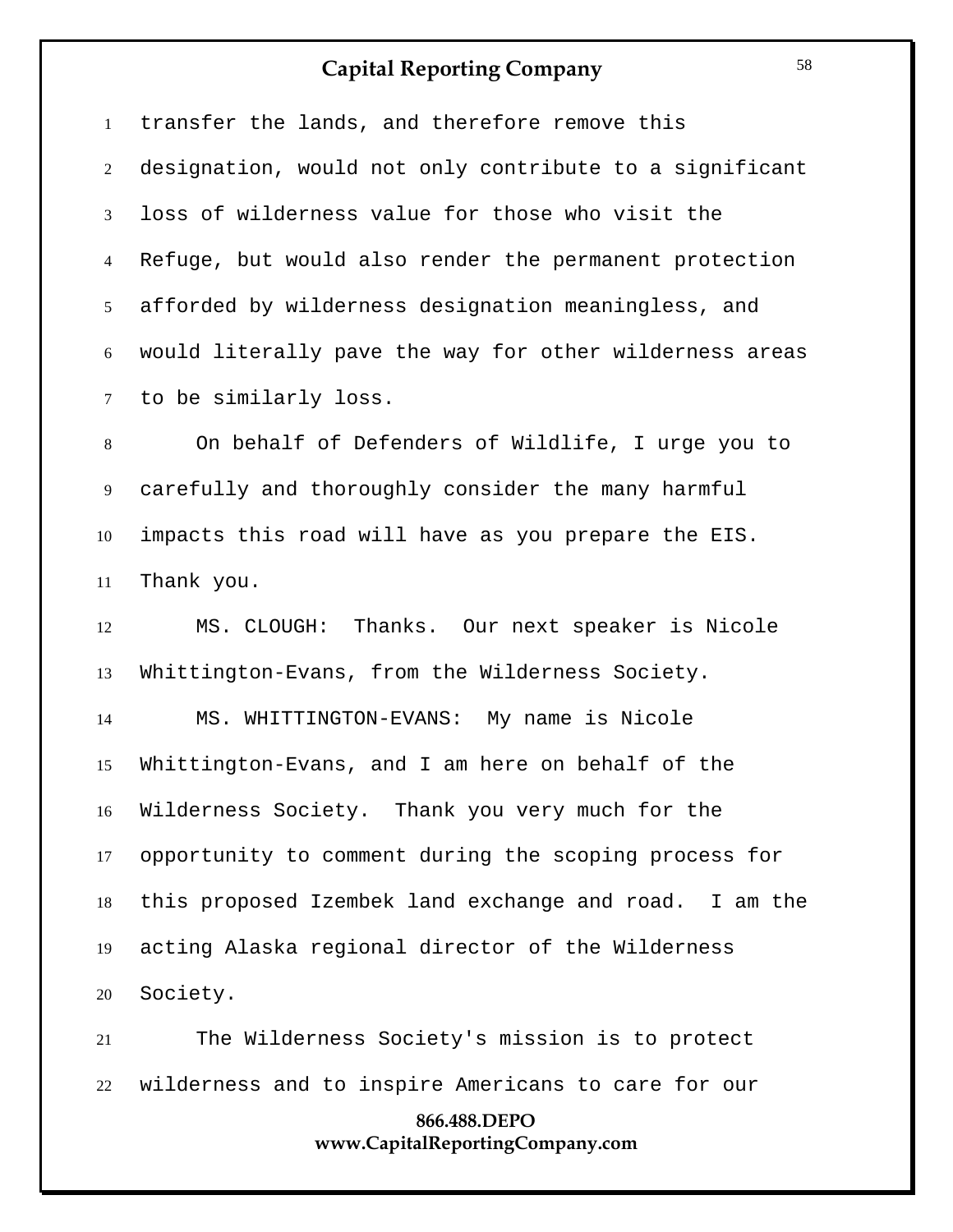wild places. It is our calling and our passion to protect America's wilderness, not as a relic of our nation's past, but as a driving ecological community that is central to life itself. With approximately 225,000 members nationwide, the Wilderness Society has over 750 members in Alaska, all of whom share an interest in how the Izembek National Wildlife Refuge is managed.

 I have been to the Izembek Refuge, and stayed in both King Cove and Cold Bay, as well as participating in a couple of fly-overs of much of the Refuge and the proposed exchange lands within and adjacent to the Refuge. I have also been engaged in this road issue since the late 1990s. The Wilderness Society opposes the land exchange and road proposal because we believe it is unnecessary and that it will result in irreparable impacts to the designated wilderness and sensitive critical wetlands habitat of this vital and internationally significant ecosystem.

**866.488.DEPO www.CapitalReportingCompany.com** U.S. Fish and Wildlife Service has already documented many of the significant environmental impacts the road would produce in previous documents,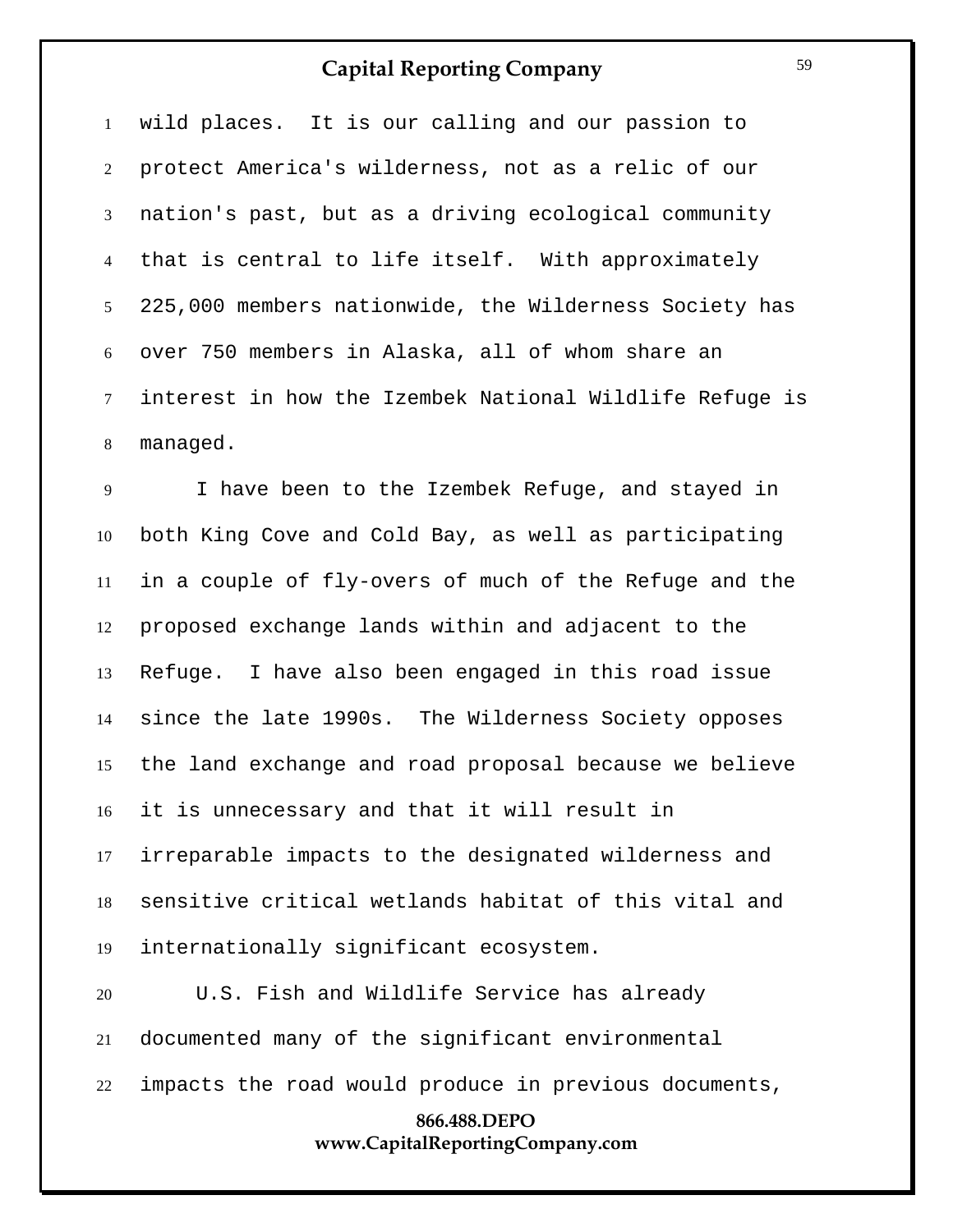include the King Cove Access Project EIS from 2004, which analyzed transportation alternatives between King Cove and Cold Bay. The heart of Izembek Refuge contains two lagoons and the world's largest eelgrass beds. They attract hundreds of thousands of waterfowl, other migratory birds and marine mammals. The proposed road would bifurcate and fragment a narrow isthmus between the lagoons, which provide swan nesting grounds and the only migration path across the Refuge for caribou, brown bears and additional species. The road would cut though the ecological heart of the Refuge and irreparably harm this vital and critical wetlands complex.

**866.488.DEPO** This is a congressionally designated wilderness area, and this proposal threatens to set a dangerous precedent to other congressionally designated wilderness lands in addition to itself, as well as the National Wildlife Refuge System overall. The exchange lands simply aren't comparable, because the 43,000 acres proposed as wilderness have no eelgrass and limited waterfowl value, and they are not worth the risk to this ecosystem overall, the National Wilderness

#### **www.CapitalReportingCompany.com**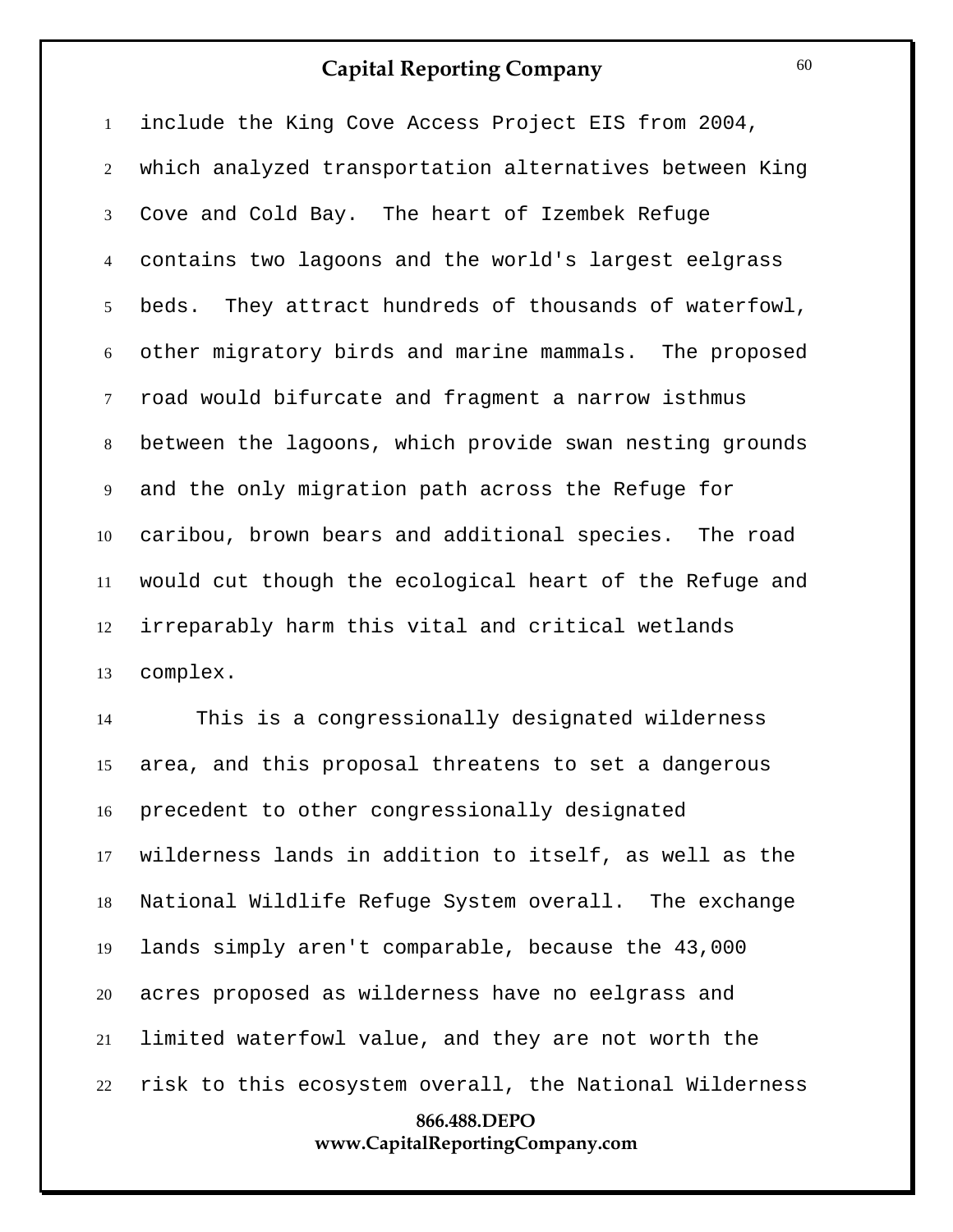Preservation System or to the National Wildlife Refuge System. The King Cove Corporation lands, which are on the east side of Cold Bay, are primarily uplands and provide no additional eelgrass or wetlands habitat to the Refuge, and those on the west side are already impacted by a road, and they do provide some waterfowl habitat but they do not attract nearly the level of waterfowl that come to the heart of the Refuge, the Izembek Lagoons complex.

 I understand I have very little time left. To summarize my comments, we do not believe that the road would provide safer or more efficient travel to Cold Bay. We believe that, with all due respect to those who are concerned about their safety in King Cove, that the best alternative has already been accomplished. I understand that I need to end now and I will provide additional comments if there is additional time on what we believe should be included in the EIS. Thank you very much.

 MS. CLOUGH: Thank you. Our next speaker is Pamela A. Miller.

```
22 MS. MILLER: Hello. My name is Pamela A. Miller.
```
## **866.488.DEPO www.CapitalReportingCompany.com**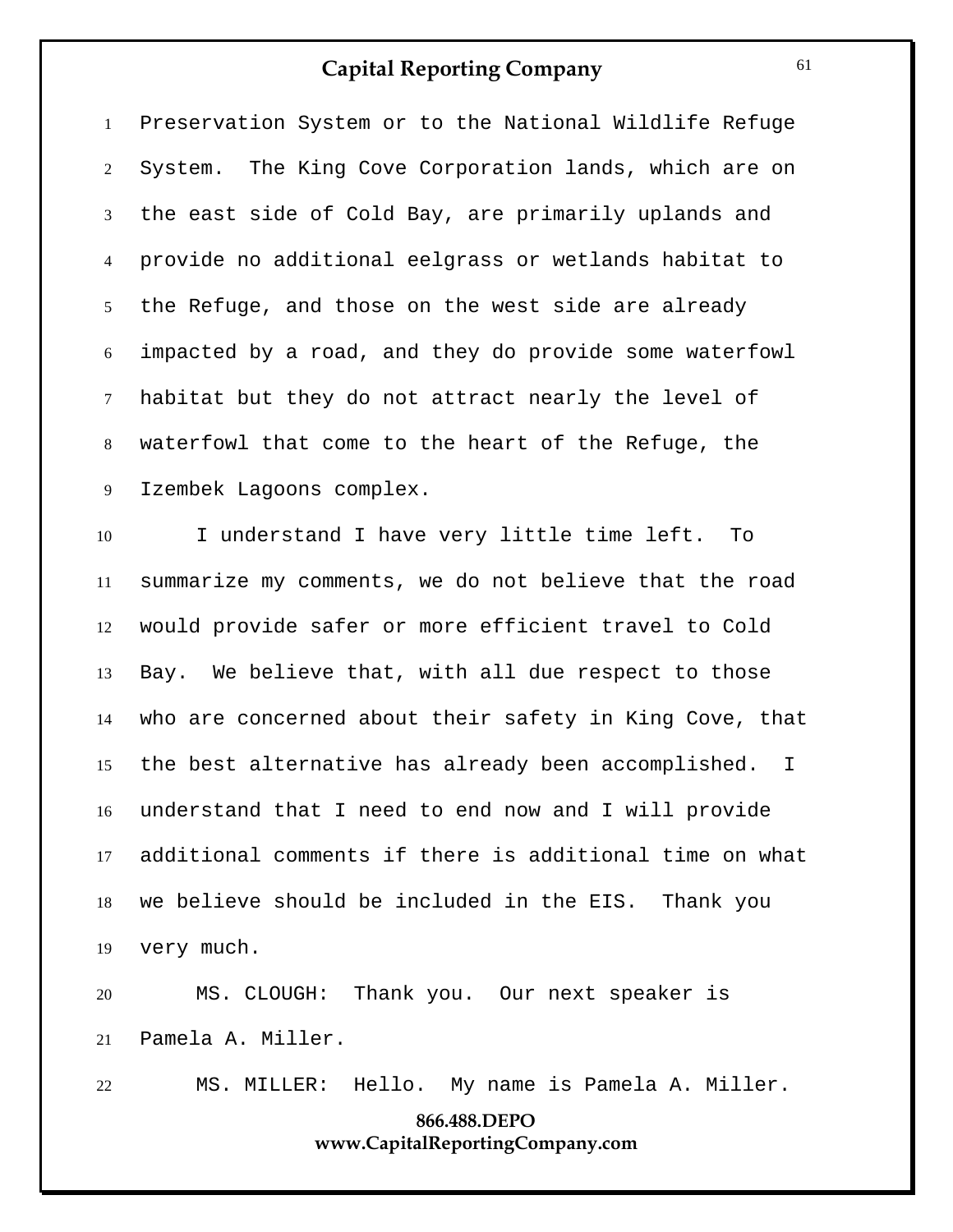I am a resident of Fairbanks, Alaska. Thank you for this opportunity to comment.

 I wish to speak to the international importance of the Izembek Refuge. I understand from the scientific studies that Izembek Lagoon is increasingly being used for over-wintering grounds for the species, that some of the southern habitats, like in Mexico, and as you go north up the Pacific Coast. I have been to almost all those wintering grounds, in the lagoon in Mexico, in Padilla Bay, along up as you go north, and there's development threats in all those areas. And that's part of the cumulative impacts of this project that need to be addressed, is how important is this over- wintering habitat in a warming world and in an increasingly industrialized world.

 Izembek Refuge was acknowledged a hundred years ago for its importance. Congress and the American people in ANILCA said this is a world-class area. We're going to give it our strongest emblem of protection, designated wilderness, in acknowledgement of these wildlife values.

I would like to speak to this proposed land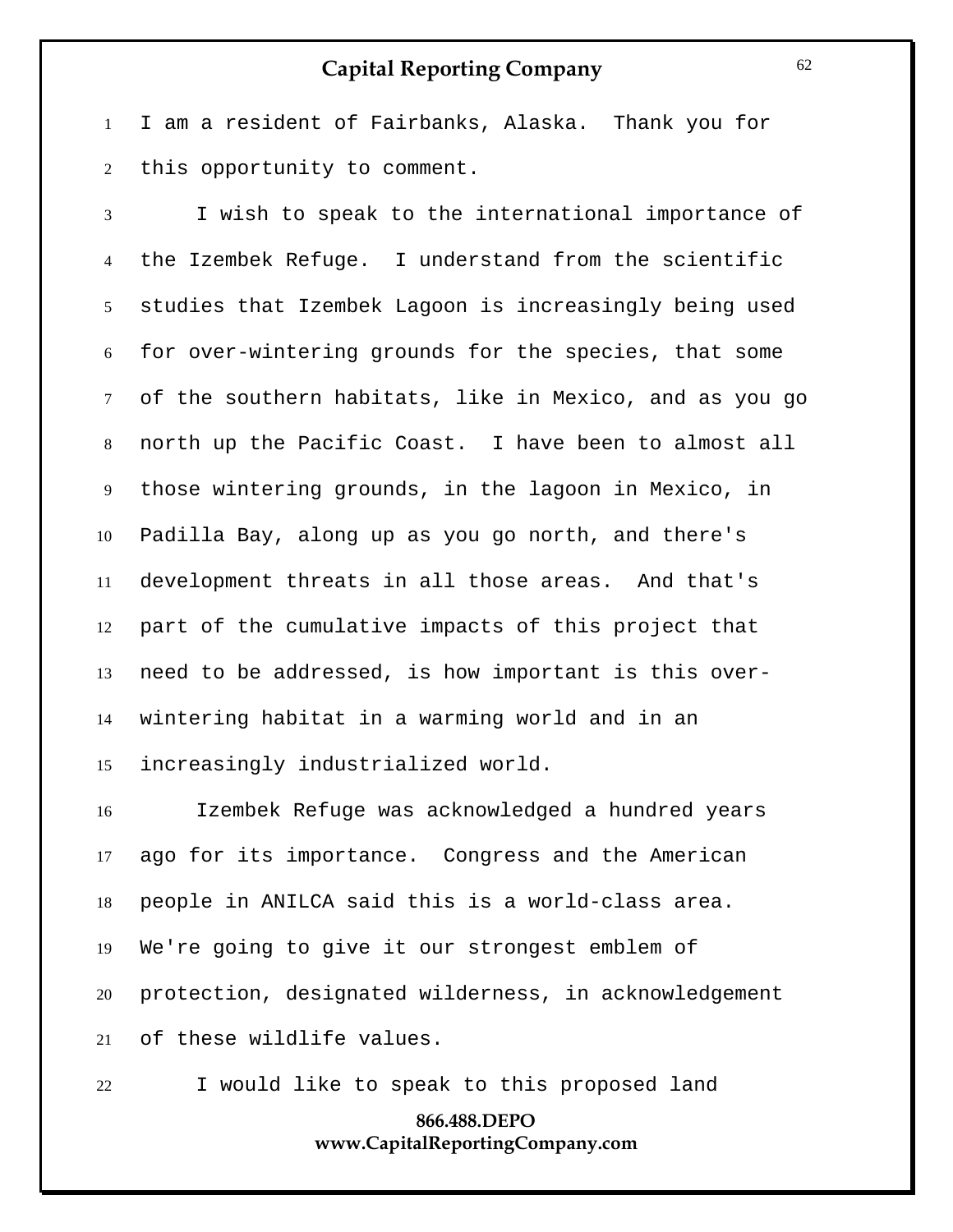exchange violates the intent of ANILCA for land exchanges. It is well beyond the scope, the exchange is not addressing the primary purpose of the Refuge. And I'm concerned about the aspect of this exchange that the corridor will actually be taken completely out of federal management. You will have this snake of State lands through the Refuge. What's going to happen to the hunting management regime? It will turn into state lands with state subsistence management regulations, with state sport hunting authority, perhaps mining, oiling, gas, in that corridor. I don't know if that's been addressed by the congressional legislation, but I doubt it. And I believe those impacts on the corridor itself are really important to think about as you're fragmenting this landscape that's in the Refuge.

 I also would like to address quickly that cumulative impacts to the Brant from proposed offshore leasing in the Bristol Bay, North Aleutians Basin, proposed lease sales, state leasing on lands, the potential for other impacts that could affect the quality of the habitat in the area. As far as -- I

### **866.488.DEPO www.CapitalReportingCompany.com**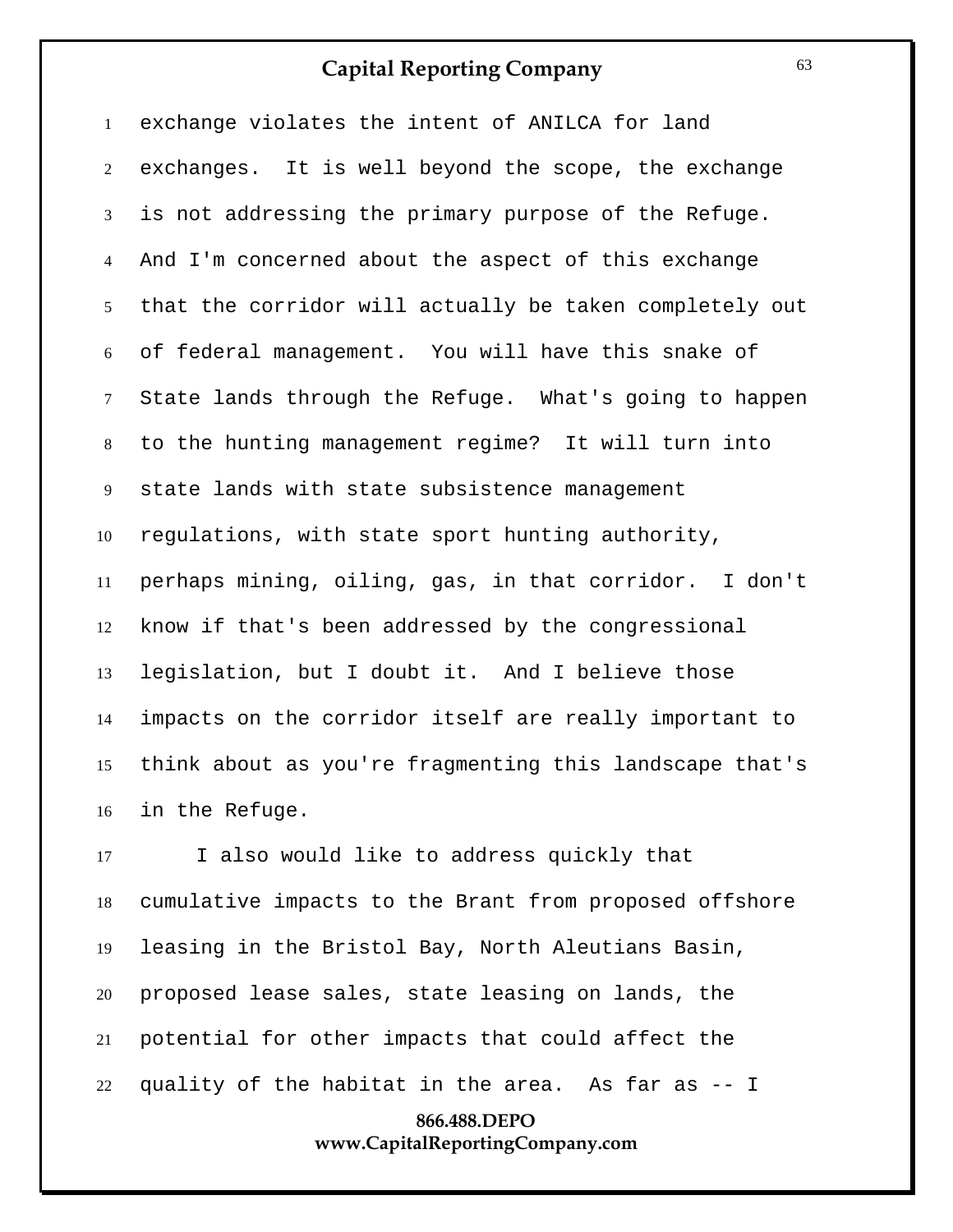have been to Cold Bay, I know it's remote. A lot of Alaska is remote. Most villages aren't connected by roads, they do have airports.

 I recognize there's an issue related to health and safety. But as an Alaskan, I know that we don't have doctors that we need, we don't have the health care professional we need anywhere in the state. And I believe we need to address that issue, that's a bigger issue than this one local community. And so I do appreciate that we need better medical care through the Indian Health Service, through all of our health care, and I hope that together, Alaskans can work on that. So, I thank you for this opportunity to comment.

 MS. CLOUGH: Thank you. Our next speaker is Desiree Sorenson-Groves, of the National Wildlife Refuge Association.

 MS. SORENSON-GROVES: Good afternoon. Thanks so much for allowing me to submit these comments. And can I just say, isn't it great that we live in a country where we can do this, and we can agree to disagree on issues, but we at least can talk to the decision makers and get this forward.

## **866.488.DEPO www.CapitalReportingCompany.com**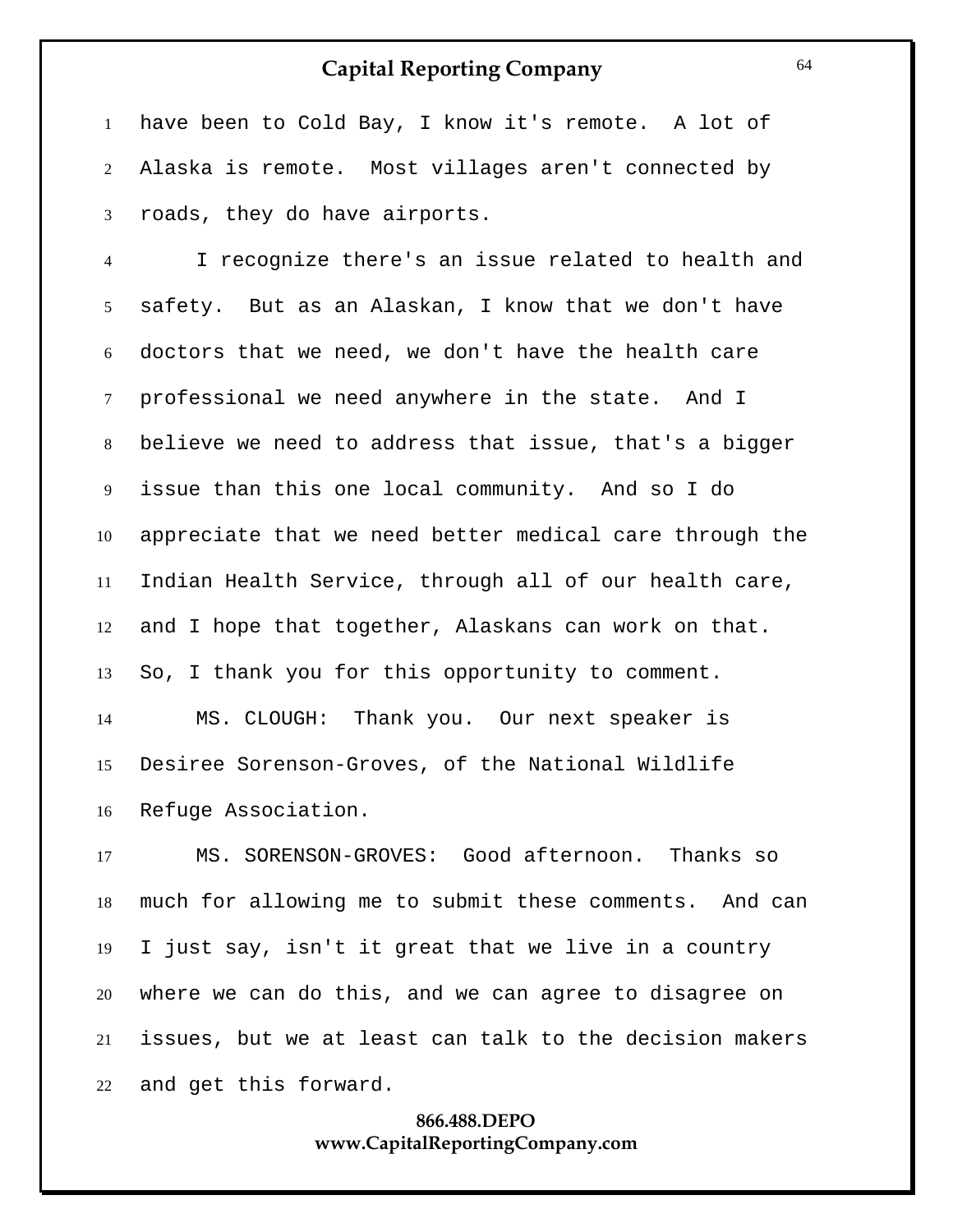| $\mathbf{1}$     | So I am Desiree Sorenson-Groves. I'm with the           |
|------------------|---------------------------------------------------------|
| 2                | National Wildlife Refuge Association. I'm the Vice-     |
| 3                | President for Government Affairs, and I am submitting   |
| $\overline{4}$   | these comments on behalf of our 40,000 members, as well |
| 5 <sup>5</sup>   | as 192 affiliate friends organizations that work on all |
| $\boldsymbol{6}$ | national wildlife refuges throughout the system.        |
| $\tau$           | We appreciate that the Fish and Wildlife Service        |
| $8\,$            | is forced to complete a new EIS following the           |
| 9                | legislation passed by Congress to evaluate the impacts  |
| 10               | of a road through the biological heart of the Izembek   |
| 11               | However, we would first point out that this<br>Refuge.  |
| 12               | process itself is a waste of taxpayer dollars and       |
| 13               | valuable refuge system resources when the previous EIS  |
| 14               | was completed in 2003 found that a road would be        |
| 15               | devastating to the Refuge. Now while the 2003 EIS       |
| 16               | evaluated the road as a no-option alternative when      |
| 17               | determining which transportation tool would be the best |
| 18               | to enable medical evacuations, the science presented    |
| 19               | just a few short years ago show the impacts from a road |
| 20               | would be devastating.                                   |

 This is a solution in search of a problem. In 1998, King Cove residents argued they lacked the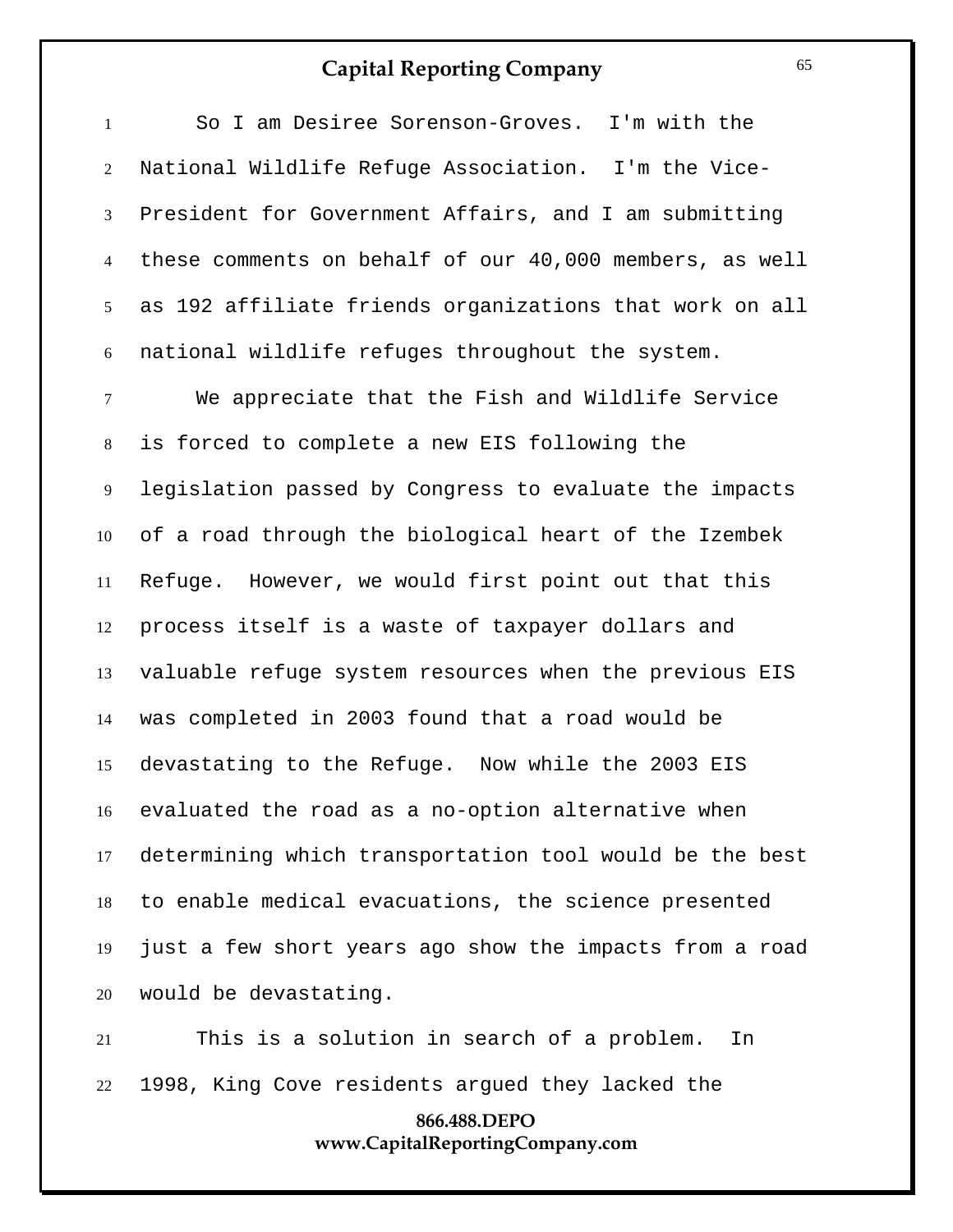adequate access to medical and airport facilities, and in response they got 37 and a half million dollars for medical and airport improvements, and a state-of-the- art Hovercraft. We know that there've been at least 35 successful medivacs from King Cove to Cold Bay. In fact, Aleutians East Borough's officials agree, stating that the Hovercraft is, quote/unquote, "a life-saving machine and is doing what it is supposed to do".

 Congress already solved this problem, and further debate of this boondoggle, including this EIS, is a waste of time and taxpayer dollars at a time when our national resources are stretched too far as it is. Devastating impacts to wildlife, the construction of a road through this narrow isthmus would have devastating impacts to more than a half million Pacific Brant, Emperor Geese, swans, other wildlife, resulting in fragmentation disturbance, pollution, you guys have heard it all.

**866.488.DEPO** We believe this new EIS must address the impacts from the proposed road including road construction, sediment runoff, address the watershed impacts pollution, road avoidance, habitat fragmentation. It

#### **www.CapitalReportingCompany.com**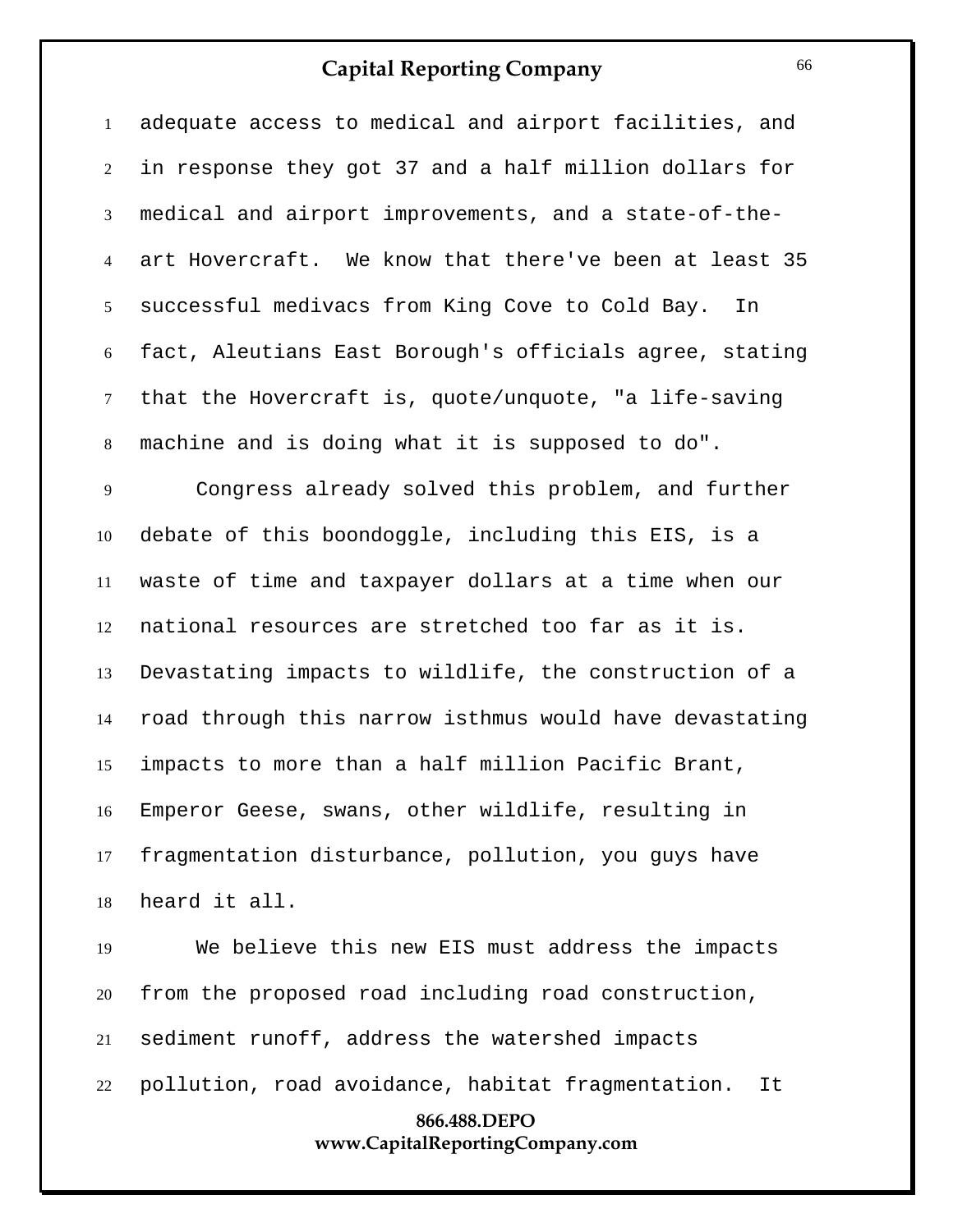must also address the current and projected impacts to the region from climate change, and the impacts that will be magnified by the development of road. The species that utilize the Izembek Refuge are already coping with the impacts from climate change, and the service must analyze how this other stressor, the road, will impact these wildlife already under siege.

 With over 98 percent of the Pacific Black Brant population, as well as Stellar's Eiders, Tundra Swans dependent on the Refuge, specifically the eelgrass beds, which Brant gorge on before their non-stop journey to Mexico, the service must thoroughly analyze the impact to the eelgrass beds themselves.

 As the Fish and Wildlife Service creates this EIS, they should evaluate the impact to refuges nationwide by de-designation of a wilderness for a land exchange. The road would be the first ever to bisect a congressionally designated wilderness, whereby definition, human's leave no mark, and is the highest level of protection that can be bestowed by the United States, and indeed, the world. The precedent opens the door for other wildernesses to be destroyed, not only

## **866.488.DEPO www.CapitalReportingCompany.com**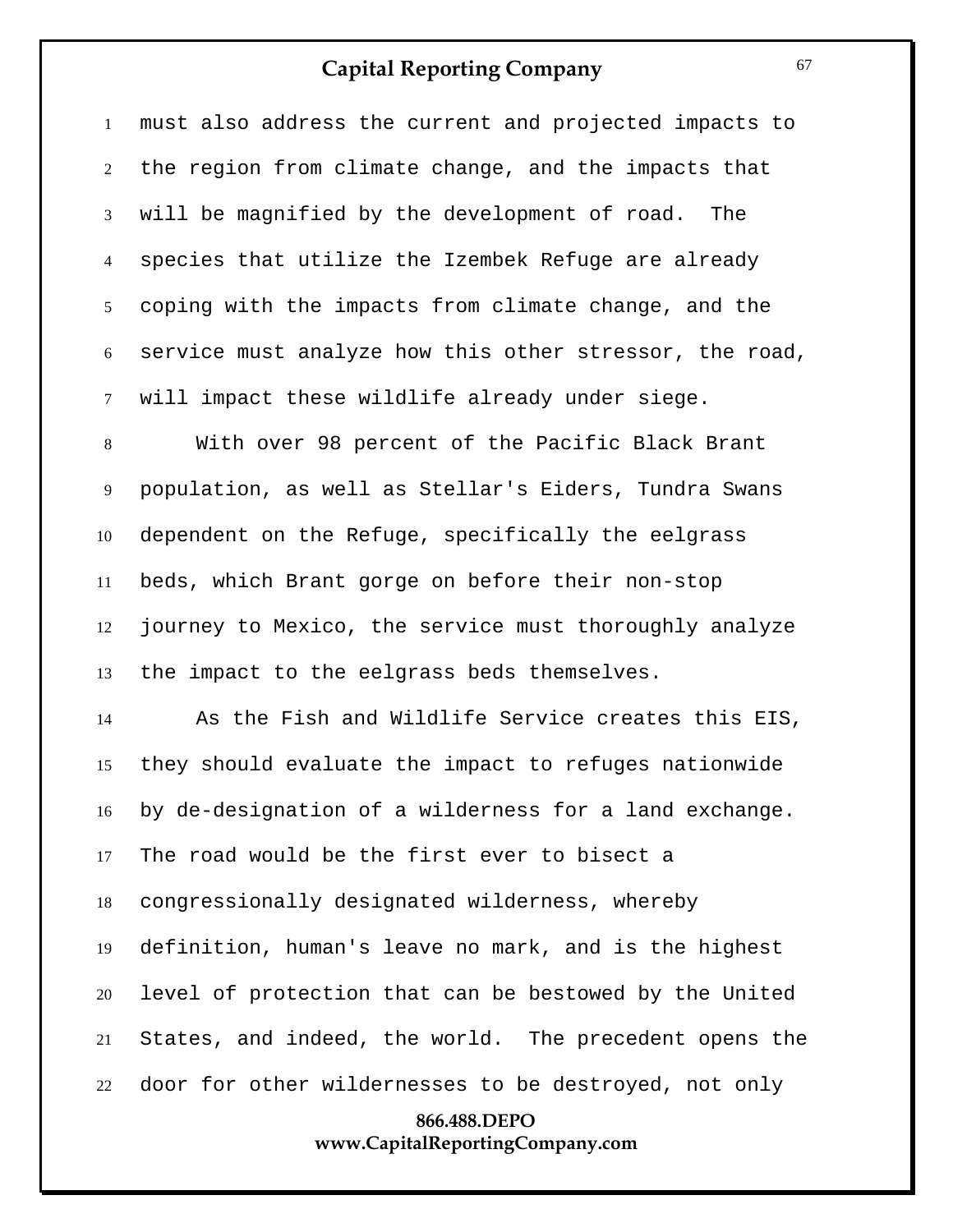our national wildlife refuges but other federal lands, national parks, forests, all throughout the system. Further, the principles established in the National Wildlife Refuge Improvement Act of 1997 would be reversed. This road would cost American taxpayers additional millions of dollars for building and maintenance costs, on top of the already appropriated 37 and a half million dollars. Cost estimates say that the additional 9 miles would be at least another 30 million dollars. This is a solution in search of a problem.

 The people of King Cove have a fast, reliable Hovercraft for medical evacuations, bringing people from King Cove to Cold Bay in 20 minutes. A road would take more than two hours in good conditions. The wildlife values of the Izembek National Wildlife Refuge are globally significant and should not be compromised, and no more American taxpayer dollars should be spent on this boondoggle proposal. Thank you.

 MS. CLOUGH: Are there any other people signed up to speak? Is there anyone else who would like to speak, whether you signed up or not? Okay, I know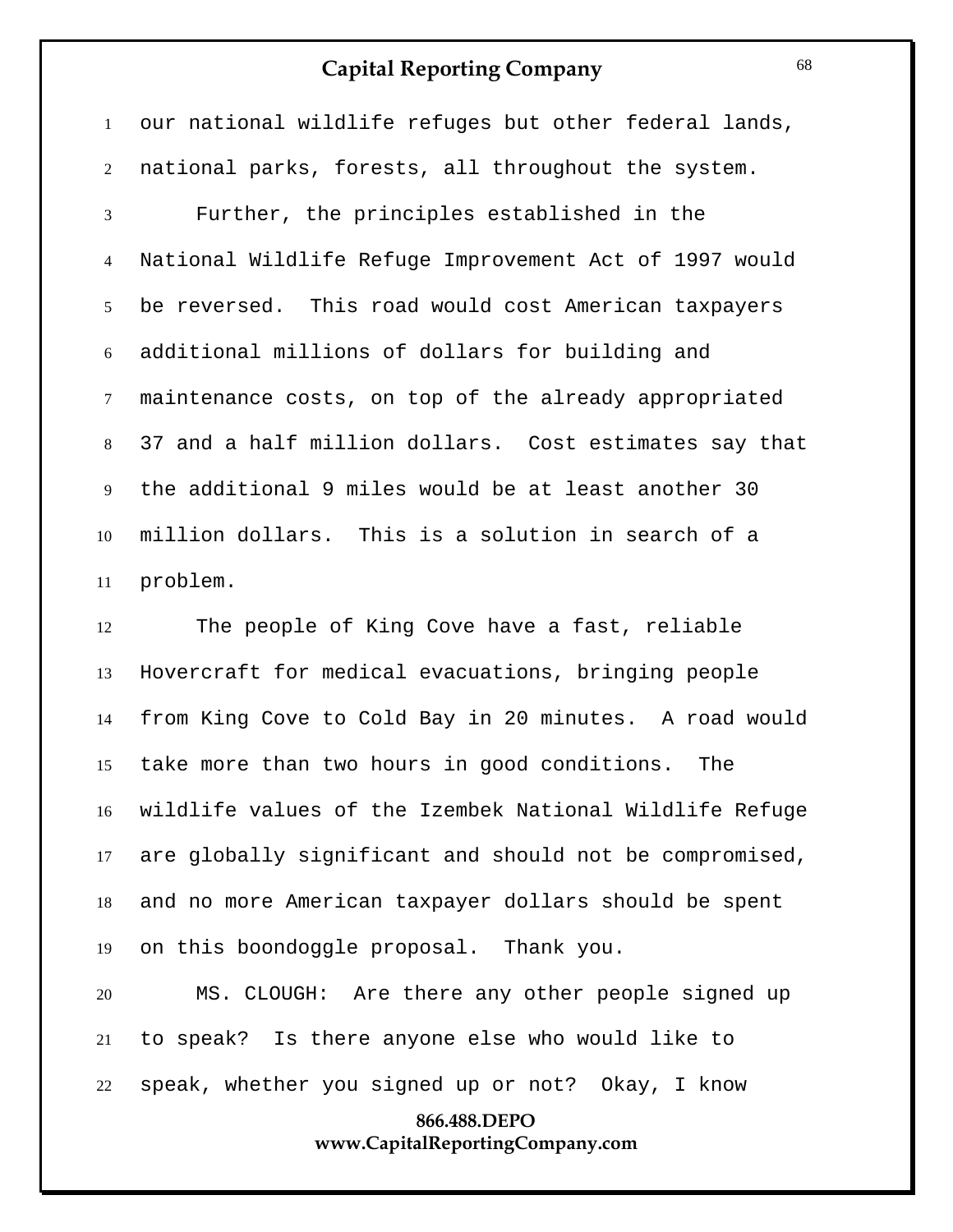Nicole would like to. Why don't we take like a 10- minute break and then we'll come back and kind of do an open mike format and continue. That way people need to stretch their legs and enjoy the sun.

(Hearing recessed.)

(Hearing resumed.)

 MR. CAMPBELL: Thank you. My name is McKie Campbell. I am the staff director for the Senate Energy and Natural Resources Committee, Senator Lisa Murkowski, ranking member. I am here to testify on her behalf. I also bring to this testimony some degree of knowledge of NEPA and land trades.

**866.488.DEPO** For over a decade in Alaska I ran my own business where the main thing we did was project management of large scale EISs. One of those I served as a project manager for the draft EIS on the King Cove road -- Hovercraft issue. I have had the opportunity to spend quite a bit of time in Cold Bay, in Izembek, and walked to the proposed road numerous times and spent a lot of time out there in various seasons. I also, in my past life, have served as the Commissioner of the Alaska Department of Fish and Game, and bring some knowledge

# **www.CapitalReportingCompany.com**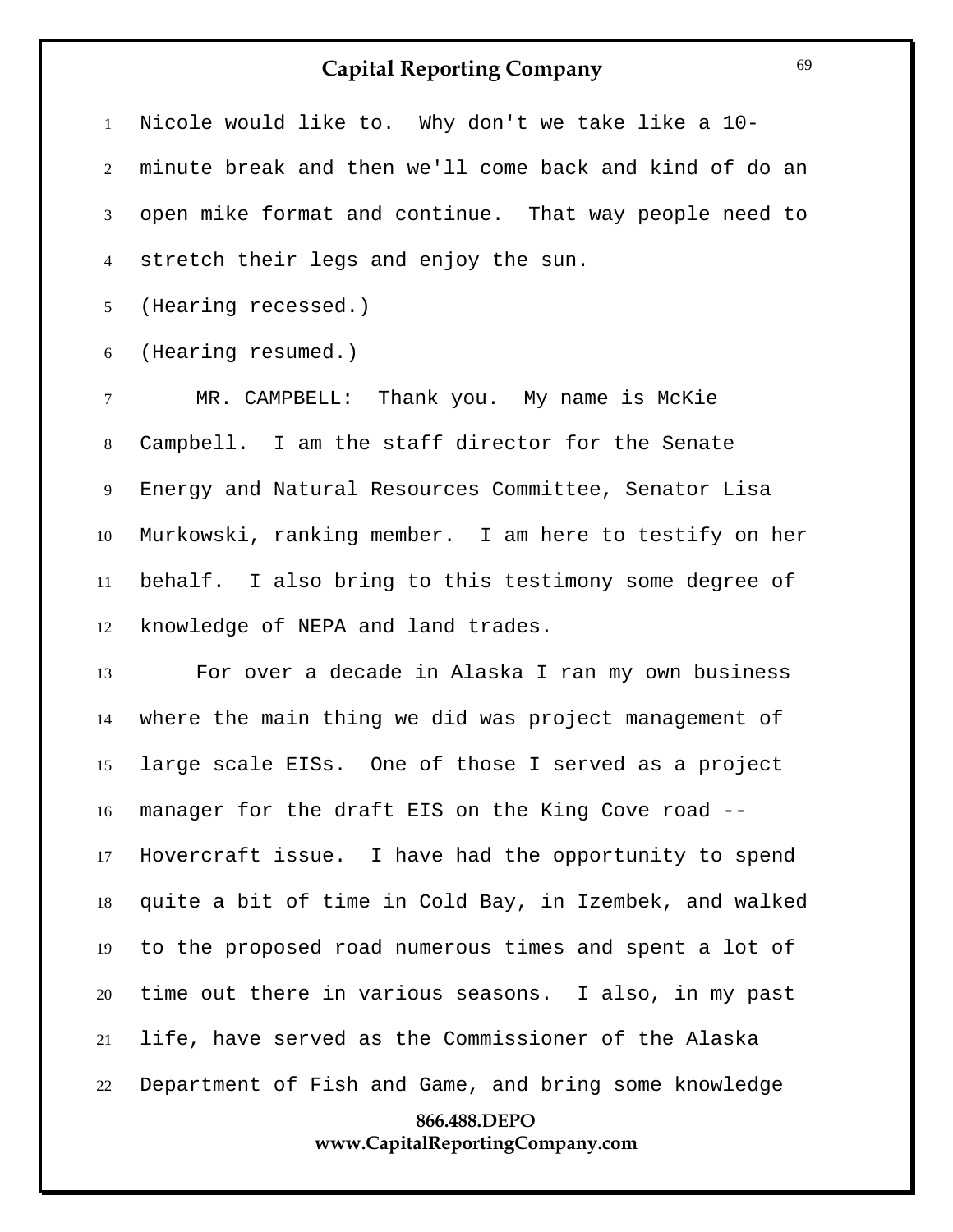of fish and game values in the area. I was involved here in the Senate in the passage of Senate 111-11, which authorizes this land trade subject to the secretary's find of public purpose, and the environmental impact statement.

 I am here to simply just tell you very simply that we strongly believe this is in the public purpose. Senator Murkowski advanced this legislation. We think that King Cove road is something that is long overdue. That the potential benefits to the environment, to fish, to wildlife, the land trade, of placing the very large acreage in refuge status far exceed the potential negative effects from authorizing the trade and the road corridor.

 We also think this is an issue of social justice that is long overdue to the people of King Cove. The point you sometimes here is that, well, there are other communities around that have much worse access in Alaska. That's true, but I would tell you there is no community in the lower 48 states that would every put up with the situation of being cut off totally when a major airport was just a short distance away.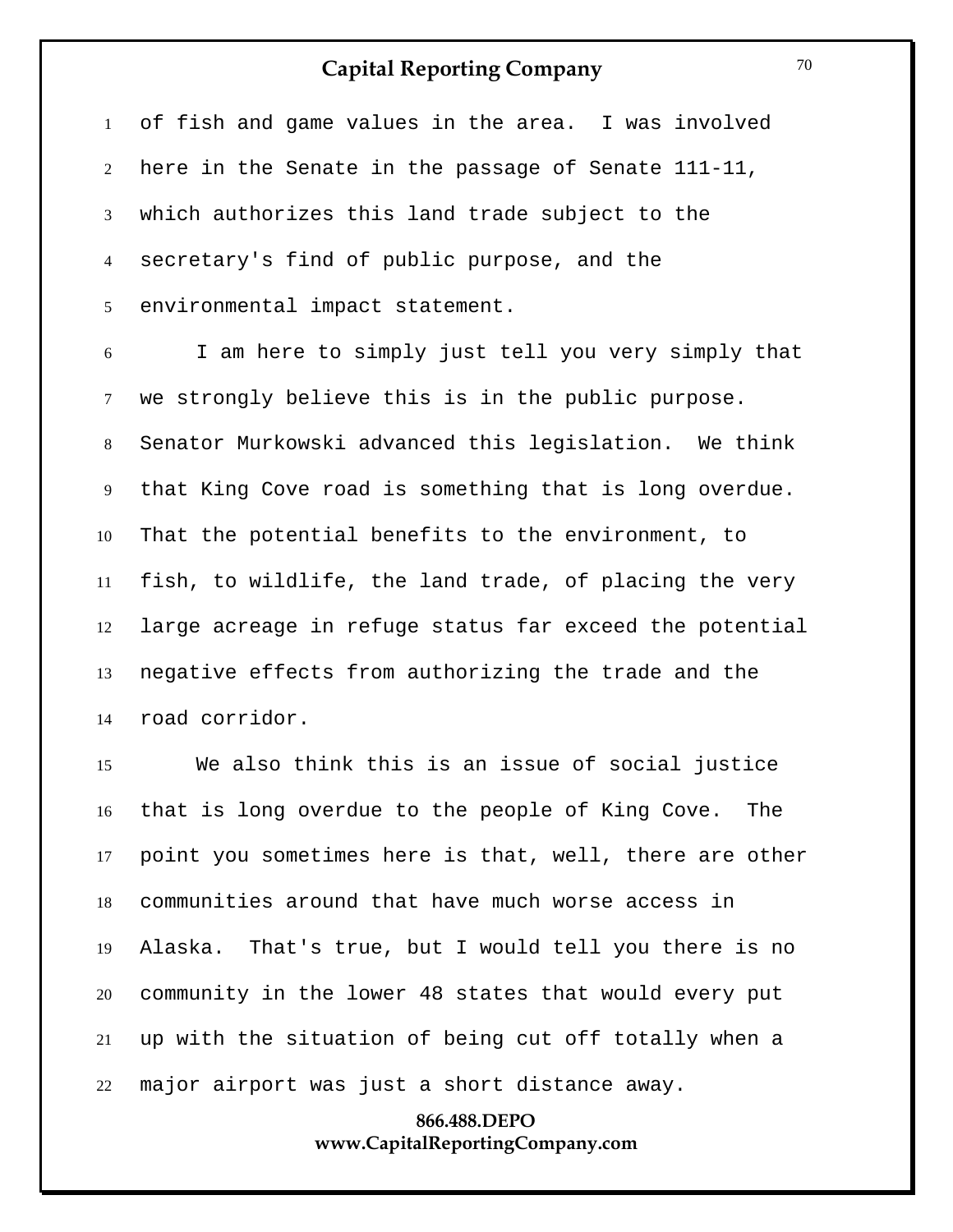| $\mathbf{1}$   | I will present much longer and more detailed            |
|----------------|---------------------------------------------------------|
| $\overline{2}$ | comments for the record, but I don't think I am going   |
| 3              | to use even a portion of six minutes. But just          |
| $\overline{4}$ | emphasize strongly that in several decades of           |
| 5 <sup>5</sup> | involvement in this, we come to this decision and what  |
| 6              | I am urging you, from considered opinion both on the    |
| $\tau$         | effects of all the people of the region on the fish and |
| 8              | on the wildlife. Thank you very much.                   |
| 9              | MS. CLOUGH: Thank you, sir. Was there anyone            |
| 10             | else who has not spoken previously that wanted to       |
| 11             | speak? On hearing, or seeing no hands, I know both      |
| 12             | Nicole Whittington-Evans and David Raskin wanted to     |
| 13             | make additional comments. So David, I'll call on you    |
| 14             | first, if that's okay.                                  |
| 15             | UNIDENTIFIED: Age before beauty.                        |
| 16             | MS. CLOUGH: I'm not touching that one.                  |
| 17             | MR. RASKIN: Thank you very much. There are a few        |
| 18             | things that I would like to mention that perhaps have   |
| 19             | not been addressed as thoroughly as they should be.     |
| 20             | First I want to say, I have visited King Cove. I've     |
| 21             | inspected the whole road corridor. I've walked on the   |
| 22             | isthmus. I know that area, and I've even removed        |
|                | 866.488.DEPO<br>www.CapitalReportingCompany.com         |
|                |                                                         |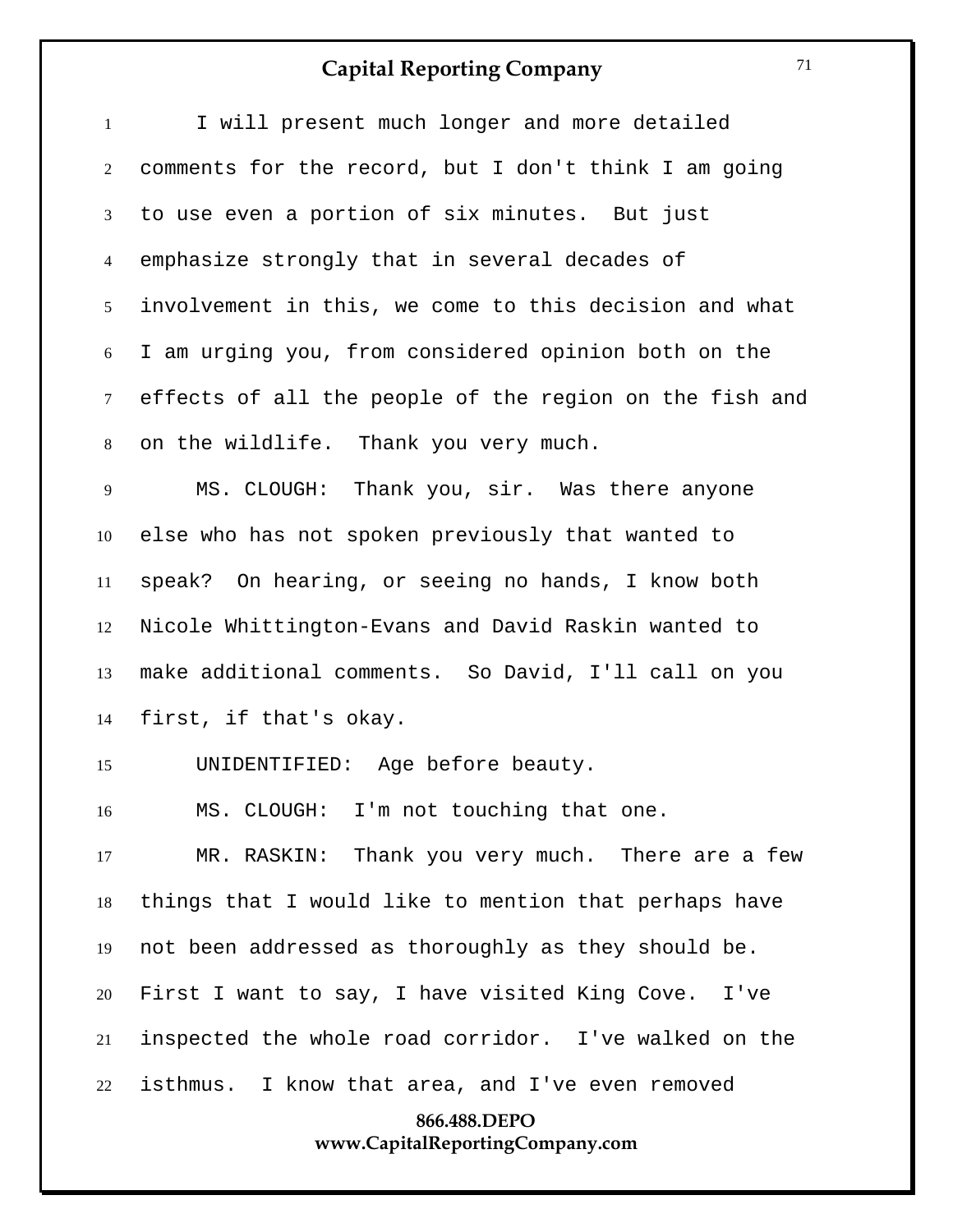invasive species on that Refuge, which are impacting the Refuge.

 Climate change. When we talk about climate change, we need to talk in the EIS, not just about climate change on Izembek, but climate change in the entire region, because everything that happens on all the other refuges and all the other public and private lands that support these bird populations that migrate through there and depend upon those, needs to be addressed because it isn't just Izembek. Izembek is a gathering place for so many, but they utilize all these other areas, so every time you have an impact in any of those areas, it's going to affect Izembek and vice- versa, and this proposed road and its impacts need to be considered in light of the broader region.

 The same is true for the cumulative impacts of this on other parts of that area. There was little said about subsistence here, but the Association of Village Council Presidents, which I think numbers 56 or 57 villages in western Alaska, has opposed in the past this land exchange because it will impact their subsistence, hunting. The geese and other waterfowl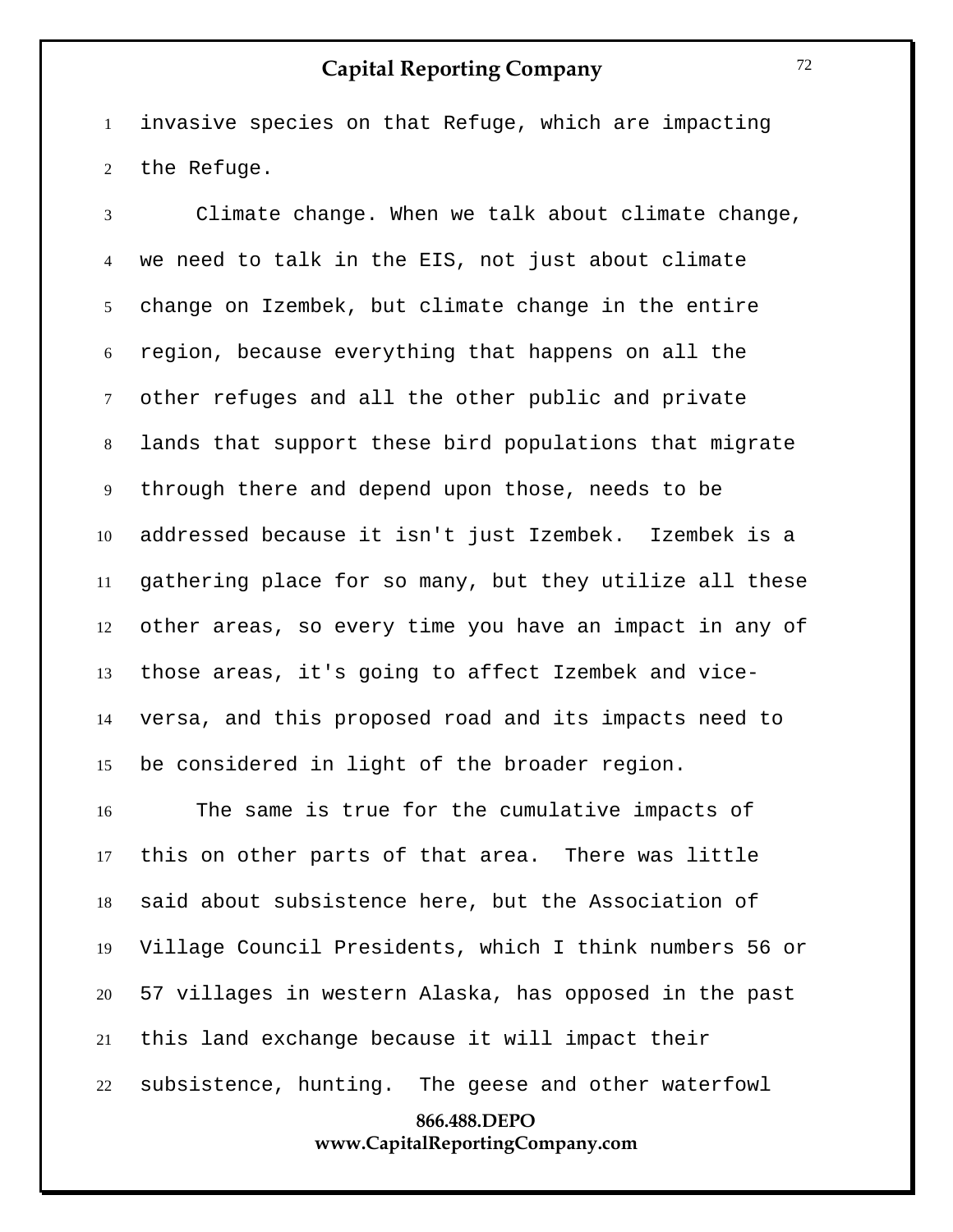that they hunt will depend upon Izembek and we need to consider, then those impacts.

 We also need to consider the impacts of other kinds of development. There are many refuges and refuge areas that are likely to be impacted by potential oil development and other kinds of development, and again, this needs to be looked at on a region-wide basis in terms of all those important areas for birds and wildlife and subsistence. And so this EIA should address a broader area, looking at all of the resources, impacts, and potential uses by the same birds that use Izembek, the same animals that migrate through Izembek. And so we need a much broader view in terms of those cumulative and wider-range impacts. Thank you.

MS. CLOUGH: Thank you. Nicole.

 MS. WHITTINGTON-EVANS: This will just be a short summary of some of the issues we feel are important for the EIS to cover when you are all analyzing the proposed land exchange and road project. We will be submitting much more detailed comments later, and I do have a packet of information for you here that will

#### **866.488.DEPO www.CapitalReportingCompany.com**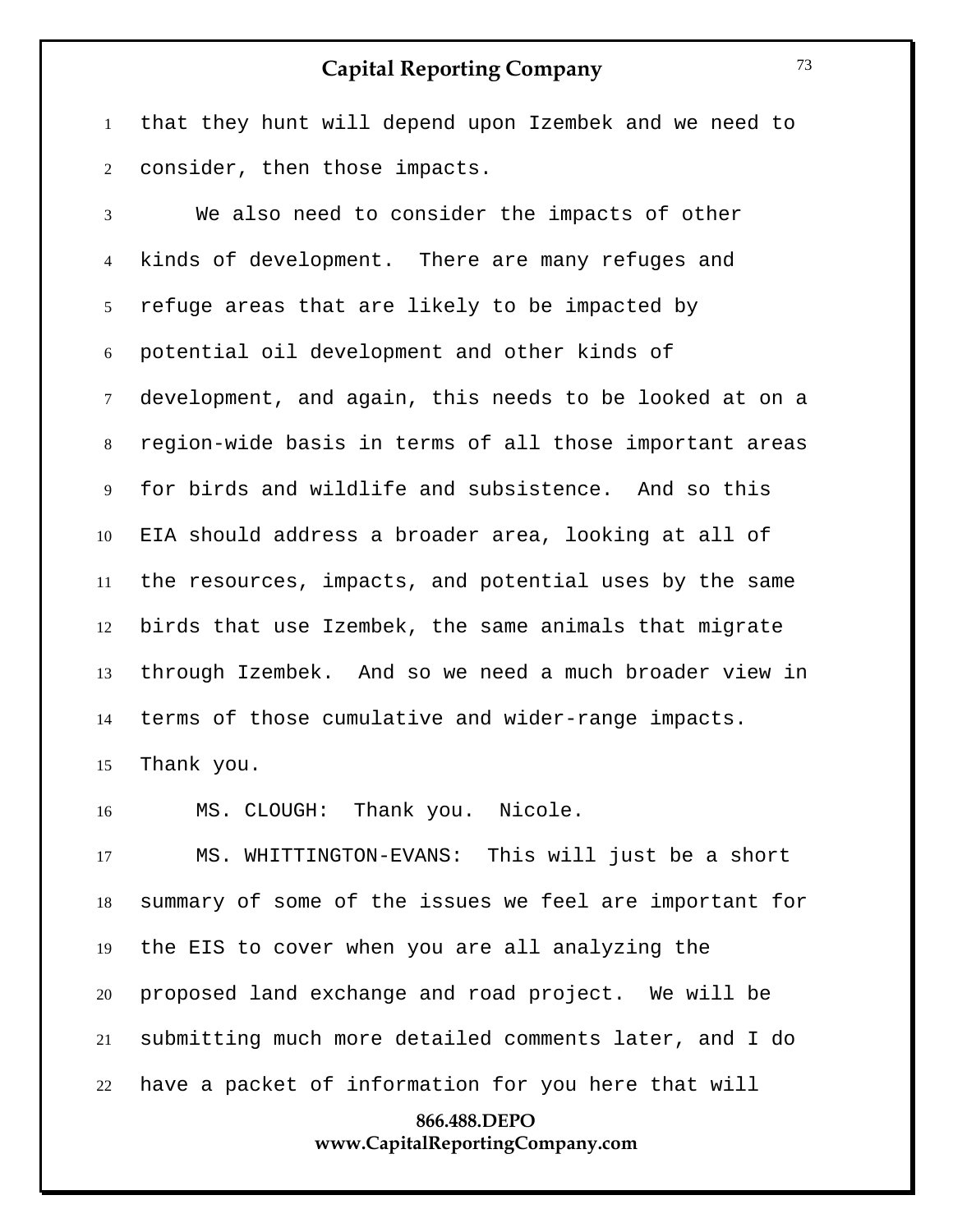also help further outline some of these issues that we would like to see covered.

 First is we need to make sure that impacts from the proposed road, including road construction, sediment runoff and watershed impacts, generally pollution, road avoidance and habitat fragmentation to wetlands, eelgrass and wildlife species, that these types of things are thoroughly addressed in the EIS. The current and projected impacts to the region from climate change, and how these impacts will be confounded by the development of a road, threats to eelgrass beds in general from the road and from climate change, impairment to threatened and endangered terrestrial and marine species as a result of this proposal, cumulative impacts including proposed oil and gas development in and around the lands and waters of the Izembek Refuge and lagoon, a cost-benefit analysis of the road that considers the funds already spent to improve transportation in the region from the King Cove Health and Safety Act, and includes a comparison analysis of the current transportation system, the Hovercraft.

#### **866.488.DEPO www.CapitalReportingCompany.com**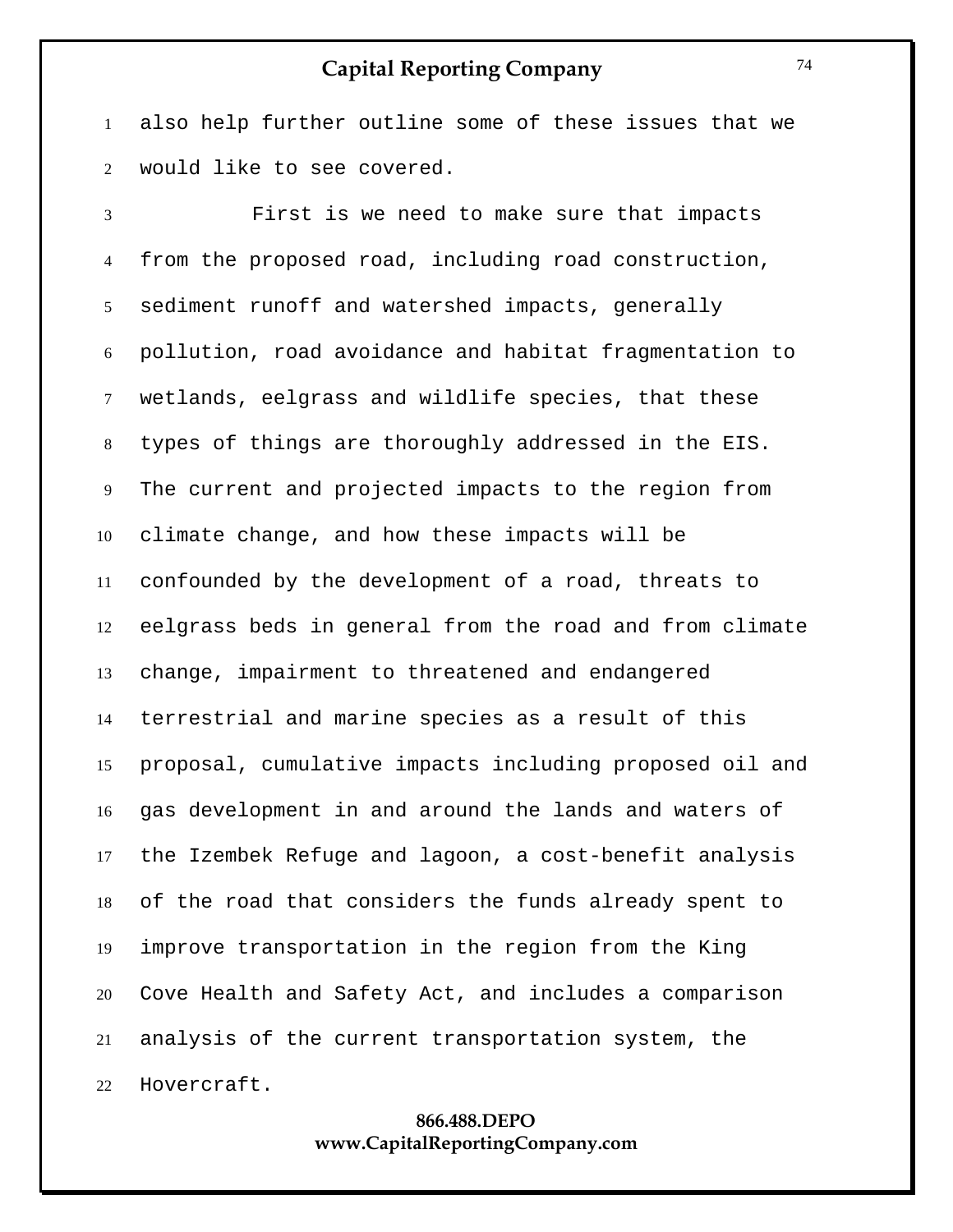| 866.488.DEPO<br>www.CapitalReportingCompany.com |                                                         |  |
|-------------------------------------------------|---------------------------------------------------------|--|
| 22                                              | and land exchange will show that this road is not in    |  |
| 21                                              | that a thorough analysis of the proposed road project   |  |
| 20                                              | and for allowing me additional time. We feel strongly   |  |
| 19                                              | Thank you very much for this opportunity to comment,    |  |
| 18                                              | undertaken, and impacts to subsistence resources.       |  |
| 17                                              | A compatibility determination should also be            |  |
|                                                 | 16 associated with their degradation.                   |  |
| 15                                              | alternative, and in terms of the economic costs         |  |
| 14                                              | their economic contribution to the no-action            |  |
| 13                                              | in terms of their direct ecological contributions and   |  |
| 12                                              | class of non-market effects. They should be addressed   |  |
| 11                                              | should be addressed. Ecosystem services are a special   |  |
| 10                                              | Ecosystem services is another thing that                |  |
| 9                                               | associated with road access.                            |  |
| 8                                               | externalities of road construction, and benefits        |  |
| $\tau$                                          | and non-market effects, including negative              |  |
| $\boldsymbol{6}$                                | spent on this project, as well as addressing all market |  |
| 5                                               | comprehensive, and include all federal monies already   |  |
| $\overline{4}$                                  | public interest. The cost-benefit analysis should be    |  |
| $\mathfrak{Z}$                                  | generates net public benefits and is therefore in the   |  |
| 2                                               | determining whether or not the proposed Izembek project |  |
| $\mathbf{1}$                                    | This cost-benefit analysis is essential for             |  |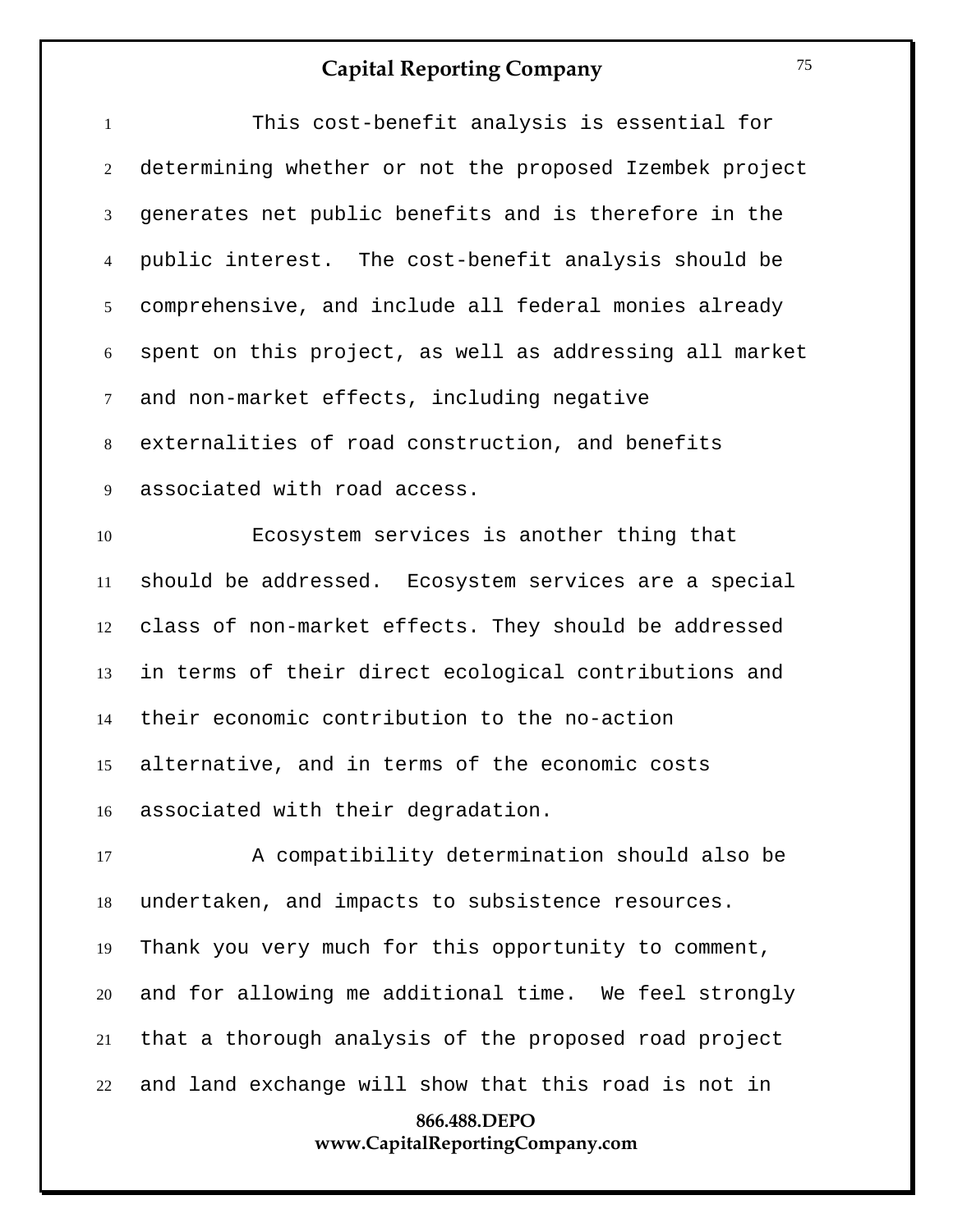the public's best interest.

 MS. CLOUGH: Thank you. Is there anyone else that cares to speak? If not, we will remain around until four o'clock because that's how long the meeting was advertised, in case people come in late. If you would care to chat individually with anyone, those of you who are not familiar. Stanley Mack, go ahead.

 MR. MACK: I have just a moment to respond to some of the comments that were made earlier, and one has to do with the road runoff and the impact on the Izembek eelgrass beds. One of the major concerns that I have is the protection of those eelgrass beds. I've lived off those lands all my life and I will not jeopardize anything that would impact the eelgrass beds. There are roads going directly to those eelgrass beds as we speak, and maintained by the Fish and Wildlife Service. So it isn't something that's new. This road will be two miles in each direction of both the Izembek and the Kinzarof Lagoon. I just want to bring that to your attention.

 And yes, we have a Hovercraft that was given to us by the Federal Government, purchased by the

#### **866.488.DEPO www.CapitalReportingCompany.com**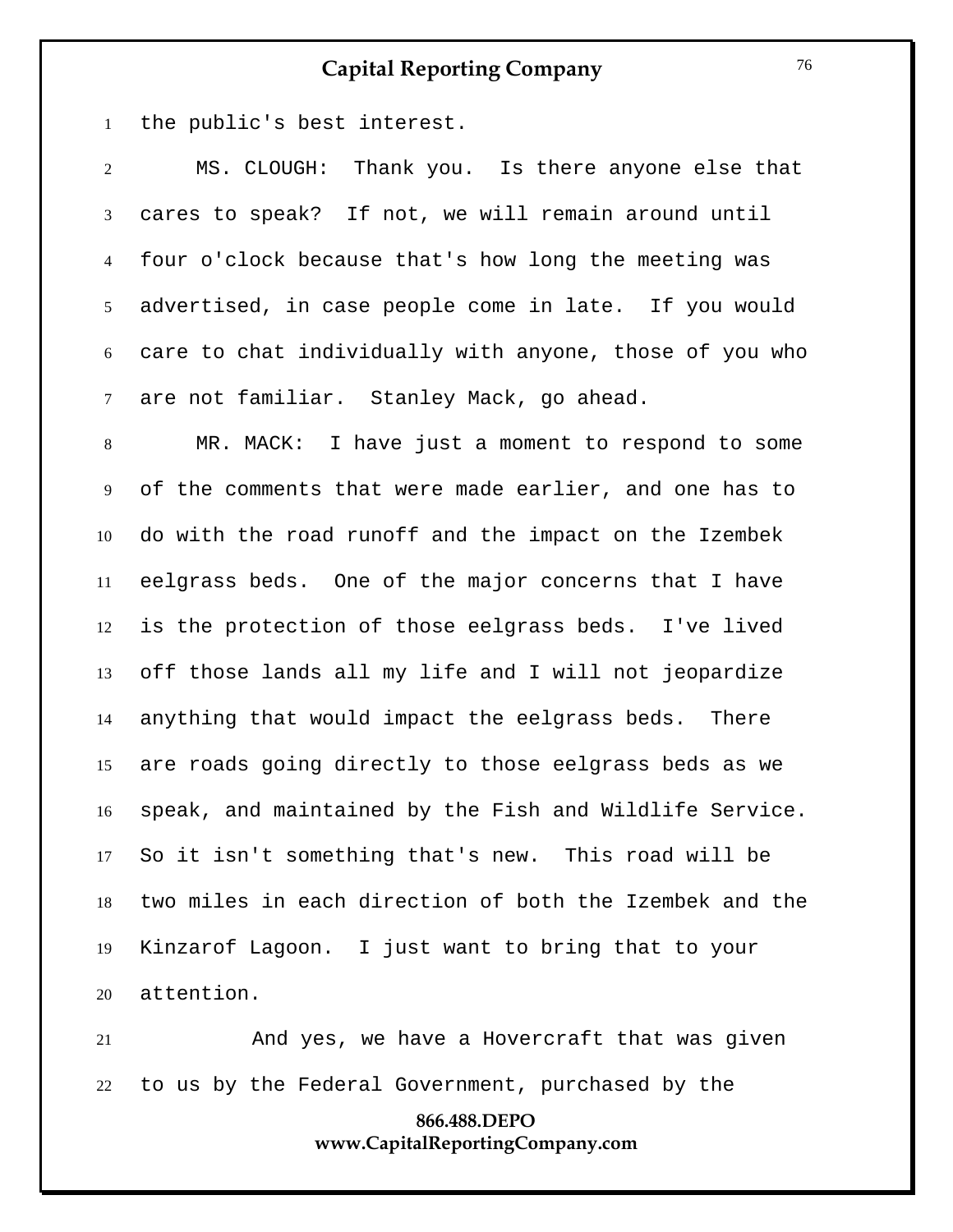Federal Government, but it's again so costly to operate that we are going to have to evaluate that very seriously at this point in time. It's saved lives, but there's been times when the ones that we didn't save are not documented, and this road will save lives and afford an access that is so dearly needed for many, many years.

 All my life I wanted to have this road to connect this community, King Cove, to Cold Bay. If I could just show you a picture of the cemetery in King Cove, those are the ones that didn't make it, not because of their age, but because of the access ability to that runway. Thank you.

 MS. CLOUGH: Thank you. Anyone else? Well I thank you all very much for coming and for your comments, and we will certainly use them in our process. And again, we encourage you to comment additionally in writing, through our website, email or whatever method works for you. Thank you again.

(Hearing adjourned.)

#### **866.488.DEPO www.CapitalReportingCompany.com**